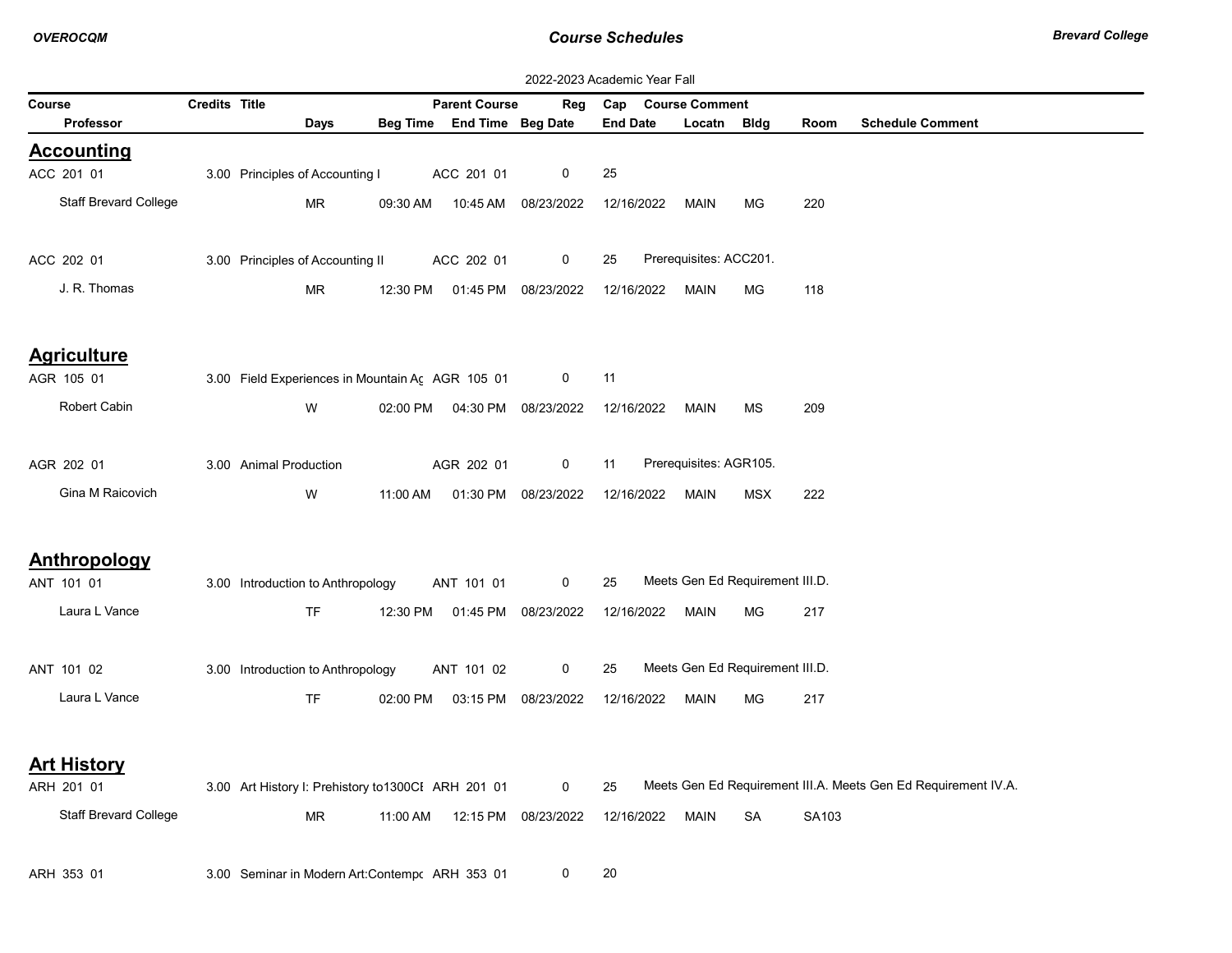|            | 2022-2023 Academic Year Fall |               |                                      |          |                            |                                |                    |                                |           |       |                         |  |  |
|------------|------------------------------|---------------|--------------------------------------|----------|----------------------------|--------------------------------|--------------------|--------------------------------|-----------|-------|-------------------------|--|--|
| Course     |                              | Credits Title |                                      |          | <b>Parent Course</b>       | Reg                            | Cap Course Comment |                                |           |       |                         |  |  |
|            | Professor                    |               | Days                                 |          | Beg Time End Time Beg Date |                                | <b>End Date</b>    | Locatn Bldg                    |           | Room  | <b>Schedule Comment</b> |  |  |
| <u>Art</u> |                              |               |                                      |          |                            |                                |                    |                                |           |       |                         |  |  |
|            | ART 101 01                   |               | 3.00 Art Appreciation                |          | ART 101 01                 | 0                              | 20                 |                                |           |       |                         |  |  |
|            | <b>Staff Brevard College</b> |               | <b>TF</b>                            | 08:00 AM |                            | 09:15 AM 08/23/2022            | 12/16/2022         | <b>MAIN</b>                    | SA        | SA103 |                         |  |  |
|            | ART 102 01                   |               | 3.00 Introduction to Drawing         |          | ART 102 01                 | $\mathbf 0$                    | 20                 | Meets Gen Ed Requirement IV.A. |           |       |                         |  |  |
|            | <b>Staff Brevard College</b> |               | <b>MR</b>                            | 01:00 PM |                            | 03:50 PM 08/23/2022            | 12/16/2022         | <b>MAIN</b>                    | <b>SA</b> | 228   |                         |  |  |
|            | ART 112 01                   |               | 1.00 Introduction to the Visual Arts |          | ART 112 01                 | 0                              | 20                 |                                |           |       |                         |  |  |
|            | Kyle Van Lusk                |               | W                                    |          |                            | 02:30 PM  03:45 PM  08/23/2022 | 12/16/2022         | MAIN                           | SA        | SA103 |                         |  |  |
|            | ART 120 01                   |               | 3.00 Foundations of Drawing          |          | ART 120 01                 | 0                              | 15                 |                                |           |       |                         |  |  |
|            | Kenneth W. McLeskey          |               | MR                                   | 10:00 AM | 11:50 AM                   | 08/23/2022                     | 12/16/2022         | MAIN                           | SA        | 228   |                         |  |  |
|            | Kenneth W. McLeskey          |               | W                                    | 10:00 AM | 11:50 AM                   | 08/23/2022                     | 12/16/2022         | MAIN                           | SA        | 228   |                         |  |  |
|            | ART 130 01                   |               | 3.00 Foundations of 2-D Design       |          | ART 130 01                 | $\mathbf 0$                    | 20                 | Meets Gen Ed Requirement IV.A. |           |       |                         |  |  |
|            | <b>Staff Brevard College</b> |               | <b>MR</b>                            | 12:30 PM |                            | 02:20 PM 08/23/2022            | 12/16/2022         | MAIN                           | <b>SA</b> | 232   |                         |  |  |
|            | <b>Staff Brevard College</b> |               | W                                    | 12:30 PM |                            | 02:20 PM 08/23/2022            | 12/16/2022         | MAIN                           | SA        | 232   |                         |  |  |
|            | ART 150 01                   |               | 3.00 Foundations of 3-D Design       |          | ART 150 01                 | $\mathbf 0$                    | 12                 | Meets Gen Ed Requirement IV.A. |           |       |                         |  |  |
|            | Kyle Van Lusk                |               | TF                                   | 10:00 AM | 11:50 AM                   | 08/23/2022                     | 12/16/2022         | MAIN                           | <b>SA</b> | 104   |                         |  |  |
|            | Kyle Van Lusk                |               | W                                    | 08:00 AM | 09:50 AM                   | 08/23/2022                     | 12/16/2022         | MAIN                           | SA        | 104   |                         |  |  |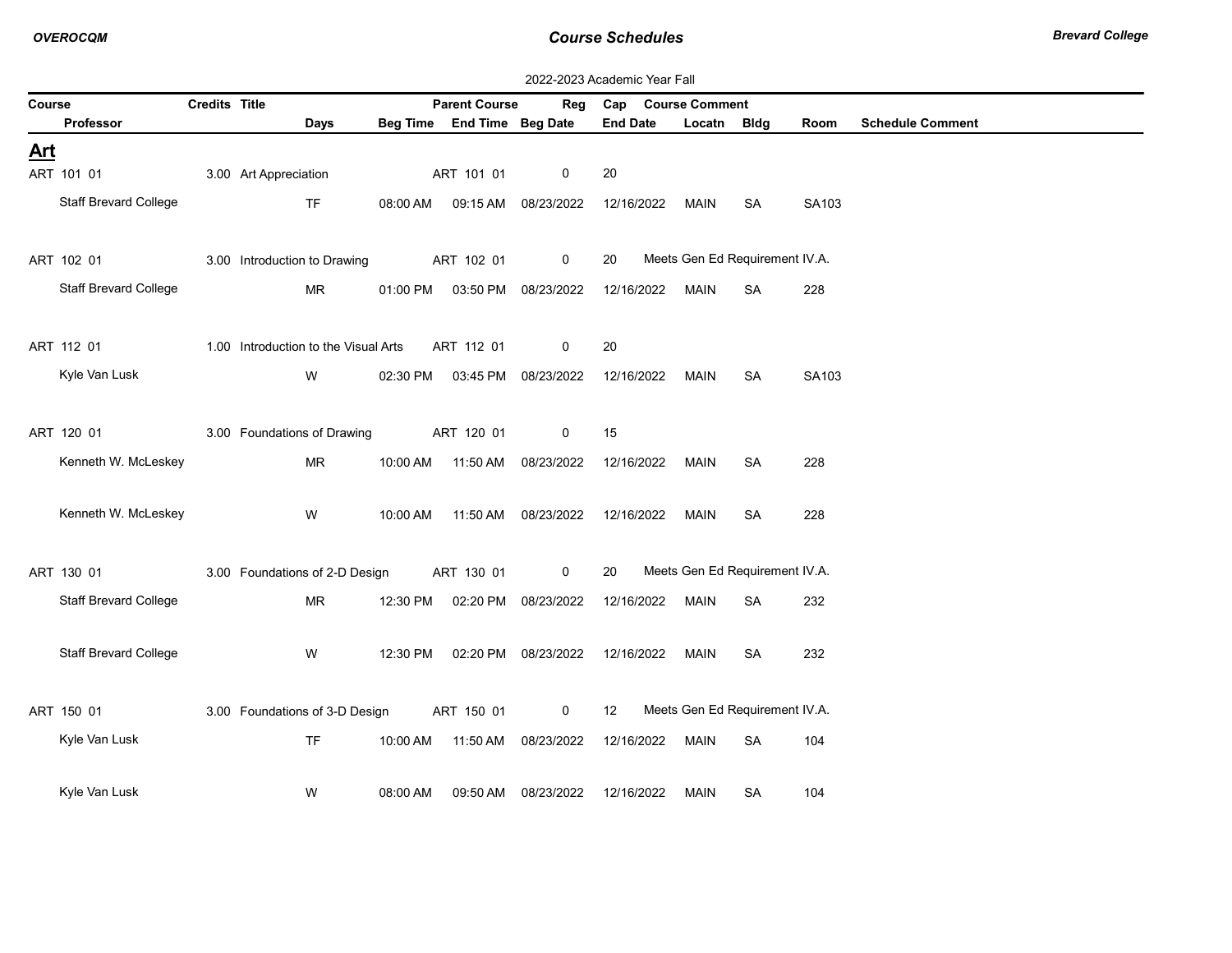|            | 2022-2023 Academic Year Fall |               |                                                     |          |                            |                                  |                 |                                |           |      |                                                               |  |  |
|------------|------------------------------|---------------|-----------------------------------------------------|----------|----------------------------|----------------------------------|-----------------|--------------------------------|-----------|------|---------------------------------------------------------------|--|--|
| Course     |                              | Credits Title |                                                     |          | <b>Parent Course</b>       | Reg                              | Cap             | <b>Course Comment</b>          |           |      |                                                               |  |  |
|            | Professor                    |               | Days                                                |          | Beg Time End Time Beg Date |                                  | <b>End Date</b> | Locatn Bldg                    |           | Room | <b>Schedule Comment</b>                                       |  |  |
| <u>Art</u> |                              |               |                                                     |          |                            |                                  |                 |                                |           |      |                                                               |  |  |
|            | ART 230 01                   |               | 3.00 Digital Media I: Print & Digital De ART 230 01 |          |                            | 0                                | 25              |                                |           |      | Meets Gen Ed Requirement II.C. Meets Gen Ed Requirement IV.A. |  |  |
|            | <b>Staff Brevard College</b> |               | MR                                                  | 08:00 AM | 09:50 AM                   | 08/23/2022                       | 12/16/2022      | MAIN                           | SA        | 215  |                                                               |  |  |
|            | <b>Staff Brevard College</b> |               | W                                                   | 08:00 AM | 09:50 AM                   | 08/23/2022                       | 12/16/2022      | MAIN                           | <b>SA</b> | 215  |                                                               |  |  |
|            | ART 240 01                   |               | 3.00 Basics of Oil Painting                         |          | ART 240 01                 | 0                                | 15              | Meets Gen Ed Requirement IV.A. |           |      |                                                               |  |  |
|            | Kenneth Scott Eggert         |               | <b>TF</b>                                           | 10:00 AM | 11:50 AM                   | 08/23/2022                       | 12/16/2022      | MAIN                           | SA        | 224  |                                                               |  |  |
|            | Kenneth W. McLeskey          |               | W                                                   | 12:30 PM |                            | 02:20 AM  08/23/2022             | 12/16/2022      | MAIN                           | <b>SA</b> | 224  |                                                               |  |  |
|            | ART 250 01                   |               | 3.00 Steel Fabrication & Manipulation ART 250 01    |          |                            | $\mathbf 0$                      | 12              | Meets Gen Ed Requirement IV.A. |           |      |                                                               |  |  |
|            | Kyle Van Lusk                |               | <b>TF</b>                                           |          |                            | 01:00 PM  03:50 PM  08/23/2022   | 12/16/2022      | MAIN                           | SA        | 104  |                                                               |  |  |
|            | ART 260 01                   |               | 3.00 Photography I:35mm Black & WI ART 260 01       |          |                            | $\mathbf 0$                      | 12              | Meets Gen Ed Requirement IV.A. |           |      |                                                               |  |  |
|            | <b>Staff Brevard College</b> |               | MR.                                                 | 01:00 PM | 03:50 PM                   | 08/23/2022                       | 12/16/2022      | MAIN                           | SA        | 226  |                                                               |  |  |
|            | ART 332 01                   |               | 3.00 Digital Media III: SoundStudio                 |          | ART 332 01                 | 0                                | 20              |                                |           |      |                                                               |  |  |
|            | ART 358 01                   |               | 3.00 Contemporary Metal Casting                     |          | ART 358 01                 | 0                                | 15              |                                |           |      |                                                               |  |  |
|            | Kyle Van Lusk                |               | MR.                                                 |          |                            | 07:00 PM   09:00 PM   08/23/2022 | 12/16/2022      | MAIN                           | <b>SA</b> | 104  |                                                               |  |  |
|            | ART 390 01                   |               | 1.00 Special Topics in Art                          |          | ART 390 01                 | 0                                | 20              |                                |           |      |                                                               |  |  |
|            | <b>Staff Brevard College</b> |               | <b>TF</b>                                           | 01:00 PM | 03:50 PM                   | 08/23/2022                       | 12/16/2022      | <b>MAIN</b>                    | SA        | 226  |                                                               |  |  |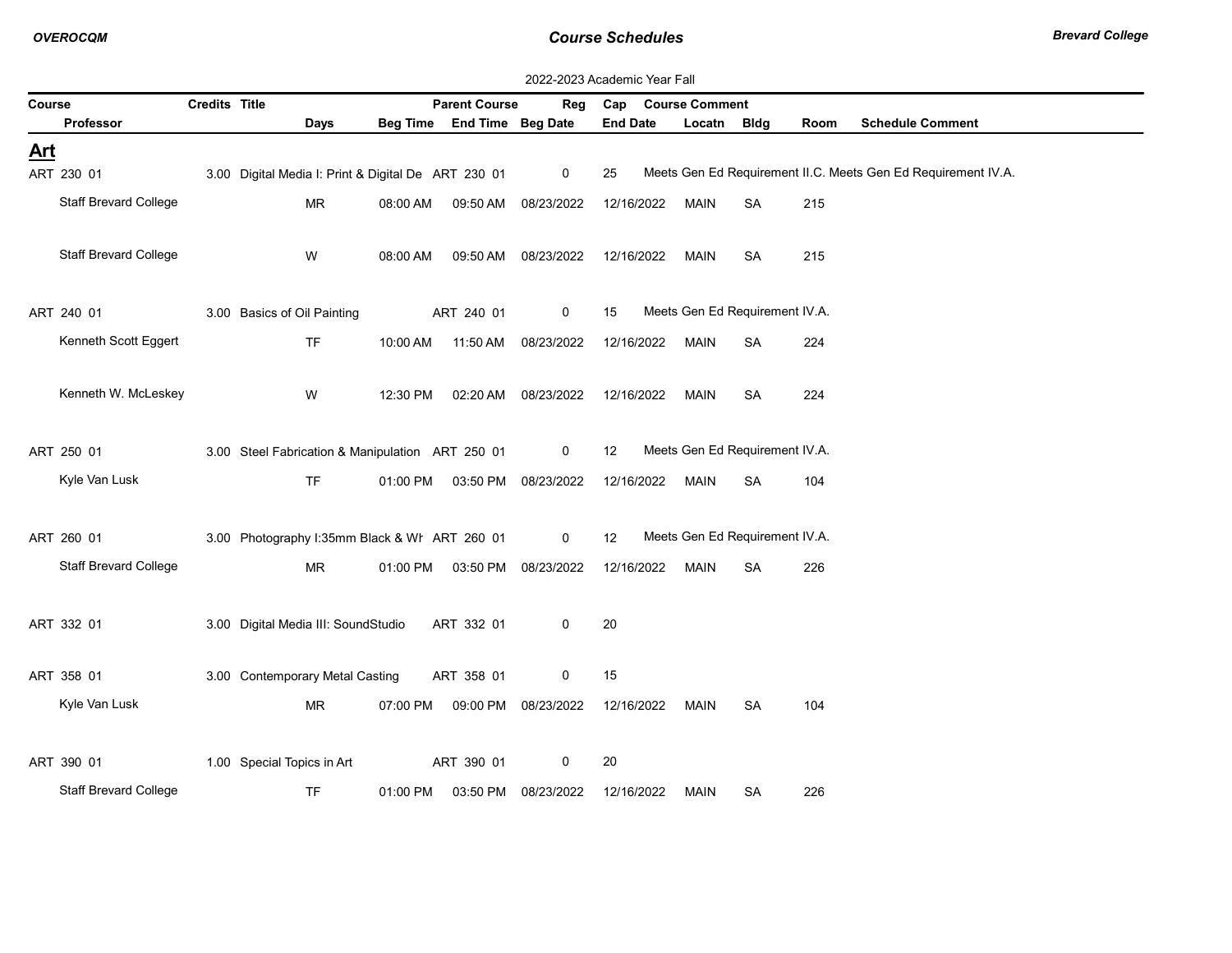|            |                              |                      |                                                    |          |                            | 2022-2023 Academic Year Fall |                 |                                          |            |      |                                                       |
|------------|------------------------------|----------------------|----------------------------------------------------|----------|----------------------------|------------------------------|-----------------|------------------------------------------|------------|------|-------------------------------------------------------|
| Course     |                              | <b>Credits Title</b> |                                                    |          | <b>Parent Course</b>       | Reg                          | Cap             | <b>Course Comment</b>                    |            |      |                                                       |
|            | Professor                    |                      | Days                                               |          | Beg Time End Time Beg Date |                              | <b>End Date</b> | Locatn Bldg                              |            | Room | <b>Schedule Comment</b>                               |
| <u>Art</u> |                              |                      |                                                    |          |                            |                              |                 |                                          |            |      |                                                       |
|            | ART 405 01                   |                      | 3.00 Senior Studio I                               |          | ART 405 01                 | $\mathbf 0$                  | 20              | Prerequisites: Class Standing of Senior. |            |      |                                                       |
|            | Kyle Van Lusk                |                      | $\mathsf{T}$                                       | 02:30 PM | 04:20 PM                   | 08/23/2022                   | 12/16/2022      | <b>MAIN</b>                              | <b>SA</b>  | 215  |                                                       |
|            | <b>Biology</b>               |                      |                                                    |          |                            |                              |                 |                                          |            |      |                                                       |
|            | BIO 120 01                   |                      | 4.00 Introduction to Cellular & Molecul BIO 120 01 |          |                            | $\mathbf 0$                  | 22              |                                          |            |      | Meets Gen Ed Requirement II.B. Prerequisites: MAT100. |
|            | <b>Staff Brevard College</b> |                      | MR                                                 | 11:00 AM |                            | 12:15 PM 08/23/2022          | 12/16/2022      | <b>MAIN</b>                              | MS         | 201  |                                                       |
|            | <b>Staff Brevard College</b> |                      | R.                                                 | 02:00 PM | 03:50 PM                   | 08/23/2022                   | 12/16/2022      | <b>MAIN</b>                              | <b>MSX</b> | 224  |                                                       |
|            | BIO 120 02                   |                      | 4.00 Introduction to Cellular & Molecul BIO 120 02 |          |                            | $\mathbf 0$                  | 22              |                                          |            |      | Meets Gen Ed Requirement II.B. Prerequisites: MAT100. |
|            | Rachel A Hillyer             |                      | <b>MR</b>                                          |          | 12:30 PM   01:45 PM        | 08/23/2022                   | 12/16/2022      | <b>MAIN</b>                              | <b>MS</b>  | 201  |                                                       |
|            | Rachel A Hillyer             |                      | W                                                  | 08:30 AM | 10:20 AM                   | 08/23/2022                   | 12/16/2022      | <b>MAIN</b>                              | <b>MSX</b> | 224  |                                                       |
|            | BIO 120 03                   |                      | 4.00 Introduction to Cellular & Molecul BIO 120 03 |          |                            | $\mathbf 0$                  | 22              |                                          |            |      | Meets Gen Ed Requirement II.B. Prerequisites: MAT100. |
|            | Rachel A Hillyer             |                      | <b>MR</b>                                          | 02:00 PM | 03:15 PM                   | 08/23/2022                   | 12/16/2022      | <b>MAIN</b>                              | MS         | 201  |                                                       |
|            | Rachel A Hillyer             |                      | W                                                  | 11:00 AM |                            | 12:50 PM 08/23/2022          | 12/16/2022      | <b>MAIN</b>                              | <b>MSX</b> | 224  |                                                       |
|            | BIO 207 01                   |                      | 3.00 Medical Terminology                           |          | BIO 207 01                 | 0                            | 24              |                                          |            |      |                                                       |
|            | <b>Staff Brevard College</b> |                      | <b>MR</b>                                          | 11:00 AM | 12:15 PM                   | 08/23/2022                   | 12/16/2022      | <b>MAIN</b>                              | MS         | 210  |                                                       |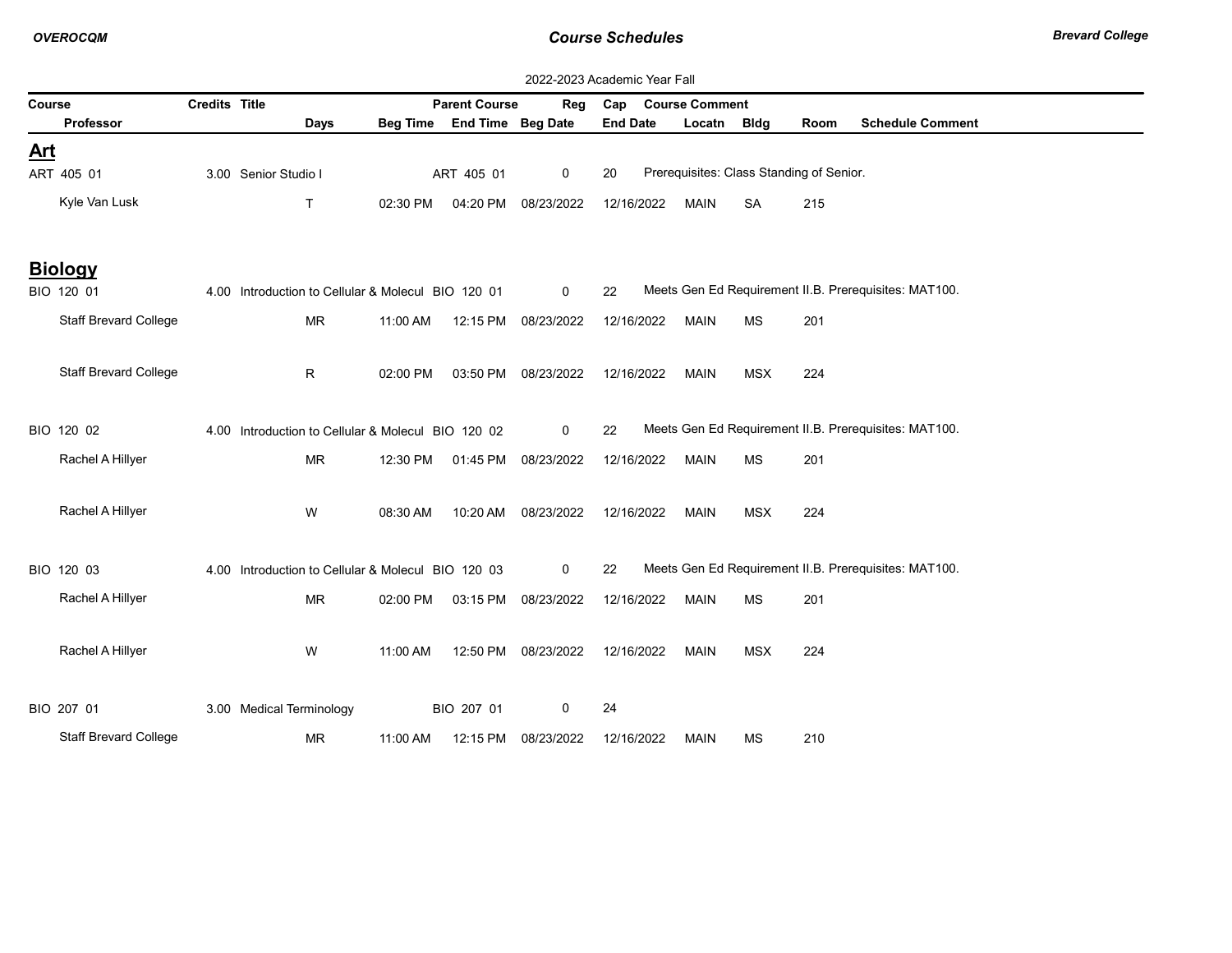|        |                              |               |                                              |          |                            |                     | 2022-2023 Academic Year Fall |                                   |            |                                            |                                                                          |
|--------|------------------------------|---------------|----------------------------------------------|----------|----------------------------|---------------------|------------------------------|-----------------------------------|------------|--------------------------------------------|--------------------------------------------------------------------------|
| Course |                              | Credits Title |                                              |          | <b>Parent Course</b>       | Reg                 | Cap Course Comment           |                                   |            |                                            |                                                                          |
|        | Professor                    |               | Days                                         |          | Beg Time End Time Beg Date |                     | <b>End Date</b>              | Locatn Bldg                       |            | Room                                       | <b>Schedule Comment</b>                                                  |
|        | <b>Biology</b>               |               |                                              |          |                            |                     |                              |                                   |            |                                            |                                                                          |
|        | BIO 210 01                   |               | 4.00 Human Anatomy and Physiology BIO 210 01 |          |                            | 0                   | 24                           | Prerequisites: BIO120 or CHE103.  |            |                                            |                                                                          |
|        | <b>Staff Brevard College</b> |               | MR                                           | 11:00 AM | 12:15 PM 08/23/2022        |                     | 12/16/2022                   | MAIN                              | <b>MS</b>  | 208                                        |                                                                          |
|        | <b>Staff Brevard College</b> |               | R.                                           | 02:00 PM |                            | 03:50 PM 08/23/2022 | 12/16/2022                   | <b>MAIN</b>                       | <b>MS</b>  | 211                                        |                                                                          |
|        | BIO 240 01                   |               | 4.00 Biodiversity                            |          | BIO 240 01                 | $\mathbf 0$         | 18                           |                                   |            | Prerequisites: BIO101 or BIO110 or BIO120. |                                                                          |
|        | Jennifer E. Frick-Ruppert    |               | <b>TF</b>                                    | 08:00 AM |                            | 09:15 AM 08/23/2022 | 12/16/2022                   | <b>MAIN</b>                       | <b>MSX</b> | 222                                        |                                                                          |
|        | Jennifer E. Frick-Ruppert    |               | W                                            | 08:30 AM | 10:20 AM                   | 08/23/2022          | 12/16/2022                   | <b>MAIN</b>                       | <b>MSX</b> | 222                                        |                                                                          |
|        | BIO 250 01                   |               | 4.00 Entomology                              |          | BIO 250 01                 | $\mathbf 0$         | 16                           |                                   |            |                                            | Prerequisites: BIO105 or BIO110 or BIO120 or BIO130 or BIO207 or BIO245. |
|        | Sarah A Maveety              |               | <b>MR</b>                                    | 12:30 PM |                            | 01:45 PM 08/23/2022 | 12/16/2022                   | <b>MAIN</b>                       | <b>MSX</b> | 222                                        |                                                                          |
|        | Sarah A Maveety              |               | M                                            | 02:00 PM |                            | 03:50 PM 08/23/2022 | 12/16/2022                   | MAIN                              | MSX        | 222                                        |                                                                          |
|        | BIO 360 01                   |               | 4.00 Microbiology                            |          | BIO 360 01                 | $\mathbf 0$         | 18                           | Prerequisites: BIO120 and CHE103. |            |                                            |                                                                          |
|        | Sarah A Maveety              |               | <b>TF</b>                                    | 08:00 AM |                            | 09:15 AM 08/23/2022 | 12/16/2022                   | <b>MAIN</b>                       | МS         | 210                                        |                                                                          |
|        | Sarah A Maveety              |               | W                                            | 02:00 PM |                            | 03:50 PM 08/23/2022 | 12/16/2022                   | MAIN                              | <b>MSX</b> | 224                                        |                                                                          |
|        | BIO 390 01                   |               | 3.00 Special Topics: Bioethics               |          | BIO 390 01                 | 0                   | 22                           |                                   |            |                                            |                                                                          |
|        | Staff Brevard College        |               | <b>MR</b>                                    | 09:30 AM | 10:45 AM                   | 08/23/2022          | 12/16/2022                   | <b>MAIN</b>                       | ΜS         | 210                                        |                                                                          |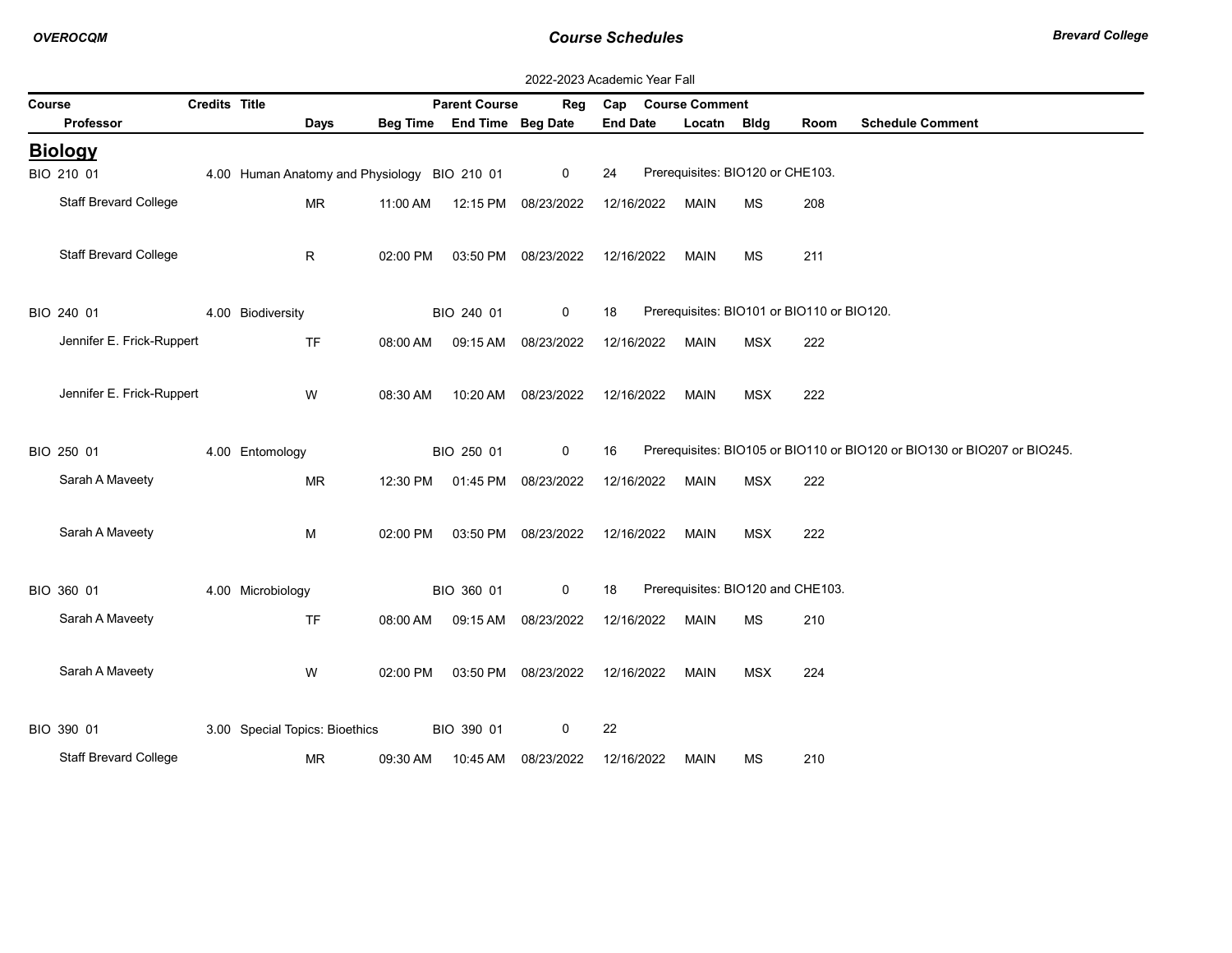$\sim$ 

|                  | 2022-2023 Academic Year Fall |                                                |          |                            |                     |                 |                        |            |      |                                                       |  |  |  |
|------------------|------------------------------|------------------------------------------------|----------|----------------------------|---------------------|-----------------|------------------------|------------|------|-------------------------------------------------------|--|--|--|
| Course           | Credits Title                |                                                |          | <b>Parent Course</b>       | Reg                 | Cap             | <b>Course Comment</b>  |            |      |                                                       |  |  |  |
| <b>Professor</b> |                              | Days                                           |          | Beg Time End Time Beg Date |                     | <b>End Date</b> | Locatn Bldg            |            | Room | <b>Schedule Comment</b>                               |  |  |  |
| <b>Chemistry</b> |                              |                                                |          |                            |                     |                 |                        |            |      |                                                       |  |  |  |
| CHE 101 01       |                              | 4.00 General Chemistry: An Environm CHE 101 01 |          |                            | $\mathbf 0$         | 18              |                        |            |      | Meets Gen Ed Requirement II.B. Prohibits: CHE102.     |  |  |  |
| Robin L. Pulliam |                              | <b>MR</b>                                      | 11:00 AM |                            | 12:15 PM 08/23/2022 | 12/16/2022      | <b>MAIN</b>            | <b>MS</b>  | 102  |                                                       |  |  |  |
| Robin L. Pulliam |                              | W                                              | 08:30 AM |                            | 10:20 AM 08/23/2022 | 12/16/2022      | <b>MAIN</b>            | <b>MSX</b> | 223  |                                                       |  |  |  |
| CHE 101 02       |                              | 4.00 General Chemistry:An Environm CHE 101 02  |          |                            | $\mathbf 0$         | 18              |                        |            |      | Meets Gen Ed Requirement II.B. Prohibits: CHE102.     |  |  |  |
| Robin L. Pulliam |                              | <b>MR</b>                                      | 11:00 AM |                            | 12:15 PM 08/23/2022 | 12/16/2022      | MAIN                   | <b>MS</b>  | 102  |                                                       |  |  |  |
| Robin L. Pulliam |                              | W                                              | 11:00 AM |                            | 12:50 PM 08/23/2022 | 12/16/2022      | MAIN                   | <b>MSX</b> | 223  |                                                       |  |  |  |
| CHE 103 01       |                              | 4.00 Principles of Chemistry I                 |          | CHE 103 01                 | $\mathbf 0$         | 16              |                        |            |      | Meets Gen Ed Requirement II.B. Prerequisites: MAT100. |  |  |  |
| Hernan D Biava   |                              | <b>TF</b>                                      | 11:00 AM |                            | 12:15 PM 08/23/2022 | 12/16/2022      | <b>MAIN</b>            | <b>MS</b>  | 102  |                                                       |  |  |  |
| Hernan D Biava   |                              | М                                              | 02:00 PM |                            | 03:50 PM 08/23/2022 | 12/16/2022      | <b>MAIN</b>            | <b>MSX</b> | 223  |                                                       |  |  |  |
| CHE 103 02       |                              | 4.00 Principles of Chemistry I                 |          | CHE 103 02                 | 0                   | 16              |                        |            |      | Meets Gen Ed Requirement II.B. Prerequisites: MAT100. |  |  |  |
| Hernan D Biava   |                              | <b>TF</b>                                      | 11:00 AM |                            | 12:15 PM 08/23/2022 | 12/16/2022      | <b>MAIN</b>            | <b>MS</b>  | 102  |                                                       |  |  |  |
| Hernan D Biava   |                              | T.                                             | 02:00 PM |                            | 03:50 PM 08/23/2022 | 12/16/2022      | <b>MAIN</b>            | <b>MSX</b> | 223  |                                                       |  |  |  |
| CHE 201 01       |                              | 4.00 Organic Chemistry I                       |          | CHE 201 01                 | $\mathbf 0$         | 16              | Prerequisites: CHE104. |            |      |                                                       |  |  |  |
| Hernan D Biava   |                              | MR                                             | 11:00 AM |                            | 12:15 PM 08/23/2022 | 12/16/2022      | <b>MAIN</b>            | <b>MSX</b> | 122  |                                                       |  |  |  |
| Hernan D Biava   |                              | R                                              | 02:00 PM |                            | 03:50 PM 08/23/2022 | 12/16/2022      | <b>MAIN</b>            | <b>MSX</b> | 124  |                                                       |  |  |  |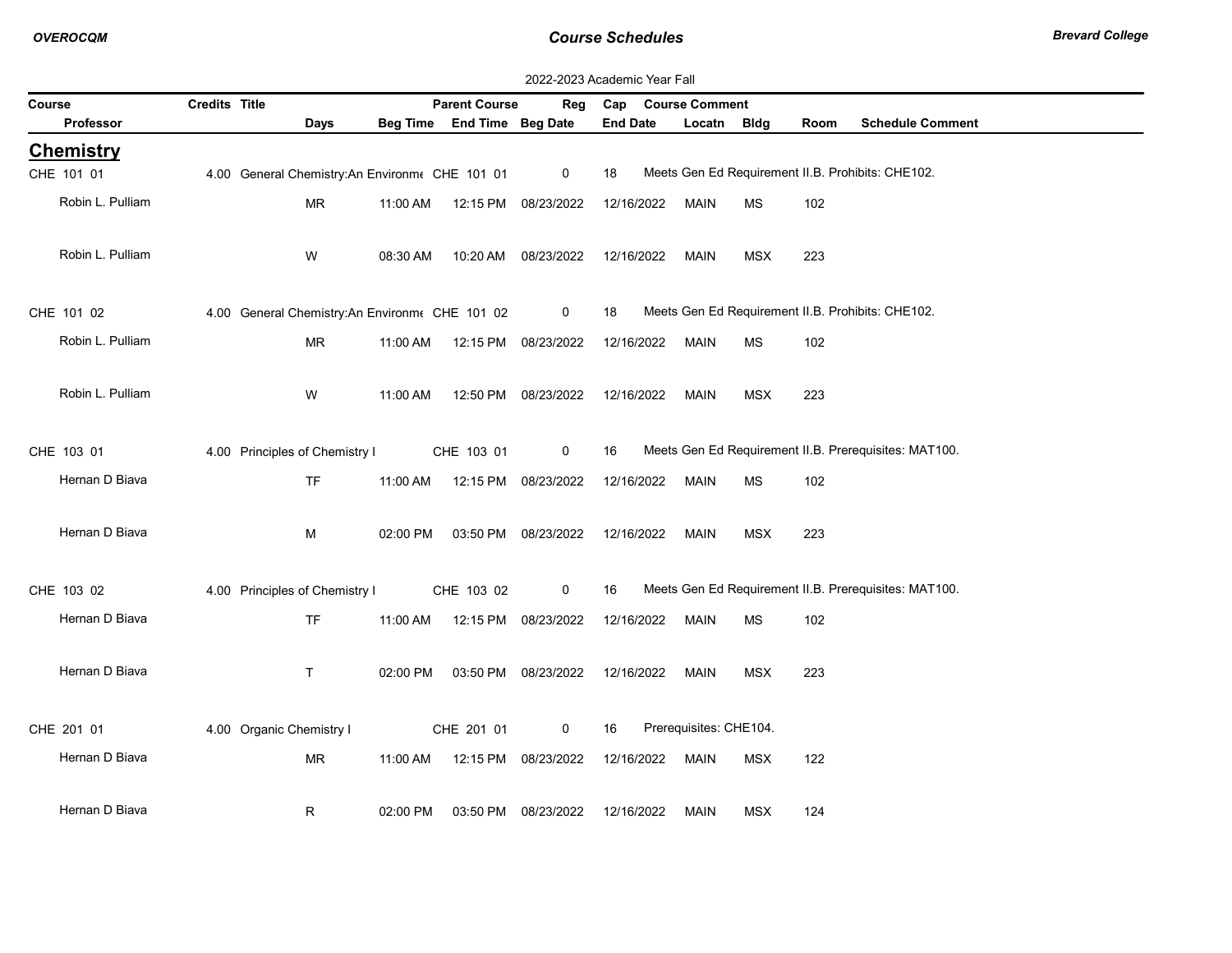|        | 2022-2023 Academic Year Fall |                      |                                                  |          |                            |                     |                    |                                 |           |      |                         |  |  |
|--------|------------------------------|----------------------|--------------------------------------------------|----------|----------------------------|---------------------|--------------------|---------------------------------|-----------|------|-------------------------|--|--|
| Course |                              | <b>Credits Title</b> |                                                  |          | <b>Parent Course</b>       | Reg                 | Cap Course Comment |                                 |           |      |                         |  |  |
|        | <b>Professor</b>             |                      | Days                                             |          | Beg Time End Time Beg Date |                     | <b>End Date</b>    | Locatn Bidg                     |           | Room | <b>Schedule Comment</b> |  |  |
|        | <b>Communications</b>        |                      |                                                  |          |                            |                     |                    |                                 |           |      |                         |  |  |
|        | COM 105 01                   |                      | 3.00 Introduction to Journalism                  |          | COM 105 01                 | 0                   | 22                 | Meets Gen Ed Requirement I.C.   |           |      |                         |  |  |
|        | John B. Padgett              |                      | MR                                               | 11:00 AM |                            | 12:15 PM 08/23/2022 | 12/16/2022         | MAIN                            | <b>MG</b> | 138  |                         |  |  |
|        | COM 107 01                   |                      | 1.00 Literary Magazine Staff                     |          | COM 107 01                 | 0                   | 22                 |                                 |           |      |                         |  |  |
|        | Alyse K Bensel               |                      | W                                                | 02:00 PM |                            | 03:15 PM 08/23/2022 | 12/16/2022         | MAIN                            | МG        | 118  |                         |  |  |
|        | COM 108 01                   |                      | 1.00 Newspaper Staff                             |          | COM 108 01                 | 0                   | 10                 |                                 |           |      |                         |  |  |
|        | John B. Padgett              |                      | W                                                | 09:30 AM |                            | 10:45 AM 08/23/2022 | 12/16/2022         | MAIN                            | MG        | 118  |                         |  |  |
|        | COM 110 01                   |                      | 3.00 Introduction to Communications COM 110 01   |          |                            | 0                   | 22                 | Meets Gen Ed Requirement I.C.   |           |      |                         |  |  |
|        | <b>Staff Brevard College</b> |                      | MR                                               | 11:00 AM |                            | 12:15 PM 08/23/2022 | 12/16/2022         | MAIN                            | MG        | 125  |                         |  |  |
|        | COM 307 01                   |                      | 1.00 Literary Magazine Production                |          | COM 307 01                 | 0                   | 22                 |                                 |           |      |                         |  |  |
|        | Alyse K Bensel               |                      | W                                                | 02:00 PM |                            | 03:15 PM 08/23/2022 | 12/16/2022         | MAIN                            | МG        | 118  |                         |  |  |
|        | COM 308 01                   |                      | 1.00 Newspaper Production                        |          | COM 308 01                 | 0                   | 10                 |                                 |           |      |                         |  |  |
|        | John B. Padgett              |                      | W                                                | 09:30 AM |                            | 10:30 AM 08/23/2022 | 12/16/2022         | MAIN                            | <b>MG</b> | 118  |                         |  |  |
|        | <b>Criminal Justice</b>      |                      |                                                  |          |                            |                     |                    |                                 |           |      |                         |  |  |
|        | CRJ 101 01                   |                      | 3.00 Introduction to Criminal Justice CRJ 101 01 |          |                            | 0                   | 25                 | Meets Gen Ed Requirement III.C. |           |      |                         |  |  |
|        | Michael James Moreschi       |                      | MR                                               | 09:30 AM |                            | 10:45 AM 08/23/2022 | 12/16/2022         | MAIN                            | МG        | 214  |                         |  |  |
|        | CRJ 101 02                   |                      | 3.00 Introduction to Criminal Justice            |          | CRJ 101 02                 | 0                   | 25                 | Meets Gen Ed Requirement III.C. |           |      |                         |  |  |
|        | <b>Staff Brevard College</b> |                      | MR                                               | 12:30 PM | 01:45 PM                   | 08/23/2022          | 12/16/2022         | <b>MAIN</b>                     | МG        | 216  |                         |  |  |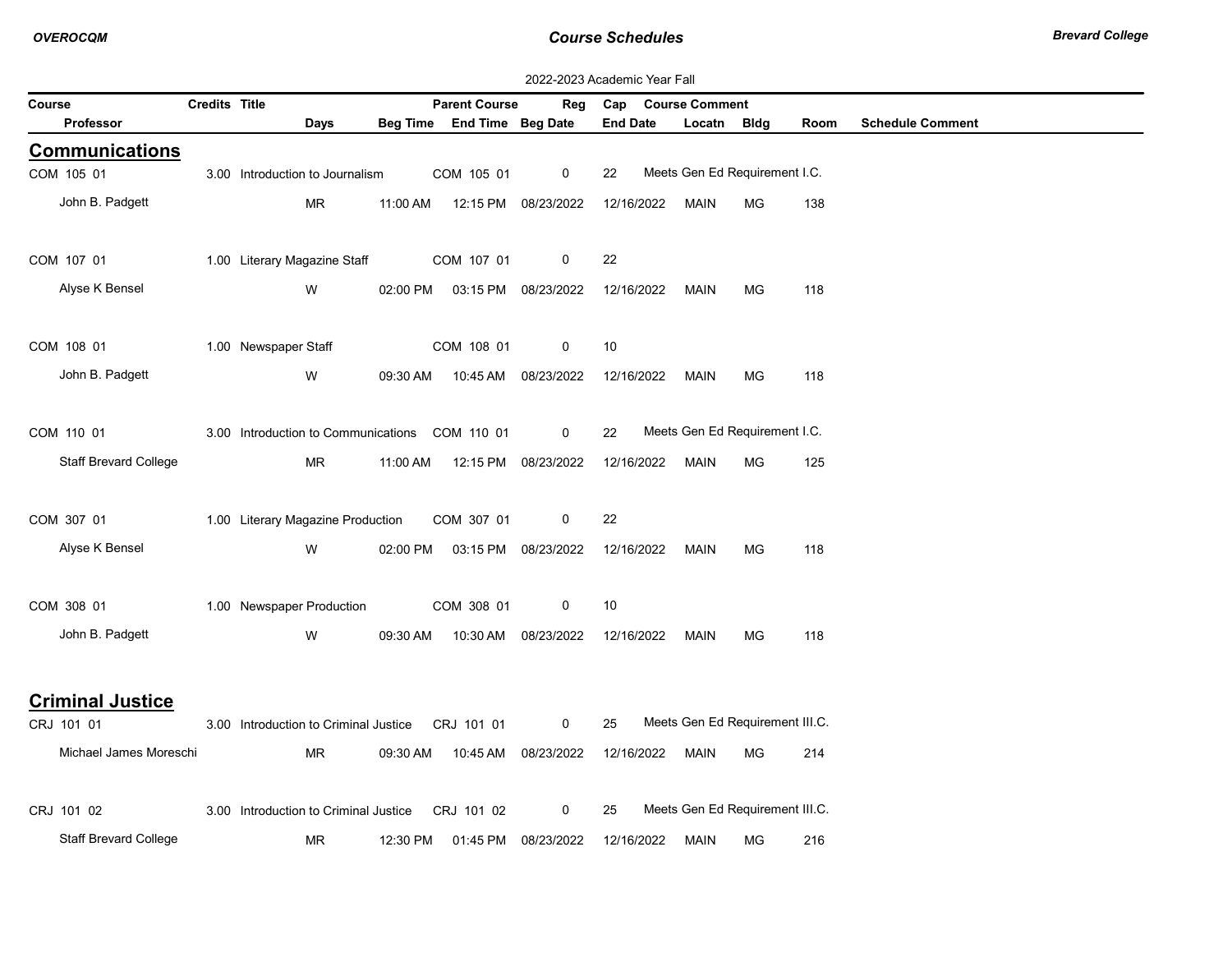|        | 2022-2023 Academic Year Fall |                      |                                                |          |                                |              |                 |            |                        |                                  |      |                         |  |
|--------|------------------------------|----------------------|------------------------------------------------|----------|--------------------------------|--------------|-----------------|------------|------------------------|----------------------------------|------|-------------------------|--|
| Course |                              | <b>Credits Title</b> |                                                |          | <b>Parent Course</b>           | Reg          |                 |            | Cap Course Comment     |                                  |      |                         |  |
|        | <b>Professor</b>             |                      | <b>Days</b>                                    |          | Beg Time End Time Beg Date     |              | <b>End Date</b> |            | Locatn                 | Bldg                             | Room | <b>Schedule Comment</b> |  |
|        | <b>Criminal Justice</b>      |                      |                                                |          |                                |              |                 |            |                        |                                  |      |                         |  |
|        | CRJ 101 03                   |                      | 3.00 Introduction to Criminal Justice          |          | CRJ 101 03                     | 0            | 25              |            |                        | Meets Gen Ed Requirement III.C.  |      |                         |  |
|        | Paul D Shapiro               |                      | <b>TF</b>                                      |          | 09:30 AM  10:45 AM  08/23/2022 |              | 12/16/2022      |            | MAIN                   | MG                               | 214  |                         |  |
|        |                              |                      |                                                |          |                                |              |                 |            |                        |                                  |      |                         |  |
|        | CRJ 102 01                   |                      | 1.00 Majoring in Criminal Justice              |          | CRJ 102 01                     | 0            | 25              |            |                        |                                  |      |                         |  |
|        | <b>Staff Brevard College</b> |                      | W                                              |          | 08:00 AM  10:30 AM  08/23/2022 |              |                 |            | 09/21/2022 MAIN        | MG                               | 125  |                         |  |
|        |                              |                      |                                                |          |                                |              |                 |            |                        |                                  |      |                         |  |
|        | CRJ 205 01                   |                      | 3.00 Law Enforcement Systems and F CRJ 205 01  |          |                                | $\mathbf 0$  | 25              |            | Prerequisites: CRJ101. |                                  |      |                         |  |
|        | Michael James Moreschi       |                      | MR                                             | 08:00 AM | 09:15 PM 08/23/2022            |              | 12/16/2022      |            | MAIN                   | MG                               | 216  |                         |  |
|        |                              |                      |                                                |          |                                |              |                 |            |                        |                                  |      |                         |  |
|        | CRJ 215 01                   |                      | 3.00 Substantive Criminal Law                  |          | CRJ 215 01                     | $\mathbf{0}$ | 25              |            | Prerequisites: CRJ101. |                                  |      |                         |  |
|        | <b>Staff Brevard College</b> |                      | <b>MR</b>                                      | 02:00 PM | 03:15 PM 08/23/2022            |              |                 | 12/16/2022 | MAIN                   | МG                               | 214  |                         |  |
|        |                              |                      |                                                |          |                                |              |                 |            |                        |                                  |      |                         |  |
|        | CRJ 225 01                   |                      | 3.00 Deviant Behavior                          |          | CRJ 225 01                     | $\mathsf{O}$ | 25              |            |                        | Prerequisites: CRJ101 or SOC101. |      |                         |  |
|        | Paul D Shapiro               |                      | <b>TF</b>                                      |          | 12:30 PM  01:45 PM  08/23/2022 |              |                 |            | 12/16/2022 MAIN        | MG                               | 225  |                         |  |
|        |                              |                      |                                                |          |                                |              |                 |            |                        |                                  |      |                         |  |
|        | CRJ 290 01                   |                      | 1.00 Introduction to Emergency Mana CRJ 290 01 |          |                                | $\mathbf 0$  | 25              |            | Prerequisites: CRJ101. |                                  |      |                         |  |
|        | <b>Staff Brevard College</b> |                      | TF.                                            | 08:00 AM | 09:15 AM 08/23/2022            |              | 12/16/2022      |            | Main                   | МG                               | 216  |                         |  |
|        |                              |                      |                                                |          |                                |              |                 |            |                        |                                  |      |                         |  |
|        | CRJ 305 01                   |                      | 3.00 Corrections                               |          | CRJ 305 01                     | 0            | 20              |            | Prerequisites: CRJ101. |                                  |      |                         |  |
|        | <b>Staff Brevard College</b> |                      | <b>MR</b>                                      | 09:30 AM | 10:45 AM 08/23/2022            |              |                 |            | 12/16/2022 MAIN        | MG                               | 225  |                         |  |
|        |                              |                      |                                                |          |                                |              |                 |            |                        |                                  |      |                         |  |
|        | CRJ 310 01                   |                      | 3.00 Victimology                               |          | CRJ 310 01                     | 0            | 20              |            | Prerequisites: CRJ101. |                                  |      |                         |  |
|        | Staff Brevard College        |                      | MR                                             | 02:00 PM | 03:15 PM 08/23/2022            |              |                 |            | 12/16/2022 MAIN        | MG                               | 216  |                         |  |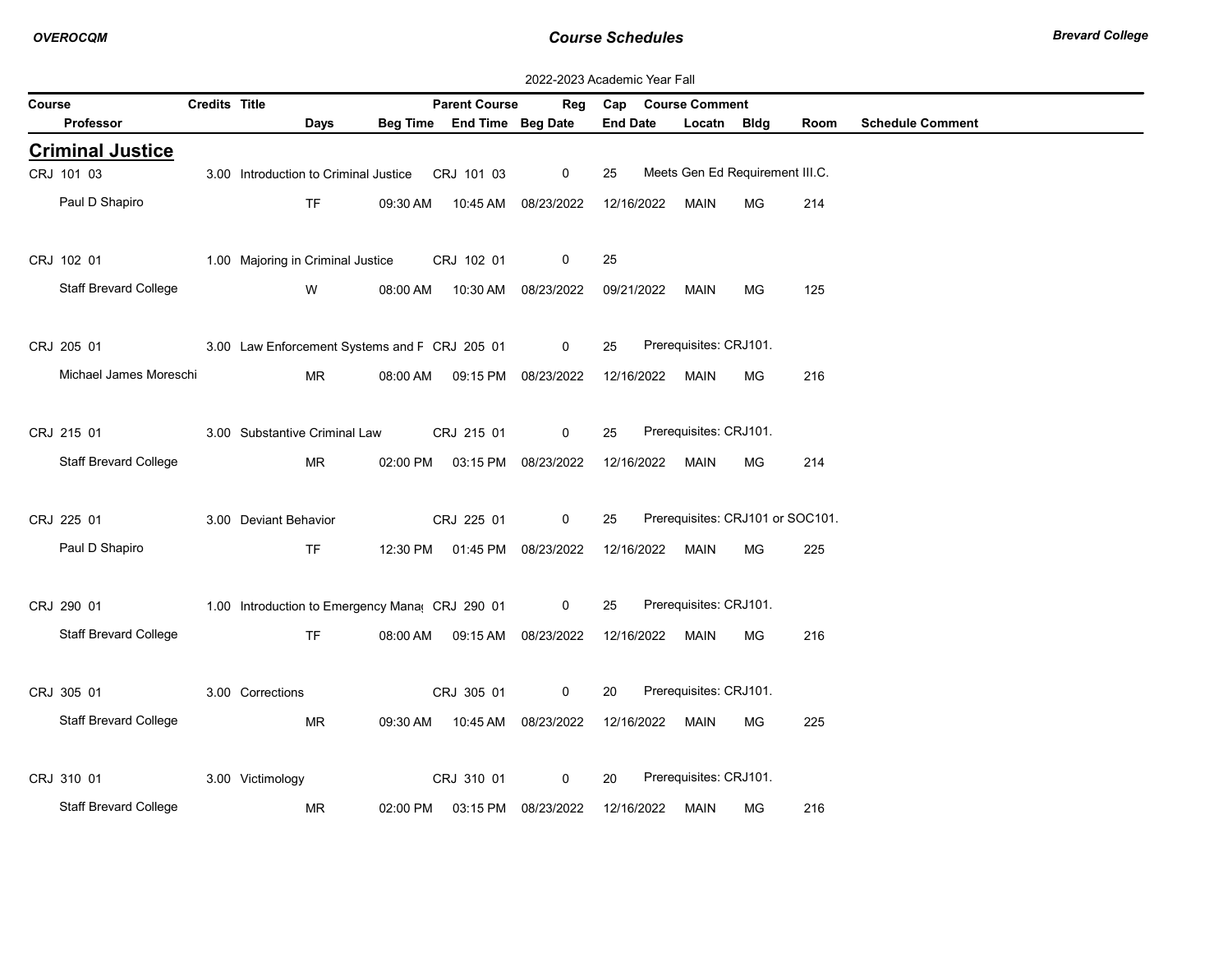|        | 2022-2023 Academic Year Fall |               |                                                   |          |                            |                     |                 |                                          |             |      |                         |  |  |
|--------|------------------------------|---------------|---------------------------------------------------|----------|----------------------------|---------------------|-----------------|------------------------------------------|-------------|------|-------------------------|--|--|
| Course |                              | Credits Title |                                                   |          | <b>Parent Course</b>       | Reg                 |                 | Cap Course Comment                       |             |      |                         |  |  |
|        | <b>Professor</b>             |               | Days                                              |          | Beg Time End Time Beg Date |                     | <b>End Date</b> | Locatn                                   | <b>Bldg</b> | Room | <b>Schedule Comment</b> |  |  |
|        | <b>Criminal Justice</b>      |               |                                                   |          |                            |                     |                 |                                          |             |      |                         |  |  |
|        | CRJ 321 01                   |               | 3.00 Intro to Crime SceneInvestigatior CRJ 321 01 |          |                            | 0                   | 20              | Prerequisites: CRJ101.                   |             |      |                         |  |  |
|        | Michael James Moreschi       |               | <b>MR</b>                                         | 12:30 PM | 01:45 PM                   | 08/23/2022          | 12/16/2022      | MAIN                                     | MG.         | 214  |                         |  |  |
|        |                              |               |                                                   |          |                            |                     |                 |                                          |             |      |                         |  |  |
|        | CRJ 325 01                   |               | 3.00 Law of Criminal Procedure                    |          | CRJ 325 01                 | 0                   | 20              | Prerequisites: CRJ101 and CRJ215.        |             |      |                         |  |  |
|        | Staff Brevard College        |               | <b>MR</b>                                         | 07:00 PM |                            | 09:30 PM 10/24/2022 | 12/16/2022      | MAIN                                     | <b>MG</b>   | 217  |                         |  |  |
|        |                              |               |                                                   |          |                            |                     |                 |                                          |             |      |                         |  |  |
|        | CRJ 360 01                   |               | 12.00 Police Academy                              |          | CRJ 360 01                 | $\mathbf 0$         | 15              | Prerequisites: Class Standing of Senior. |             |      |                         |  |  |
|        | Michael James Moreschi       |               | <b>MTWRF</b>                                      | 08:00 AM |                            | 05:00 PM 07/25/2022 | 12/02/2022      |                                          |             |      |                         |  |  |
|        |                              |               |                                                   |          |                            |                     |                 |                                          |             |      |                         |  |  |
|        | CRJ 390 01                   |               | 1.00 Drugs, Crime, and Justice                    |          | CRJ 390 01                 | 0                   | 20              | Prerequisites: CRJ101.                   |             |      |                         |  |  |
|        | <b>Staff Brevard College</b> |               | TF.                                               |          |                            |                     |                 |                                          |             | 214  |                         |  |  |
|        |                              |               |                                                   | 11:00 AM | 12:15 PM                   | 08/23/2022          | 12/16/2022      | MAIN                                     | MG.         |      |                         |  |  |
|        |                              |               |                                                   |          |                            | 0                   | 20              | Prerequisites: CRJ101.                   |             |      |                         |  |  |
|        | CRJ 400 01                   |               | 3.00 Criminology                                  |          | CRJ 400 01                 |                     |                 |                                          |             |      |                         |  |  |
|        | Paul D Shapiro               |               | <b>TF</b>                                         | 02:00 PM | 03:15 PM                   | 08/23/2022          | 12/16/2022      | MAIN                                     | MG.         | 214  |                         |  |  |
|        |                              |               |                                                   |          |                            |                     |                 |                                          |             |      |                         |  |  |
|        | CRJ 401 01                   |               | 3.00 Principles of Emergency Manage ERM 501 01    |          |                            | $\mathbf 0$         | 25              | Prerequisites: CRJ101 and CRJ102.        |             |      |                         |  |  |
|        | Karyn Marie Melligan         |               |                                                   | 00:00 AM | 00:00 AM                   | 08/23/2022          | 10/14/2022      | MAIN                                     | <b>ONLN</b> |      |                         |  |  |
|        |                              |               |                                                   |          |                            |                     |                 |                                          |             |      |                         |  |  |
|        | Karyn Marie Melligan         |               |                                                   | 08:00 AM |                            | 05:00 PM 08/23/2022 | 10/14/2022      | MAIN                                     | MG.         | 118  | On campus meeting 10/8  |  |  |
|        |                              |               |                                                   |          |                            |                     |                 |                                          |             |      |                         |  |  |
|        | CRJ 405 01                   |               | 3.00 Ethical Issues inCriminal Justice CRJ 405 01 |          |                            | 0                   | 20              | Prerequisites: CRJ101 and CRJ205.        |             |      |                         |  |  |
|        | <b>Staff Brevard College</b> |               | MR.                                               | 11:00 AM | 12:15 PM                   | 08/23/2022          |                 | 12/16/2022 MAIN                          | MG.         | 217  |                         |  |  |
|        |                              |               |                                                   |          |                            |                     |                 |                                          |             |      |                         |  |  |
|        | CRJ 406 01                   |               | 3.00 Response & Management of Crit ERM 506 01     |          |                            | 0                   | 25              | Prerequisites: CRJ101 and CRJ102.        |             |      |                         |  |  |
|        | Scott C Melligan             |               |                                                   | 00:00 AM | 00:00 AM                   | 08/23/2022          | 10/14/2022      |                                          |             |      | On campus meeting Oct 8 |  |  |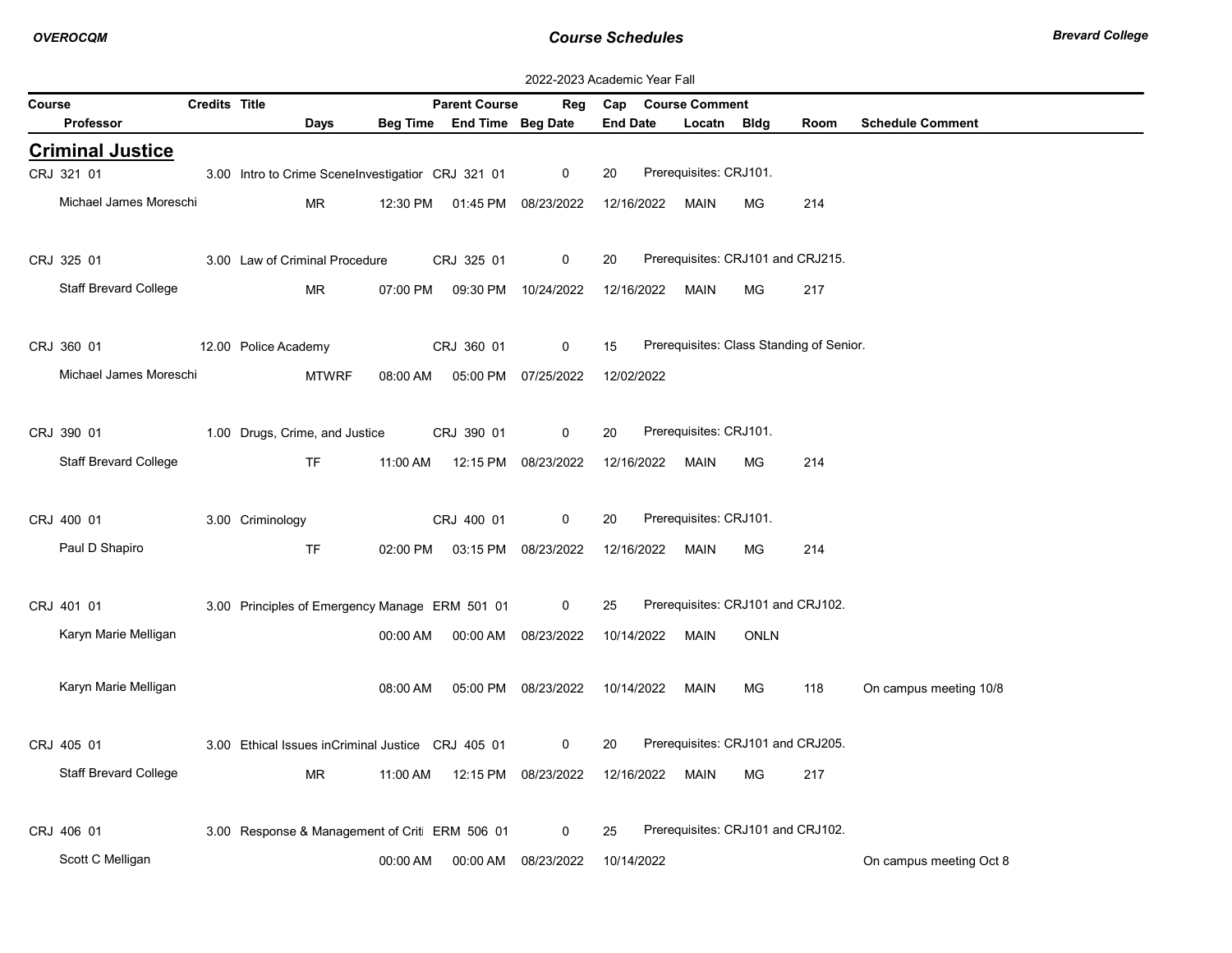|                                | 2022-2023 Academic Year Fall |                                                  |          |                      |                     |                 |                                 |             |      |                                                                    |  |  |
|--------------------------------|------------------------------|--------------------------------------------------|----------|----------------------|---------------------|-----------------|---------------------------------|-------------|------|--------------------------------------------------------------------|--|--|
| Course                         | Credits Title                |                                                  |          | <b>Parent Course</b> | Reg                 | Cap             | <b>Course Comment</b>           |             |      |                                                                    |  |  |
| <b>Professor</b>               |                              | Days                                             | Beg Time | End Time Beg Date    |                     | <b>End Date</b> | Locatn                          | <b>Bldg</b> | Room | <b>Schedule Comment</b>                                            |  |  |
| <b>Criminal Justice</b>        |                              |                                                  |          |                      |                     |                 |                                 |             |      |                                                                    |  |  |
| CRJ 450 01                     |                              | 3.00 Crime Scene to Courtroom                    |          | CRJ 450 01           | 0                   | 20              |                                 |             |      | Prerequisites: CRJ101 and CRJ205 and CRJ215 and CRJ325 and CRJ405. |  |  |
| Michael James Moreschi         |                              | <b>TF</b>                                        | 09:30 AM |                      | 10:45 PM 08/23/2022 | 12/16/2022      | <b>MAIN</b>                     | MG          | 216  |                                                                    |  |  |
| <b>Early Childhood Educati</b> |                              |                                                  |          |                      |                     |                 |                                 |             |      |                                                                    |  |  |
| ECE 212 01                     |                              | 4.00 Early Childhood Development: A ECE 212 01   |          |                      | 0                   | 15              | Prerequisites: EDU205.          |             |      |                                                                    |  |  |
| <b>Staff Brevard College</b>   |                              |                                                  | 00:00 AM | 00:00 AM             | 08/23/2022          | 12/16/2022      |                                 |             |      |                                                                    |  |  |
| <b>Economics</b>               |                              |                                                  |          |                      |                     |                 |                                 |             |      |                                                                    |  |  |
| ECN 201 01                     |                              | 3.00 Macroeconomics                              |          | ECN 201 01           | 0                   | 28              | Meets Gen Ed Requirement III.C. |             |      |                                                                    |  |  |
| J. R. Thomas                   |                              | <b>MR</b>                                        | 08:00 AM | 09:15 AM             | 08/23/2022          | 12/16/2022      | MAIN                            | MG          | 220  |                                                                    |  |  |
| <b>Education</b>               |                              |                                                  |          |                      |                     |                 |                                 |             |      |                                                                    |  |  |
| EDU 205 01                     |                              | 3.00 21st Century Teacher & Learner EDU 205 01   |          |                      | 0                   | 25              |                                 |             |      |                                                                    |  |  |
| Jessie M. Williams Tucker      |                              | <b>MR</b>                                        | 11:00 AM |                      | 12:15 PM 08/23/2022 | 12/16/2022      | MAIN                            | MG          | 118  |                                                                    |  |  |
| EDU 304 01                     |                              | 3.00 Educational Technology: Teaching EDU 304 01 |          |                      | 0                   | 25              |                                 |             |      | Meets Gen Ed Requirement II.C. Prerequisites: EDU205.              |  |  |
| <b>Staff Brevard College</b>   |                              | <b>MR</b>                                        | 02:00 PM |                      | 03:15 PM 08/23/2022 | 12/16/2022      |                                 |             |      |                                                                    |  |  |
| EDU 305 01                     |                              | 3.00 Facilitation of Learning                    |          | EDU 305 01           | 0                   | 20              |                                 |             |      | Prerequisites: EDU205 and EDU220 or EDU205 and PSY230.             |  |  |
| Megan Keiser                   |                              | <b>TF</b>                                        | 09:30 AM |                      | 10:45 AM 08/23/2022 | 12/16/2022      | <b>MAIN</b>                     | MG          | 136  | Covers licensure areas K-12                                        |  |  |
| EDU 314 01                     |                              | 3.00 Methods in Teaching Elementary EDU 314 01   |          |                      | 0                   | 15              | Prerequisites: EDU305.          |             |      |                                                                    |  |  |
| <b>Staff Brevard College</b>   |                              |                                                  | 00:00 AM |                      | 00:00 AM 08/23/2022 | 12/16/2022      |                                 |             |      |                                                                    |  |  |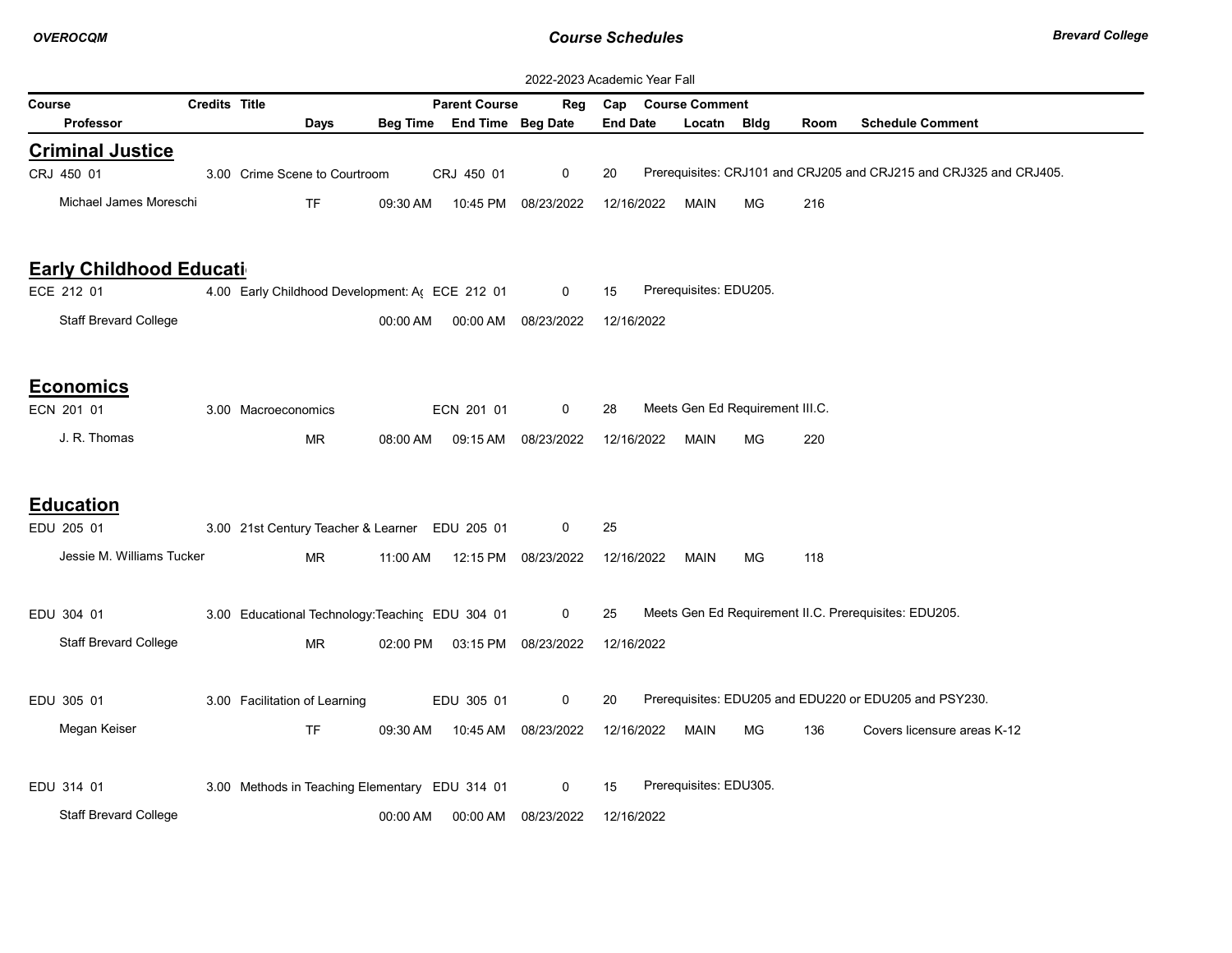|                              | 2022-2023 Academic Year Fall |                                                   |                 |                          |                     |                 |                                  |    |      |                          |  |  |  |
|------------------------------|------------------------------|---------------------------------------------------|-----------------|--------------------------|---------------------|-----------------|----------------------------------|----|------|--------------------------|--|--|--|
| Course                       | Credits Title                |                                                   |                 | <b>Parent Course</b>     | Reg                 |                 | Cap Course Comment               |    |      |                          |  |  |  |
| <b>Professor</b>             |                              | <b>Days</b>                                       | <b>Beg Time</b> | <b>End Time Beg Date</b> |                     | <b>End Date</b> | Locatn Bldg                      |    | Room | <b>Schedule Comment</b>  |  |  |  |
| <b>Education</b>             |                              |                                                   |                 |                          |                     |                 |                                  |    |      |                          |  |  |  |
| EDU 316 01                   |                              | 3.00 Methods in Teaching Mathin the I EDU 316 01  |                 |                          | $\mathbf 0$         | 15              | Prerequisites: EDU305 or MAT210. |    |      |                          |  |  |  |
| <b>Staff Brevard College</b> |                              |                                                   | 00:00 AM        | 00:00 AM 08/23/2022      |                     | 12/16/2022      |                                  |    |      |                          |  |  |  |
|                              |                              |                                                   |                 |                          |                     |                 |                                  |    |      |                          |  |  |  |
| EDU 318 01                   |                              | 3.00 Methods in Teaching Science and EDU 318 01   |                 |                          | 0                   | 20              | Prerequisites: EDU305.           |    |      |                          |  |  |  |
| <b>Staff Brevard College</b> |                              |                                                   | 00:00 AM        | 00:00 AM 08/23/2022      |                     | 12/16/2022      |                                  |    |      |                          |  |  |  |
|                              |                              |                                                   |                 |                          |                     |                 |                                  |    |      |                          |  |  |  |
| EDU 320 01                   |                              | 3.00 Children's Literature                        |                 | EDU 320 01               | $\mathbf 0$         | 15              | Prerequisites: ENG112.           |    |      |                          |  |  |  |
| <b>Staff Brevard College</b> |                              |                                                   | 00:00 AM        | 00:00 AM 08/23/2022      |                     | 12/16/2022      |                                  |    |      |                          |  |  |  |
|                              |                              |                                                   |                 |                          |                     |                 |                                  |    |      |                          |  |  |  |
| EDU 340 01                   |                              | 3.00 Secondary and K-12 Methods                   |                 | EDU 340 01               | 0                   | 12              | Prerequisites: EDU301 or EDU305. |    |      |                          |  |  |  |
| <b>Staff Brevard College</b> |                              |                                                   |                 |                          |                     |                 |                                  |    |      |                          |  |  |  |
|                              |                              | W                                                 | 08:00 AM        |                          | 10:30 AM 08/23/2022 | 12/16/2022      |                                  |    |      | Location: School Site    |  |  |  |
|                              |                              |                                                   |                 |                          |                     |                 |                                  |    |      |                          |  |  |  |
| EDU 401 01                   |                              | 2.00 Student Teaching Seminar                     |                 | EDU 401 01               | $\mathbf 0$         | 12              |                                  |    |      |                          |  |  |  |
| Megan Keiser                 |                              | W                                                 | 04:30 PM        | 06:30 PM 08/23/2022      |                     | 12/16/2022      | MAIN                             | MG | 203  |                          |  |  |  |
|                              |                              |                                                   |                 |                          |                     |                 |                                  |    |      |                          |  |  |  |
| EDU 402 01                   |                              | 14.00 Student Teaching-Secondary                  |                 | EDU 402 01               | 0                   | $\overline{1}$  |                                  |    |      |                          |  |  |  |
| Joshua Ray Wilkey            |                              |                                                   | 00:00 AM        |                          | 00:00 AM 08/23/2022 | 12/16/2022      |                                  |    |      | Social Studies Secondary |  |  |  |
|                              |                              |                                                   |                 |                          |                     |                 |                                  |    |      |                          |  |  |  |
| EDU 407 01                   |                              | 14.00 Student Teaching 7-12:Agricultur EDU 407 01 |                 |                          | 0                   | $\overline{c}$  |                                  |    |      |                          |  |  |  |
| Gina M Raicovich             |                              |                                                   | 00:00 AM        | 00:00 AM 08/23/2022      |                     | 12/16/2022      |                                  |    |      | AG ED                    |  |  |  |
|                              |                              |                                                   |                 |                          |                     |                 |                                  |    |      |                          |  |  |  |
| EDU 469 01                   |                              | 1.00 Academic Practicum/Internship                |                 | EDU 469 01               | 0                   | 5               |                                  |    |      |                          |  |  |  |
| Megan Keiser                 |                              |                                                   | 00:00 AM        |                          | 00:00 AM 08/23/2022 | 12/16/2022      |                                  |    |      |                          |  |  |  |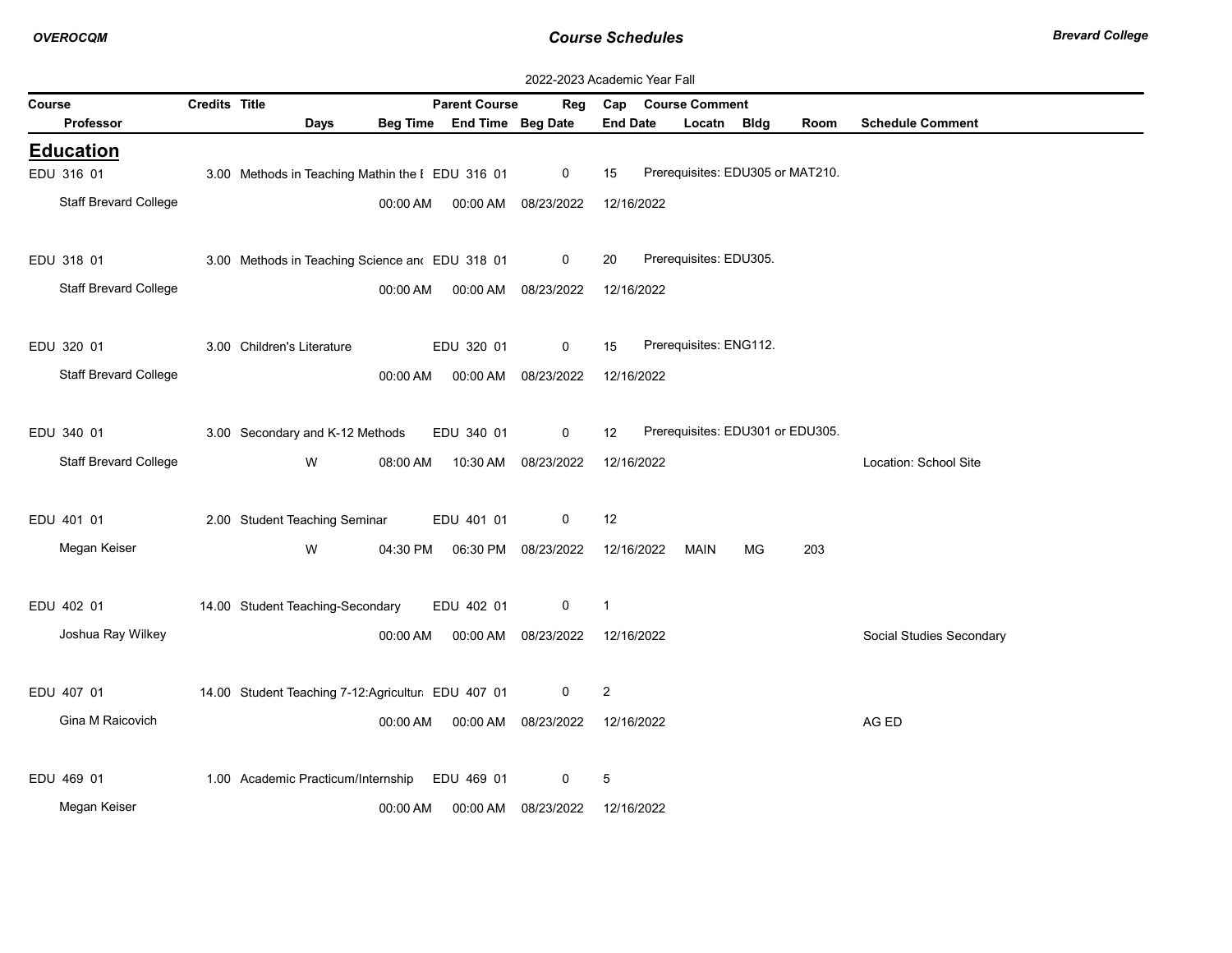|        |                           |               | 2022-2023 Academic Year Fall                      |          |                                  |             |                 |                                          |           |      |                         |  |
|--------|---------------------------|---------------|---------------------------------------------------|----------|----------------------------------|-------------|-----------------|------------------------------------------|-----------|------|-------------------------|--|
| Course |                           | Credits Title |                                                   |          | <b>Parent Course</b>             | Reg         | Cap             | <b>Course Comment</b>                    |           |      |                         |  |
|        | Professor                 |               | Days                                              |          | Beg Time End Time Beg Date       |             | <b>End Date</b> | Locatn Bldg                              |           | Room | <b>Schedule Comment</b> |  |
|        | <b>Education</b>          |               |                                                   |          |                                  |             |                 |                                          |           |      |                         |  |
|        | EDU 480 01                |               | 2.00 Senior Project for Early Childhoo EDU 480 01 |          |                                  | $\mathbf 0$ | 15              | Prerequisites: Class Standing of Senior. |           |      |                         |  |
|        | Megan Keiser              |               |                                                   | 00:00 AM | 00:00 AM                         | 08/23/2022  | 12/16/2022      |                                          |           |      |                         |  |
|        | <b>English</b>            |               |                                                   |          |                                  |             |                 |                                          |           |      |                         |  |
|        | ENG 111 01                |               | 3.00 College Writing I                            |          | ENG 111 01                       | $\mathbf 0$ | 20              | Meets Gen Ed Requirement I.A.            |           |      |                         |  |
|        | John Belton Hammond       |               | MR                                                |          | 08:00 AM  09:15 AM  08/23/2022   |             | 12/16/2022 MAIN |                                          | MG        | 116  |                         |  |
|        | ENG 111 02                |               | 3.00 College Writing I                            |          | ENG 111 02                       | 0           | 20              | Meets Gen Ed Requirement I.A.            |           |      |                         |  |
|        | James C. Everett          |               | MR                                                |          | 09:30 AM  10:45 AM  08/23/2022   |             | 12/16/2022      | MAIN                                     | МG        | 116  |                         |  |
|        | ENG 111 03                |               | 3.00 College Writing I                            |          | ENG 111 03                       | 0           | 20              | Meets Gen Ed Requirement I.A.            |           |      |                         |  |
|        | Adam W Mills              |               | MR                                                |          | 11:00 AM  12:15 PM  08/23/2022   |             | 12/16/2022      | MAIN                                     | <b>MG</b> | 116  |                         |  |
|        | ENG 111 04                |               | 3.00 College Writing I                            |          | ENG 111 04                       | $\mathbf 0$ | 20              | Meets Gen Ed Requirement I.A.            |           |      |                         |  |
|        | Jessie M. Williams Tucker |               | MR                                                |          | 12:30 PM  01:45 PM  08/23/2022   |             | 12/16/2022      | MAIN                                     | MG        | 116  |                         |  |
|        | ENG 111 05                |               | 3.00 College Writing I                            |          | ENG 111 05                       | $\mathbf 0$ | 20              | Meets Gen Ed Requirement I.A.            |           |      |                         |  |
|        | Jessie M. Williams Tucker |               | MR                                                |          | 02:00 PM  03:15 PM  08/23/2022   |             | 12/16/2022      | MAIN                                     | МG        | 116  |                         |  |
|        | ENG 111 06                |               | 3.00 College Writing I                            |          | ENG 111 06                       | $\mathbf 0$ | 20              | Meets Gen Ed Requirement I.A.            |           |      |                         |  |
|        | John Belton Hammond       |               | <b>TF</b>                                         |          | 08:00 AM  09:15 AM  08/23/2022   |             | 12/16/2022      | MAIN                                     | МG        | 116  |                         |  |
|        | ENG 111 07                |               | 3.00 College Writing I                            |          | ENG 111 07                       | 0           | 20              | Meets Gen Ed Requirement I.A.            |           |      |                         |  |
|        | Alyse K Bensel            |               | <b>TF</b>                                         |          | 11:00 AM   12:15 PM   08/23/2022 |             | 12/16/2022      | MAIN                                     | МG        | 116  |                         |  |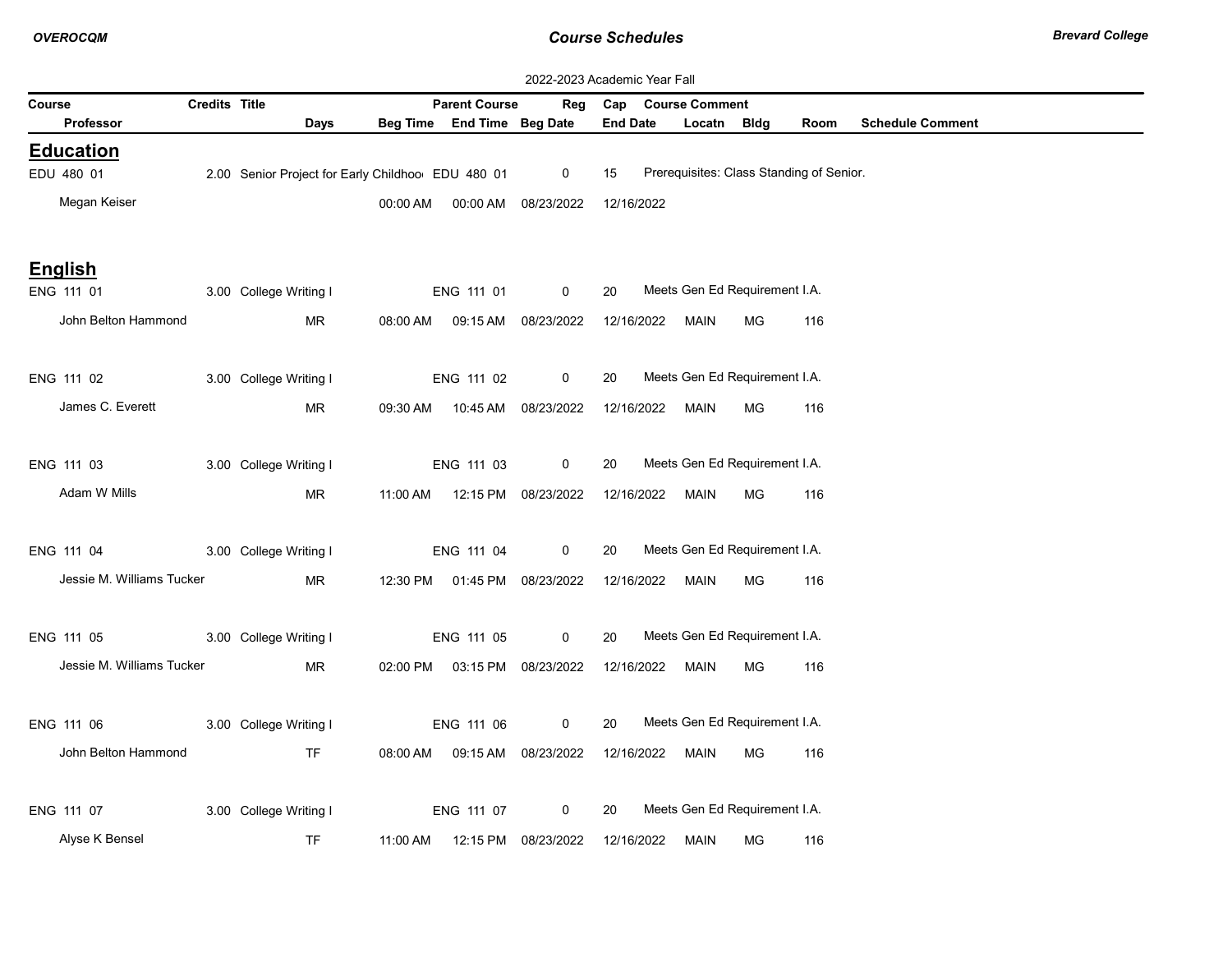| 2022-2023 Academic Year Fall |               |                          |          |                                |                     |                 |            |                                |           |      |                                                                 |
|------------------------------|---------------|--------------------------|----------|--------------------------------|---------------------|-----------------|------------|--------------------------------|-----------|------|-----------------------------------------------------------------|
| Course                       | Credits Title |                          |          | <b>Parent Course</b>           | Reg                 |                 |            | Cap Course Comment             |           |      |                                                                 |
| Professor                    |               | Days                     |          | Beg Time End Time Beg Date     |                     | <b>End Date</b> |            | Locatn                         | Bldg      | Room | <b>Schedule Comment</b>                                         |
| <b>English</b>               |               |                          |          |                                |                     |                 |            |                                |           |      |                                                                 |
| ENG 111 08                   |               | 3.00 College Writing I   |          | ENG 111 08                     | $\mathbf 0$         | 20              |            | Meets Gen Ed Requirement I.A.  |           |      |                                                                 |
| <b>Staff Brevard College</b> |               | <b>TF</b>                | 09:30 AM |                                | 10:45 AM 08/23/2022 |                 | 12/16/2022 | MAIN                           | <b>MG</b> | 232  |                                                                 |
|                              |               |                          |          |                                |                     |                 |            |                                |           |      |                                                                 |
| ENG 111 09                   |               | 3.00 College Writing I   |          | ENG 111 09                     | $\mathbf 0$         | 20              |            | Meets Gen Ed Requirement I.A.  |           |      |                                                                 |
| Staff Brevard College        |               | TF.                      |          | 12:30 PM  01:45 PM  08/23/2022 |                     |                 |            | 12/16/2022 MAIN                | MG.       | 232  |                                                                 |
|                              |               |                          |          |                                |                     |                 |            |                                |           |      |                                                                 |
| ENG 111 10                   |               | 3.00 College Writing I   |          | ENG 111 10                     | 0                   | 20              |            | Meets Gen Ed Requirement I.A.  |           |      |                                                                 |
| Jessie M. Williams Tucker    |               | <b>TF</b>                |          | 02:00 PM  03:15 PM  08/23/2022 |                     |                 | 12/16/2022 | MAIN                           | MG        | 138  |                                                                 |
|                              |               |                          |          |                                |                     |                 |            |                                |           |      |                                                                 |
| ENG 112 01                   |               | 3.00 College Writing II  |          | ENG 112 01                     | 0                   | 20              |            |                                |           |      | Meets Gen Ed Requirement I.B. Prerequisites: ENG111 or ENG111H. |
| John Belton Hammond          |               | <b>MR</b>                |          | 12:30 PM  01:45 PM  08/23/2022 |                     |                 |            | 12/16/2022 MAIN                | <b>MG</b> | 113  |                                                                 |
|                              |               |                          |          |                                |                     |                 |            |                                |           |      |                                                                 |
| ENG 112 02                   |               | 3.00 College Writing II  |          | ENG 112 02                     | $\mathbf 0$         | 20              |            |                                |           |      | Meets Gen Ed Requirement I.B. Prerequisites: ENG111 or ENG111H. |
| Adam W Mills                 |               | TF                       |          | 12:30 PM  01:45 PM  08/23/2022 |                     |                 |            | 12/16/2022 MAIN                | MG.       | 116  |                                                                 |
|                              |               |                          |          |                                |                     |                 |            |                                |           |      |                                                                 |
| ENG 205 01                   |               | 3.00 British Literature  |          | ENG 205 01                     | $\mathbf 0$         | 22              |            | Meets Gen Ed Requirement IV.B. |           |      |                                                                 |
| John Belton Hammond          |               | <b>TF</b>                |          | 12:30 PM  01:45 PM  08/23/2022 |                     |                 | 12/16/2022 | MAIN                           | MG.       | 139  |                                                                 |
|                              |               |                          |          |                                |                     |                 |            |                                |           |      |                                                                 |
| ENG 206 01                   |               | 3.00 American Literature |          | ENG 206 01                     | $\mathbf 0$         | 22              |            |                                |           |      | Meets Gen Ed Requirement IV.B. Prerequisites: ENG112.           |
| <b>Staff Brevard College</b> |               | MR.                      | 11:00 AM |                                | 12:15 PM 08/23/2022 |                 | 12/16/2022 | MAIN                           | MG.       | 113  |                                                                 |
|                              |               |                          |          |                                |                     |                 |            |                                |           |      |                                                                 |
| ENG 207 01                   |               | 3.00 Creative Writing    |          | ENG 207 01                     | 0                   | 20              |            |                                |           |      | Meets Gen Ed Requirement IV.A. Prerequisites: ENG112.           |
| Alyse K Bensel               |               | <b>TF</b>                | 02:00 PM | 03:15 PM                       | 08/23/2022          |                 | 12/16/2022 | MAIN                           | MG        | 113  |                                                                 |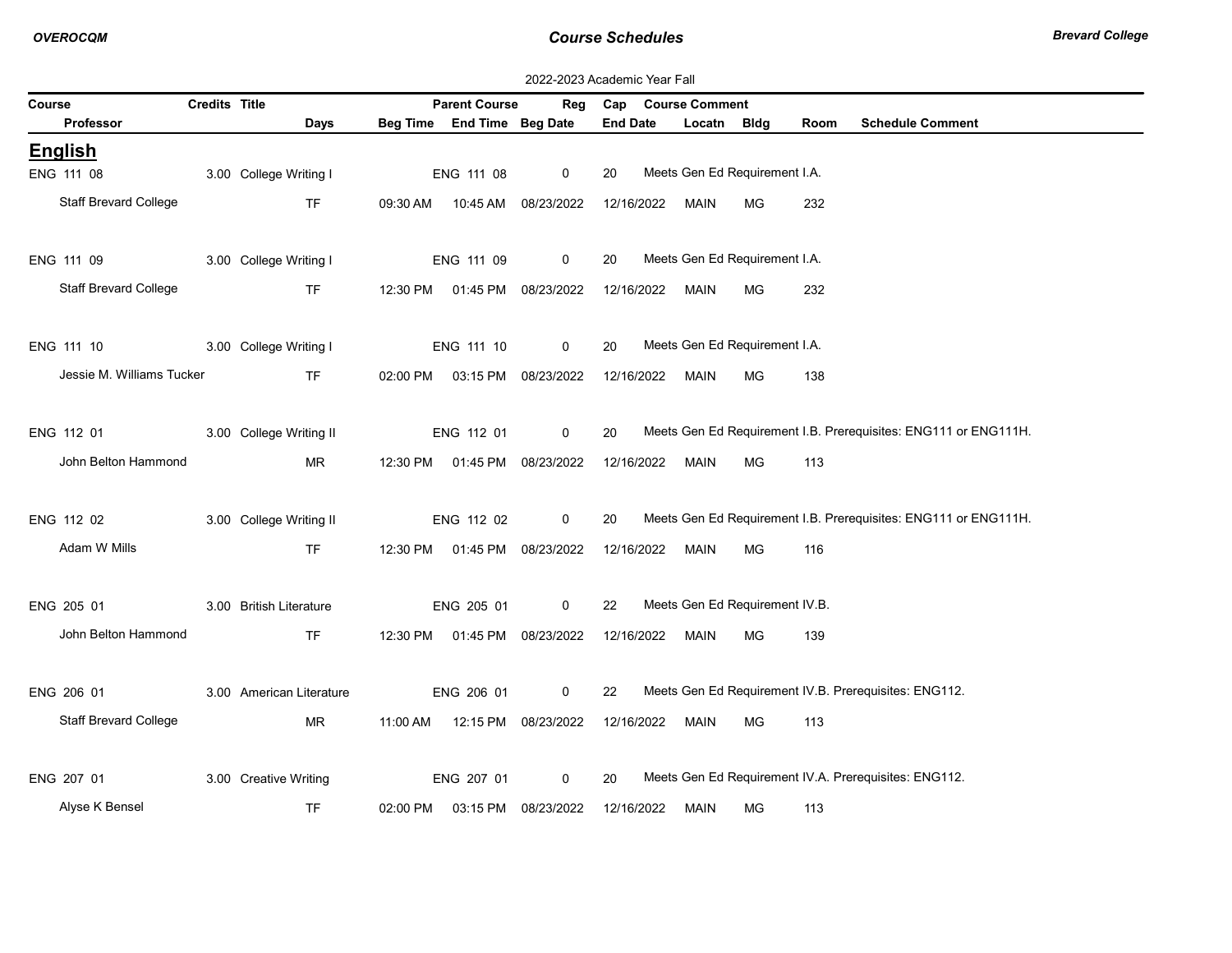|        | 2022-2023 Academic Year Fall |                      |                                     |          |                            |                     |                 |                       |            |            |                                                                            |
|--------|------------------------------|----------------------|-------------------------------------|----------|----------------------------|---------------------|-----------------|-----------------------|------------|------------|----------------------------------------------------------------------------|
| Course |                              | <b>Credits Title</b> |                                     |          | <b>Parent Course</b>       | Reg                 | Cap             | <b>Course Comment</b> |            |            |                                                                            |
|        | Professor                    |                      | Days                                |          | Beg Time End Time Beg Date |                     | <b>End Date</b> | Locatn Bldg           |            | Room       | <b>Schedule Comment</b>                                                    |
|        | <b>English</b>               |                      |                                     |          |                            |                     |                 |                       |            |            |                                                                            |
|        | ENG 208 01                   |                      | 3.00 World Literature               |          | ENG 208 01                 | 0                   | 22              |                       |            |            | Meets Gen Ed Requirement IV.B. Prerequisites: ENG112.                      |
|        | Jessie M. Williams Tucker    |                      | <b>TF</b>                           | 09:30 AM | 10:45 AM                   | 08/23/2022          | 12/16/2022      | MAIN                  | <b>MG</b>  | 116        |                                                                            |
|        |                              |                      |                                     |          |                            |                     |                 |                       |            |            |                                                                            |
|        | ENG 211 01                   |                      | 3.00 Introduction to Film           |          | ENG 211 01                 | 0                   | 22              |                       |            |            | Meets Gen Ed Requirement IV.A. Prerequisites: ENG111.                      |
|        | John B. Padgett              |                      | W                                   | 02:00 PM |                            | 04:30 PM 08/23/2022 | 12/16/2022      | MAIN                  | <b>MG</b>  | 125        |                                                                            |
|        |                              |                      |                                     |          |                            |                     |                 |                       |            |            |                                                                            |
|        | ENG 220 01                   |                      | 3.00 Thematic Studies in Literature |          | ENG 220 01                 | $\mathbf 0$         | 22              |                       |            |            | Meets Gen Ed Requirement IV.B. Prerequisites: ENG112 or ENG112H.           |
|        | <b>Staff Brevard College</b> |                      | <b>TF</b>                           | 11:00 AM |                            | 12:15 PM 08/23/2022 | 12/16/2022      | MAIN                  | МG         | 113        |                                                                            |
|        | ENG 332 01                   |                      | 3.00 Gothic Literature              |          | ENG 332 01                 | 0                   | 22              |                       |            |            | Prerequisites: ENG205 or ENG208 or ENG211 or ENG217 or ENG220 or ENG240 or |
|        |                              |                      |                                     |          |                            |                     |                 | ENG241 or ENG243.     |            |            |                                                                            |
|        | John B. Padgett              |                      | <b>TF</b>                           | 11:00 AM |                            | 12:15 PM 08/23/2022 | 12/16/2022      | <b>MAIN</b>           | <b>MG</b>  | 139        |                                                                            |
|        |                              |                      |                                     |          |                            |                     |                 |                       |            |            |                                                                            |
|        | ENG 495 01                   |                      | 3.00 Senior Project                 |          | ENG 495 01                 | 0                   | 10              |                       |            |            | Prerequisites: Class Standing of Junior or Higher or HUM461.               |
|        | John B. Padgett              |                      |                                     | 00:00 AM |                            | 00:00 AM 08/23/2022 | 12/16/2022      |                       |            |            | Date and Time TBA                                                          |
|        |                              |                      |                                     |          |                            |                     |                 |                       |            |            |                                                                            |
|        | <b>Ensemble</b>              |                      |                                     |          |                            |                     |                 |                       |            |            |                                                                            |
|        | ENS 186 01                   |                      | 1.00 Jazz Combo                     |          | ENS 186 01                 | 0                   | 10              |                       |            |            |                                                                            |
|        | <b>Staff Brevard College</b> |                      | W                                   | 07:00 PM |                            | 09:30 PM 08/23/2022 | 12/16/2022      | MAIN                  | <b>PPC</b> | <b>ISM</b> |                                                                            |
|        |                              |                      |                                     |          |                            |                     |                 |                       |            |            |                                                                            |
|        | ENS 187 01                   |                      | 1.00 Drumline                       |          | ENS 187 01                 | 0                   | 20              |                       |            |            |                                                                            |
|        | <b>Staff Brevard College</b> |                      | <b>MR</b>                           | 06:00 PM |                            | 08:00 PM 08/23/2022 | 12/16/2022      | MAIN                  | <b>DMC</b> | 017        |                                                                            |
|        |                              |                      |                                     |          |                            |                     |                 |                       |            |            |                                                                            |
|        | ENS 188 01                   |                      | 1.00 Guitar Ensemble                |          | ENS 188 01                 | 0                   | 8               |                       |            |            |                                                                            |
|        | <b>Staff Brevard College</b> |                      | <b>TF</b>                           | 11:00 AM | 12:00 PM                   | 08/23/2022          | 12/16/2022      | MAIN                  | <b>DMC</b> | AUD        |                                                                            |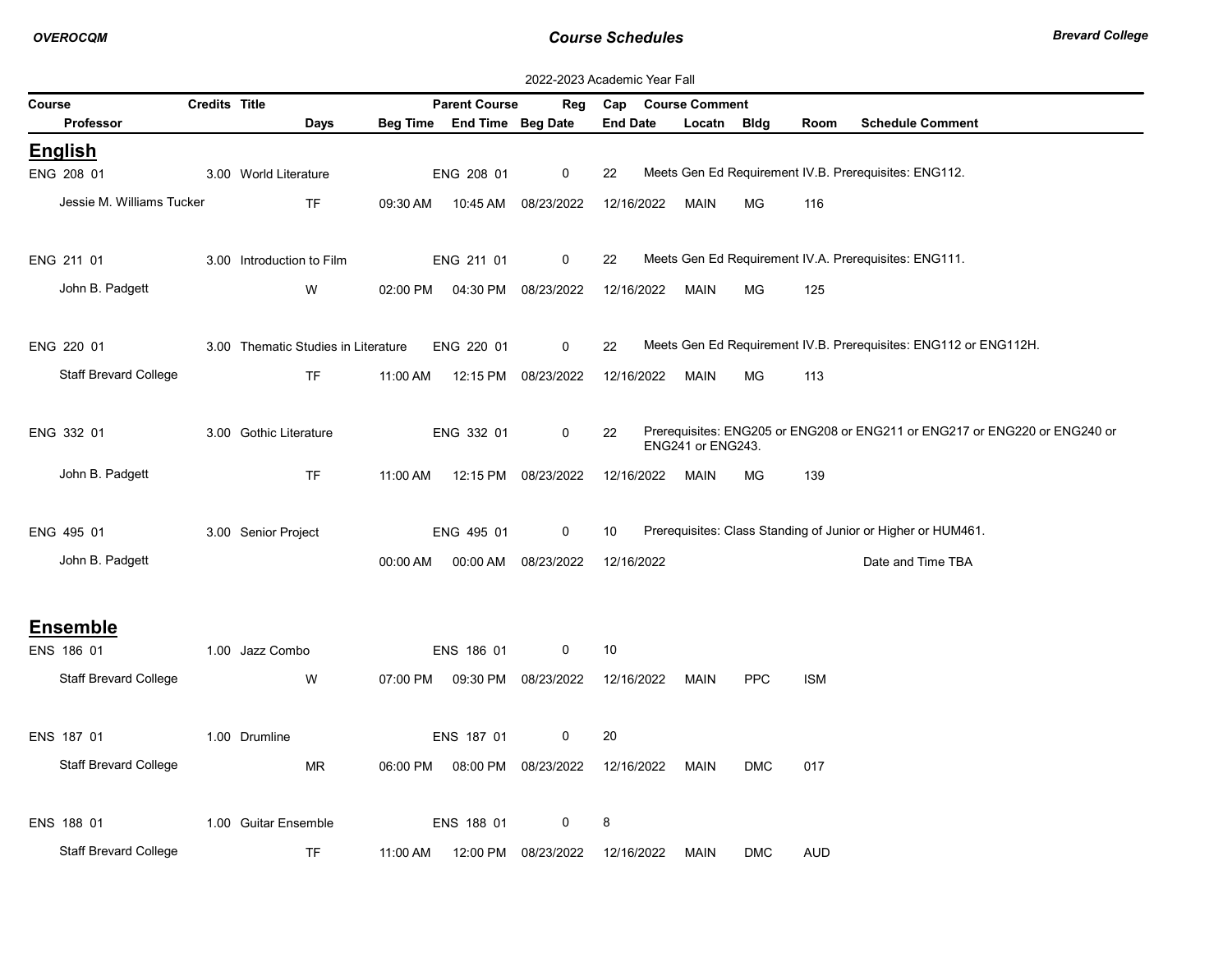|        | 2022-2023 Academic Year Fall |                      |                           |          |                                |                                |                 |                              |            |            |                         |  |
|--------|------------------------------|----------------------|---------------------------|----------|--------------------------------|--------------------------------|-----------------|------------------------------|------------|------------|-------------------------|--|
| Course |                              | <b>Credits Title</b> |                           |          | <b>Parent Course</b>           | Reg                            |                 | Cap Course Comment           |            |            |                         |  |
|        | Professor                    |                      | Days                      |          | Beg Time End Time Beg Date     |                                | <b>End Date</b> | Locatn Bldg                  |            | Room       | <b>Schedule Comment</b> |  |
|        | <b>Ensemble</b>              |                      |                           |          |                                |                                |                 |                              |            |            |                         |  |
|        | ENS 191 01                   |                      | 1.00 Chamber Singers      |          | ENS 191 01                     | 0                              | 25              |                              |            |            |                         |  |
|        | David Gresham                |                      | <b>MR</b>                 |          | 02:00 PM  03:15 PM  08/23/2022 |                                | 12/16/2022      | MAIN                         | <b>PPC</b> | <b>SCH</b> |                         |  |
|        |                              |                      |                           |          |                                |                                |                 |                              |            |            |                         |  |
|        | ENS 193 01                   |                      | 1.00 Wind Ensemble        |          | ENS 193 01                     | 0                              | 50              |                              |            |            |                         |  |
|        | Eric Alan Peterson           |                      | <b>TF</b>                 | 02:00 PM |                                | 04:00 PM 08/23/2022            | 12/16/2022      | MAIN                         | <b>PPC</b> | <b>SCH</b> |                         |  |
|        |                              |                      |                           |          |                                |                                |                 |                              |            |            |                         |  |
|        | ENS 194 01                   |                      | 1.00 Jazz Ensemble        |          | ENS 194 01                     | 0                              | 30              |                              |            |            |                         |  |
|        | <b>Staff Brevard College</b> |                      | W                         | 07:00 PM |                                | 09:30 PM 08/23/2022            | 12/16/2022      | MAIN                         | <b>PPC</b> | <b>SCH</b> |                         |  |
|        |                              |                      |                           |          |                                |                                |                 |                              |            |            |                         |  |
|        | ENS 198 01                   |                      | 1.00 Percussion Ensemble  |          | ENS 198 01                     | 0                              | 10              |                              |            |            |                         |  |
|        | <b>Staff Brevard College</b> |                      | MR                        |          | 03:00 PM  04:45 PM  08/23/2022 |                                | 12/16/2022      | MAIN                         | <b>PPC</b> | <b>SCH</b> |                         |  |
|        |                              |                      |                           |          |                                |                                |                 |                              |            |            |                         |  |
|        | ENS 199 01                   |                      | 1.00 Concert Choir        |          | ENS 199 01                     | 0                              | 50              |                              |            |            |                         |  |
|        | David Gresham                |                      | TF.                       |          |                                | 12:30 PM  01:45 PM  08/23/2022 | 12/16/2022      | MAIN                         | <b>PPC</b> | <b>SCH</b> |                         |  |
|        |                              |                      |                           |          |                                |                                |                 |                              |            |            |                         |  |
|        | <b>Environmental Studies</b> |                      |                           |          |                                |                                |                 |                              |            |            |                         |  |
|        | ENV 101 01                   |                      | 3.00 Environmental Issues |          | ENV 101 01                     | $\mathbf 0$                    | 22              | Meets Gen Ed Requirement VI. |            |            |                         |  |
|        | <b>Staff Brevard College</b> |                      | MR                        |          | 12:30 PM  01:45 PM  08/23/2022 |                                | 12/16/2022      | MAIN                         | MS         | 209        |                         |  |
|        |                              |                      |                           |          |                                |                                |                 |                              |            |            |                         |  |
|        | ENV 101 02                   |                      | 3.00 Environmental Issues |          | ENV 101 02                     | 0                              | 22              | Meets Gen Ed Requirement VI. |            |            |                         |  |
|        | <b>Staff Brevard College</b> |                      | MR.                       | 02:00 PM |                                | 03:15 PM 08/23/2022            | 12/16/2022      | MAIN                         | MS         | 209        |                         |  |
|        |                              |                      |                           |          |                                |                                |                 |                              |            |            |                         |  |
|        | ENV 101 03                   |                      | 3.00 Environmental Issues |          | ENV 101 03                     | 0                              | 22              | Meets Gen Ed Requirement VI. |            |            |                         |  |
|        | Gina M Raicovich             |                      | <b>TF</b>                 |          | 09:30 AM  10:45 AM  08/23/2022 |                                | 12/16/2022      | MAIN                         | МS         | 201        |                         |  |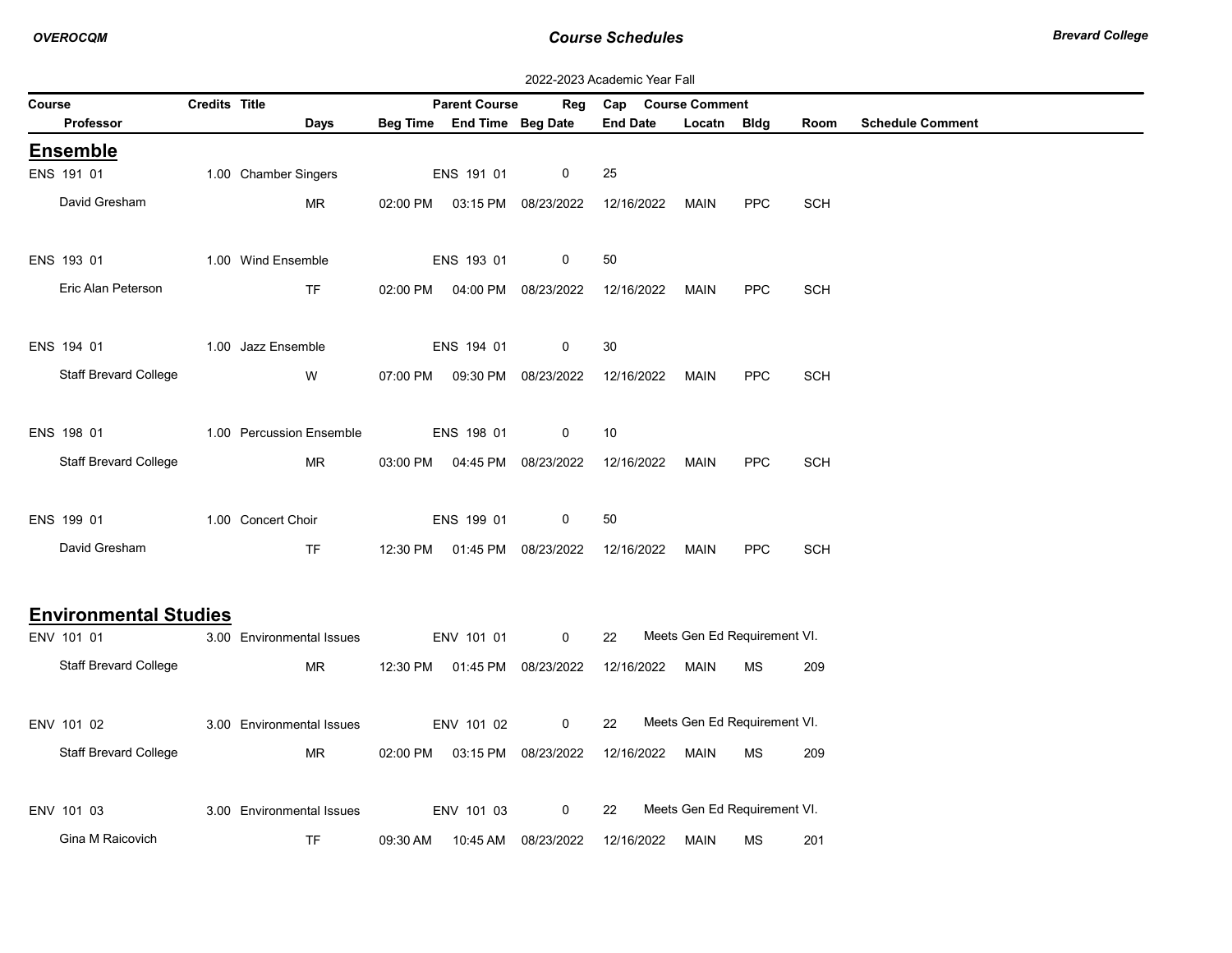|                              | 2022-2023 Academic Year Fall |                                                     |          |                            |                     |                 |             |             |      |                                                                                    |  |  |
|------------------------------|------------------------------|-----------------------------------------------------|----------|----------------------------|---------------------|-----------------|-------------|-------------|------|------------------------------------------------------------------------------------|--|--|
| Course                       | <b>Parent Course</b>         | Reg                                                 | Cap      | <b>Course Comment</b>      |                     |                 |             |             |      |                                                                                    |  |  |
| <b>Professor</b>             |                              | Days                                                |          | Beg Time End Time Beg Date |                     | <b>End Date</b> | Locatn      | Bldg        | Room | <b>Schedule Comment</b>                                                            |  |  |
| <b>Environmental Studies</b> |                              |                                                     |          |                            |                     |                 |             |             |      |                                                                                    |  |  |
| ENV 202 01                   |                              | 3.00 Climate Change                                 |          | ENV 202 01                 | 0                   | 24              |             |             |      | Meets Gen Ed Requirement VI. Prerequisites: Class Standing of Sophomore or Higher. |  |  |
| Robert Cabin                 |                              | <b>MR</b>                                           | 09:30 AM | 10:45 AM                   | 08/23/2022          | 12/16/2022      | <b>MAIN</b> | <b>MS</b>   | 209  |                                                                                    |  |  |
| ENV 250 01                   |                              | 3.00 Skills for Sustainable Living                  |          | ENV 250 01                 | 0                   | 22              |             |             |      |                                                                                    |  |  |
| Jennifer E. Frick-Ruppert    |                              | W                                                   | 02:00 PM | 04:30 PM                   | 08/23/2022          | 12/16/2022      | MAIN        | <b>MSX</b>  | 222  |                                                                                    |  |  |
| ENV 365 01                   |                              | 4.00 Geographic Information Systems ENV 365 01      |          |                            | 0                   | 18<br>ENV101.   |             |             |      | Meets Gen Ed Requirement II.C. Prerequisites: BIO105 or BIO110 or BIO120 or        |  |  |
| <b>Staff Brevard College</b> |                              | <b>TF</b>                                           | 11:00 AM |                            | 12:15 PM 08/23/2022 | 12/16/2022      | <b>MAIN</b> | <b>MS</b>   | 109  |                                                                                    |  |  |
| <b>Staff Brevard College</b> |                              | T.                                                  | 02:00 PM | 03:50 PM                   | 08/23/2022          | 12/16/2022      | <b>MAIN</b> | <b>MS</b>   | 109  |                                                                                    |  |  |
| <b>Emergency Management</b>  |                              |                                                     |          |                            |                     |                 |             |             |      |                                                                                    |  |  |
| ERM 501 01                   |                              | 3.00 Principles of Emergency Managn ERM 501 01      |          |                            | 0                   | 25              |             |             |      |                                                                                    |  |  |
| Karyn Marie Melligan         |                              |                                                     | 00:00 AM |                            | 00:00 AM 08/23/2022 | 10/14/2022      | <b>MAIN</b> | <b>ONLN</b> |      |                                                                                    |  |  |
| ERM 506 01                   |                              | 3.00 Response & Management of Crit ERM 506 01       |          |                            | 0                   | 25              |             |             |      |                                                                                    |  |  |
| Scott C Melligan             |                              |                                                     | 00:00 AM | 00:00 AM                   | 08/23/2022          | 10/14/2022      | MAIN        | <b>ONLN</b> |      |                                                                                    |  |  |
| Scott C Melligan             |                              |                                                     | 00:00 AM |                            | 00:00 AM 08/23/2022 | 10/14/2022      | <b>MAIN</b> | МG          | 118  | On campus meeting 10/8                                                             |  |  |
| ERM 508 01                   |                              | 3.00 History of Terrorism                           |          | ERM 508 01                 | $\mathbf 0$         | 25              |             |             |      |                                                                                    |  |  |
| Karyn Marie Melligan         |                              |                                                     | 00:00 AM |                            | 00:00 AM 10/24/2022 | 12/16/2022      | <b>MAIN</b> | <b>ONLN</b> |      |                                                                                    |  |  |
| ERM 517 01                   |                              | 3.00 Critical Infrastructure Identificat ERM 517 01 |          |                            | 0                   | 25              |             |             |      |                                                                                    |  |  |
| Scott C Melligan             |                              |                                                     | 00:00 AM | 00:00 AM                   | 10/24/2022          | 12/16/2022      | <b>MAIN</b> | <b>ONLN</b> |      |                                                                                    |  |  |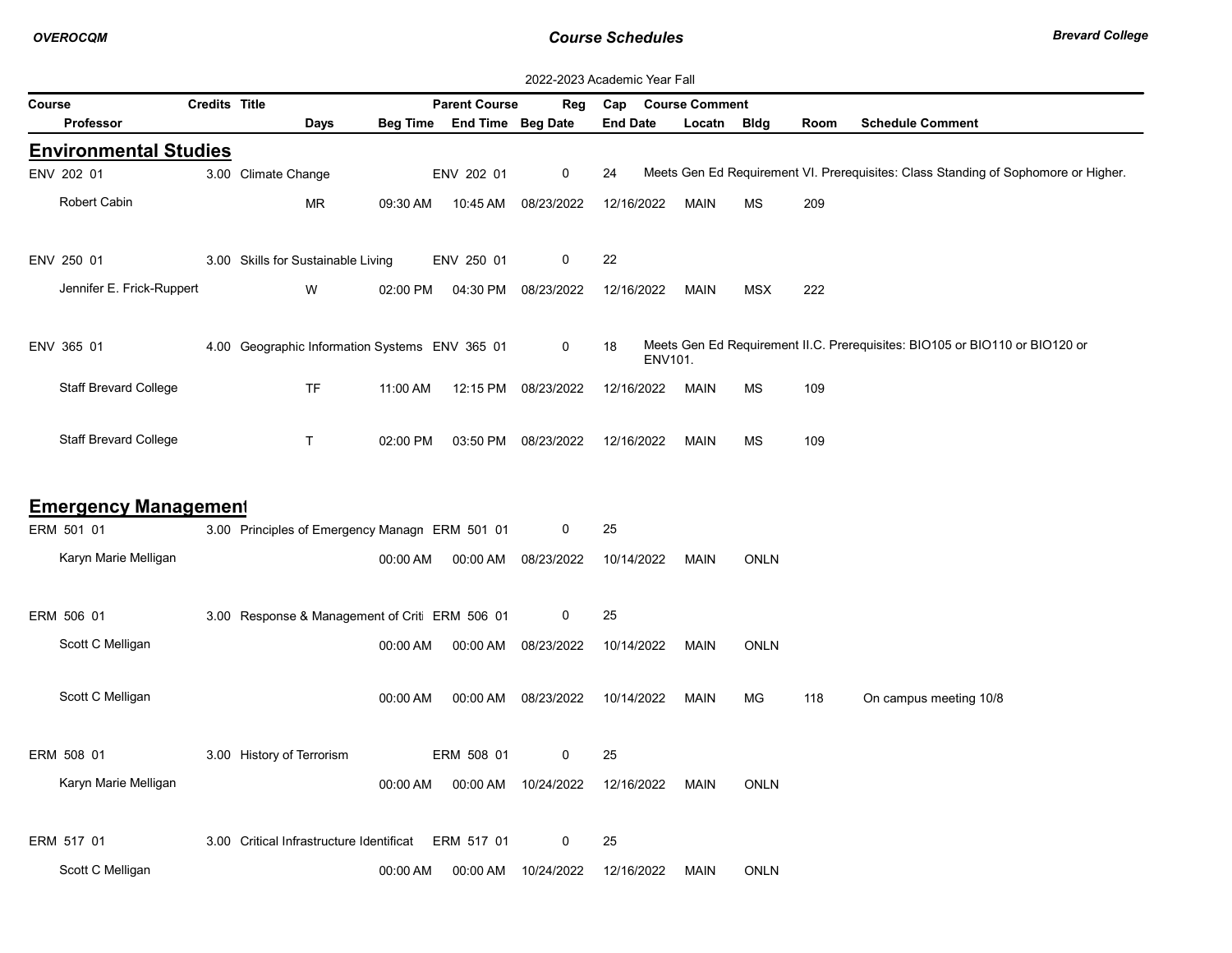|        | 2022-2023 Academic Year Fall |                      |                                                    |          |                                |                     |                 |                                              |             |      |                                                                        |
|--------|------------------------------|----------------------|----------------------------------------------------|----------|--------------------------------|---------------------|-----------------|----------------------------------------------|-------------|------|------------------------------------------------------------------------|
| Course |                              | <b>Credits Title</b> |                                                    |          | <b>Parent Course</b>           | Reg                 |                 | Cap Course Comment                           |             |      |                                                                        |
|        | Professor                    |                      | Days                                               |          | Beg Time End Time Beg Date     |                     | <b>End Date</b> | Locatn                                       | <b>Bldg</b> | Room | <b>Schedule Comment</b>                                                |
|        | <b>Exercise Science</b>      |                      |                                                    |          |                                |                     |                 |                                              |             |      |                                                                        |
|        | EXS 110 01                   |                      | 3.00 Introduction to Exercise Science EXS 110 01   |          |                                | 0                   | 24              |                                              |             |      |                                                                        |
|        | Kristen D Hewitt             |                      | MR                                                 | 08:00 AM |                                | 09:15 AM 08/23/2022 | 12/16/2022      | MAIN                                         | <b>MSX</b>  | 122  |                                                                        |
|        | EXS 110 02                   |                      | 3.00 Introduction to Exercise Science EXS 110 02   |          |                                | 0                   | 24              |                                              |             |      |                                                                        |
|        | Kristen D Hewitt             |                      |                                                    |          |                                |                     |                 |                                              |             |      |                                                                        |
|        |                              |                      | MR.                                                |          | 12:30 PM  01:45 PM  08/23/2022 |                     | 12/16/2022      | MAIN                                         | MSX         | 122  |                                                                        |
|        | EXS 213 01                   |                      | 3.00 Principles of Nutrition                       |          | EXS 213 01                     | 0                   | 20              | Meets Gen Ed Requirement V.                  |             |      |                                                                        |
|        | <b>Staff Brevard College</b> |                      | <b>TF</b>                                          |          | 11:00 AM  12:15 PM  08/23/2022 |                     | 12/16/2022      | MAIN                                         | МS          | 210  |                                                                        |
|        |                              |                      | 4.00 Applied Sport Physiology                      |          |                                | 0                   | 8               | Prerequisites: EXS110 and EXS210.            |             |      |                                                                        |
|        | EXS 301 01                   |                      |                                                    |          | EXS 301 01                     |                     |                 |                                              |             |      |                                                                        |
|        | Kevin C. Phillips            |                      | MR                                                 | 09:30 AM | 10:45 AM                       | 08/23/2022          | 12/16/2022      | MAIN                                         | ΜS          | 100  |                                                                        |
|        | Kevin C. Phillips            |                      | W                                                  | 11:00 AM |                                | 12:50 PM 08/23/2022 | 12/16/2022      | MAIN                                         | <b>FLHS</b> | 001  |                                                                        |
|        |                              |                      |                                                    |          |                                |                     |                 |                                              |             |      |                                                                        |
|        | EXS 310 01                   |                      | 4.00 Exercise Physiology                           |          | EXS 310 01                     | 0                   | 8               | Prerequisites: BIO210 and BIO220 and EXS110. |             |      |                                                                        |
|        | Kristen D Hewitt             |                      | MR                                                 | 09:30 AM |                                | 10:45 AM 08/23/2022 | 12/16/2022      | MAIN                                         | <b>MSX</b>  | 122  |                                                                        |
|        | Kristen D Hewitt             |                      | W                                                  | 08:30 AM | 10:20 AM                       | 08/23/2022          | 12/16/2022      | MAIN                                         | <b>FLHS</b> | 001  |                                                                        |
|        |                              |                      |                                                    |          |                                |                     |                 |                                              |             |      |                                                                        |
|        | EXS 410 01                   |                      | 1.00 Preparation for Senior Internship EXS 410 01  |          |                                | $\mathsf{O}$        | 10              |                                              |             |      | Prerequisites: Class Standing of Senior and Major in Exercise Science. |
|        | Kevin C. Phillips            |                      | м                                                  | 02:00 PM |                                | 03:15 PM 08/23/2022 | 12/16/2022      | MAIN                                         | MSX         | 122  |                                                                        |
|        | EXS 430 01                   |                      | 3.00 Principles of Strenth and Conditic EXS 430 01 |          |                                | 0                   | 14              |                                              |             |      | Prerequisites: BIO210L and EXS301 or BIO210L and EXS310L.              |
|        |                              |                      |                                                    |          |                                |                     |                 |                                              |             |      |                                                                        |
|        | Kevin C. Phillips            |                      | <b>TF</b>                                          | 08:00 AM |                                | 09:15 AM 08/23/2022 | 12/16/2022      | MAIN                                         | <b>FLHS</b> | 001  |                                                                        |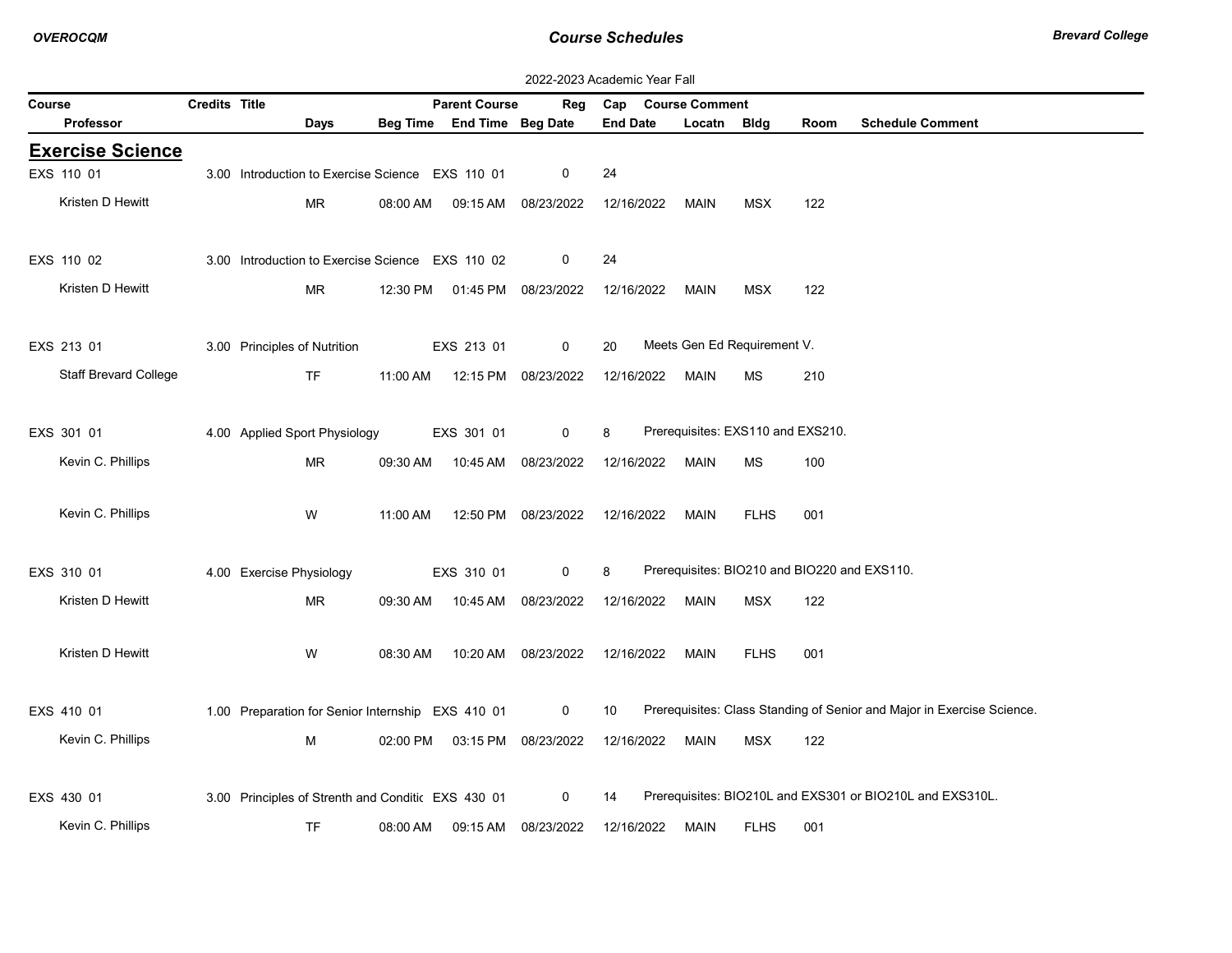|                              |                      |                                                  |          |                            |                                | 2022-2023 Academic Year Fall |                       |                                 |      |                         |
|------------------------------|----------------------|--------------------------------------------------|----------|----------------------------|--------------------------------|------------------------------|-----------------------|---------------------------------|------|-------------------------|
| Course                       | <b>Credits Title</b> |                                                  |          | <b>Parent Course</b>       | Reg                            | Cap                          | <b>Course Comment</b> |                                 |      |                         |
| Professor                    |                      | <b>Days</b>                                      |          | Beg Time End Time Beg Date |                                | <b>End Date</b>              | Locatn                | Bldg                            | Room | <b>Schedule Comment</b> |
| <b>Exercise Science</b>      |                      |                                                  |          |                            |                                |                              |                       |                                 |      |                         |
| EXS 530 01                   |                      | 3.00 Strength & Conditioning                     |          | EXS 530 01                 | 0                              | $10$                         |                       |                                 |      |                         |
| Kevin C. Phillips            |                      | TF                                               | 08:00 AM | 09:15 AM                   | 08/23/2022                     | 12/16/2022                   | <b>MAIN</b>           | <b>FLHS</b>                     | 001  |                         |
| Geology                      |                      |                                                  |          |                            |                                |                              |                       |                                 |      |                         |
| GEO 101 01                   |                      | 4.00 Physical Geology                            |          | GEO 101 01                 | 0                              | 20                           |                       | Meets Gen Ed Requirement II.B.  |      |                         |
| Staff Brevard College        |                      | <b>TF</b>                                        | 08:00 AM | 09:15 AM                   | 08/23/2022                     | 12/16/2022                   | <b>MAIN</b>           | <b>MS</b>                       | 209  |                         |
| Staff Brevard College        |                      | W                                                | 08:30 AM | 10:20 AM                   | 08/23/2022                     | 12/16/2022                   | <b>MAIN</b>           | MS                              | 209  |                         |
| Human Health Performal       |                      |                                                  |          |                            |                                |                              |                       |                                 |      |                         |
| HHP 513 01                   |                      | 3.00 Sports Nutrition                            |          | HHP 513 01                 | 0                              | 10                           |                       |                                 |      |                         |
| Stephen E Knott              |                      | MR                                               | 08:00 AM | 09:15 AM                   | 08/23/2022                     | 12/16/2022                   | MAIN                  | МS                              | 100  |                         |
| HHP 541 01                   |                      | 3.00 Advanced Coaching Methods & 1 HHP 541 01    |          |                            | 0                              | 10                           |                       |                                 |      |                         |
| Stephen E Knott              |                      | <b>TF</b>                                        | 09:30 AM |                            | 10:45 AM 08/23/2022            | 12/16/2022                   | <b>MAIN</b>           | <b>FLHS</b>                     | 001  |                         |
| HHP 551 01                   |                      | 3.00 Advanced Strength Training & Pr HHP 551 01  |          |                            | 0                              | 15                           |                       |                                 |      |                         |
| Kevin C. Phillips            |                      | <b>TF</b>                                        |          |                            | 02:00 PM  03:15 PM  08/23/2022 | 12/16/2022                   | MAIN                  | <b>FLHS</b>                     | 001  |                         |
| HHP 552 01                   |                      | 3.00 Endurance, Speed & Agility Deve HHP 552 01  |          |                            | 0                              | 10                           |                       |                                 |      |                         |
| Stephen E Knott              |                      | MR.                                              | 12:30 PM |                            | 01:45 PM 08/23/2022            | 12/16/2022                   | MAIN                  | <b>FLHS</b>                     | 001  |                         |
| <b>History</b>               |                      |                                                  |          |                            |                                |                              |                       |                                 |      |                         |
| HIS 101 01                   |                      | 3.00 Ancient History and Medieval Eur HIS 101 01 |          |                            | 0                              | 22                           |                       | Meets Gen Ed Requirement III.A. |      |                         |
| <b>Staff Brevard College</b> |                      | MR                                               | 04:00 PM | 05:15 PM                   | 08/23/2022                     | 12/16/2022                   | <b>MAIN</b>           | МG                              | 115  |                         |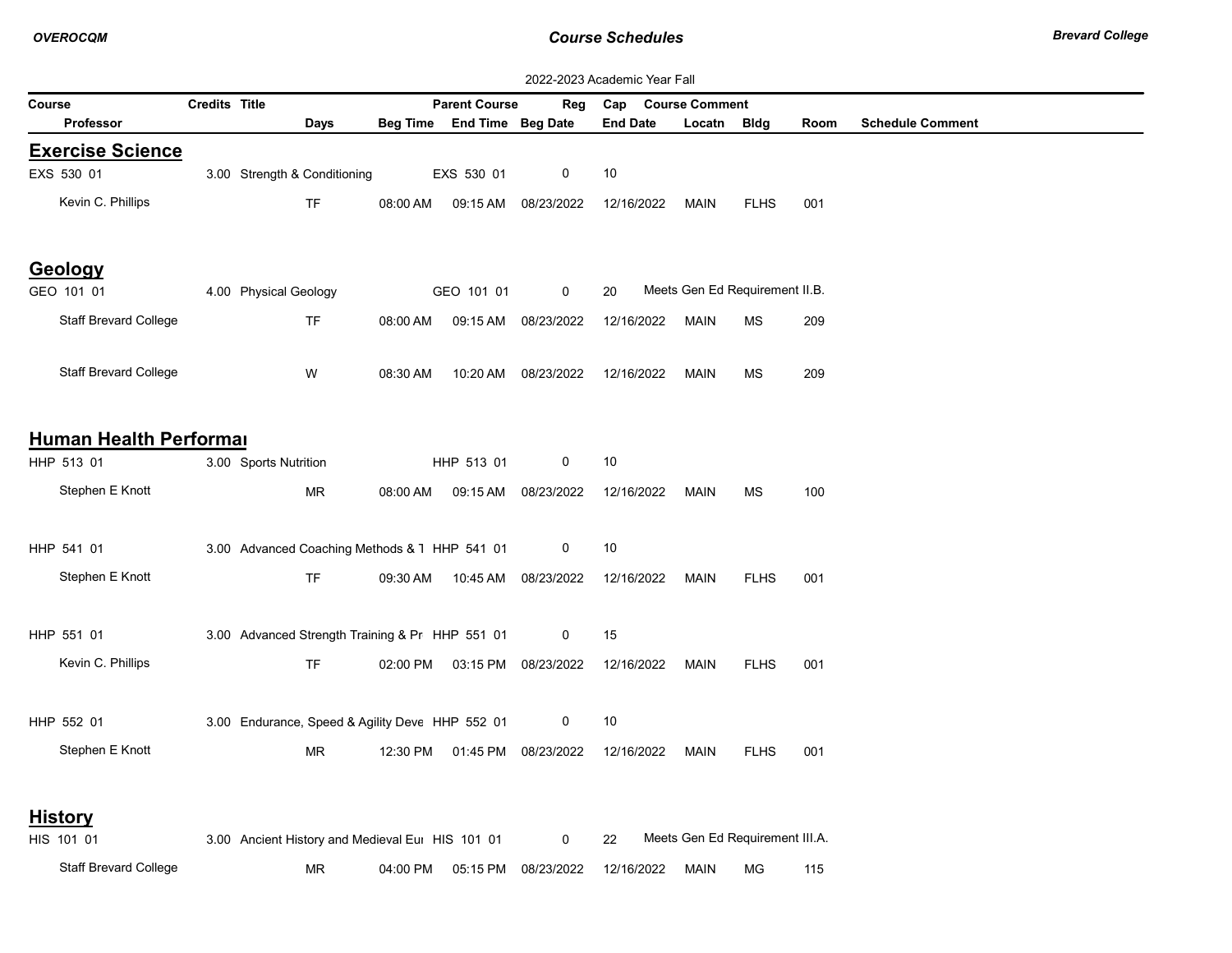|        | 2022-2023 Academic Year Fall |                      |                                                   |          |                          |                     |                 |                                 |           |      |                                                                                                                                                                                                                                                      |
|--------|------------------------------|----------------------|---------------------------------------------------|----------|--------------------------|---------------------|-----------------|---------------------------------|-----------|------|------------------------------------------------------------------------------------------------------------------------------------------------------------------------------------------------------------------------------------------------------|
| Course |                              | <b>Credits Title</b> |                                                   |          | <b>Parent Course</b>     | Reg                 |                 | Cap Course Comment              |           |      |                                                                                                                                                                                                                                                      |
|        | <b>Professor</b>             |                      | Days                                              | Beg Time | <b>End Time Beg Date</b> |                     | <b>End Date</b> | Locatn                          | Bldg      | Room | <b>Schedule Comment</b>                                                                                                                                                                                                                              |
|        | <u>History</u>               |                      |                                                   |          |                          |                     |                 |                                 |           |      |                                                                                                                                                                                                                                                      |
|        | HIS 101 02                   |                      | 3.00 Ancient History and Medieval Eur HIS 101 02  |          |                          | 0                   | 22              | Meets Gen Ed Requirement III.A. |           |      |                                                                                                                                                                                                                                                      |
|        | <b>Staff Brevard College</b> |                      | <b>MR</b>                                         | 07:00 PM |                          | 08:15 PM 08/23/2022 | 12/16/2022      | MAIN                            | <b>MG</b> | 115  |                                                                                                                                                                                                                                                      |
|        | HIS 102 01                   |                      | 3.00 Modern Europe                                |          | HIS 102 01               | 0                   | 22              | Meets Gen Ed Requirement III.A. |           |      |                                                                                                                                                                                                                                                      |
|        | Jordan T. Kuck               |                      |                                                   |          |                          |                     |                 |                                 |           |      |                                                                                                                                                                                                                                                      |
|        |                              |                      | <b>MR</b>                                         | 09:30 AM |                          | 10:45 AM 08/23/2022 | 12/16/2022      | MAIN                            | ΜG        | 125  |                                                                                                                                                                                                                                                      |
|        | HIS 102 02                   |                      | 3.00 Modern Europe                                |          | HIS 102 02               | 0                   | 22              | Meets Gen Ed Requirement III.A. |           |      |                                                                                                                                                                                                                                                      |
|        | Jordan T. Kuck               |                      | <b>TF</b>                                         | 12:30 PM |                          | 01:45 PM 08/23/2022 | 12/16/2022      | MAIN                            | MG        |      |                                                                                                                                                                                                                                                      |
|        |                              |                      |                                                   |          |                          |                     |                 |                                 |           | 125  |                                                                                                                                                                                                                                                      |
|        | HIS 103 01                   |                      | 3.00 Colonial America and the Creatio HIS 103 01  |          |                          | 0                   | 22              | Meets Gen Ed Requirement III.A. |           |      |                                                                                                                                                                                                                                                      |
|        | Margaret L. Brown            |                      | <b>MR</b>                                         | 12:30 PM |                          | 01:45 PM 08/23/2022 | 12/16/2022      | MAIN                            | MG.       | 115  |                                                                                                                                                                                                                                                      |
|        |                              |                      |                                                   |          |                          |                     |                 |                                 |           |      |                                                                                                                                                                                                                                                      |
|        | HIS 103 02                   |                      | 3.00 Colonial America and the Creatio HIS 103 02  |          |                          | 0                   | 22              | Meets Gen Ed Requirement III.A. |           |      |                                                                                                                                                                                                                                                      |
|        | Margaret L. Brown            |                      | <b>TF</b>                                         | 09:30 AM |                          | 10:45 AM 08/23/2022 | 12/16/2022      | <b>MAIN</b>                     | MG.       |      |                                                                                                                                                                                                                                                      |
|        |                              |                      |                                                   |          |                          |                     |                 |                                 |           | 113  |                                                                                                                                                                                                                                                      |
|        | HIS 256 01                   |                      | 3.00 Wilderness in American Life                  |          | HIS 256 01               | $\mathbf 0$         | 22              |                                 |           |      | Meets Gen Ed Requirement III.A. Meets Gen Ed Requirement VI.                                                                                                                                                                                         |
|        | Margaret L. Brown            |                      | MR.                                               | 09:30 AM | 10:45 AM                 | 08/23/2022          | 12/16/2022      | MAIN                            | MG        | 113  |                                                                                                                                                                                                                                                      |
|        |                              |                      |                                                   |          |                          |                     |                 |                                 |           |      |                                                                                                                                                                                                                                                      |
|        | HIS 290 01                   |                      | 1.00 Inventing a Better World: Utopiar HIS 290 01 |          |                          | 0                   | 22              |                                 |           |      |                                                                                                                                                                                                                                                      |
|        | Margaret L. Brown            |                      | TF                                                | 12:30 PM | 01:45 PM                 | 08/23/2022          | 12/16/2022      | MAIN                            | МG        | 115  |                                                                                                                                                                                                                                                      |
|        |                              |                      |                                                   |          |                          |                     |                 |                                 |           |      |                                                                                                                                                                                                                                                      |
|        | HIS 306 01                   |                      | 3.00 The Middle East, 1794 - Present HIS 306 01   |          |                          | 0                   | 22              | HIS264.                         |           |      | Meets Gen Ed Requirement III.A. Meets Gen Ed Requirement III.D. Prerequisites:<br>HIS101 or HIS102 or HIS103 or HIS104 or HIS105 or HIS110 or HIS201 or HIS202 or<br>HIS203 or HIS204 or HIS205 or HIS225 or HIS254 or HIS255 or HIS256 or HIS263 or |
|        | Jordan T. Kuck               |                      | MR                                                | 12:30 PM | 01:45 PM                 | 08/23/2022          | 12/16/2022      | MAIN                            | MG        | 125  |                                                                                                                                                                                                                                                      |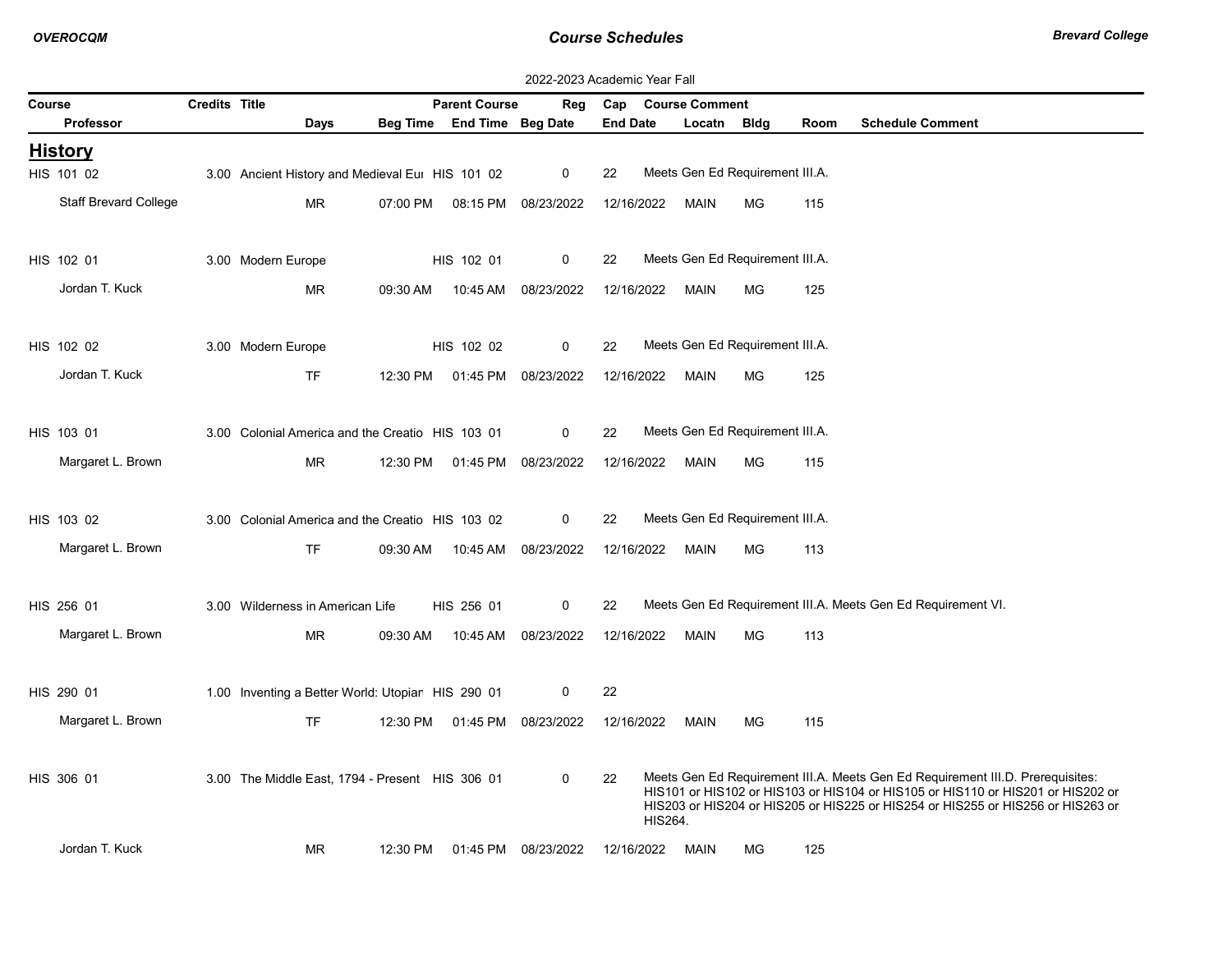|                                  | 2022-2023 Academic Year Fall |                                                  |          |                                |                     |                 |                                                    |    |      |                         |  |
|----------------------------------|------------------------------|--------------------------------------------------|----------|--------------------------------|---------------------|-----------------|----------------------------------------------------|----|------|-------------------------|--|
| Course                           | <b>Credits Title</b>         |                                                  |          | <b>Parent Course</b>           | Reg                 | Cap             | <b>Course Comment</b>                              |    |      |                         |  |
| <b>Professor</b>                 |                              | Days                                             |          | Beg Time End Time Beg Date     |                     | <b>End Date</b> | Locatn Bldg                                        |    | Room | <b>Schedule Comment</b> |  |
| <u>History</u>                   |                              |                                                  |          |                                |                     |                 |                                                    |    |      |                         |  |
| HIS 353 01                       |                              | 3.00 United States Women's History HIS 353 01    |          |                                | $\mathbf 0$         | 22              | Prerequisites: HIS103 or HIS104.                   |    |      |                         |  |
| Margaret L. Brown                |                              | <b>MR</b>                                        |          | 02:00 PM  03:15 PM  08/23/2022 |                     | 12/16/2022      | MAIN                                               | МG | 113  |                         |  |
| HIS 401 01                       |                              | 3.00 Research Methods                            |          | HIS 401 01                     | $\mathbf 0$         | 22              | Prerequisites: Class Standing of Junior or Higher. |    |      |                         |  |
| Jordan T. Kuck                   |                              | W                                                | 11:00 AM |                                | 01:30 PM 08/23/2022 | 12/16/2022      | MAIN                                               | МG | 125  |                         |  |
| <b>Health</b>                    |                              |                                                  |          |                                |                     |                 |                                                    |    |      |                         |  |
| HLT 201 01                       |                              | 3.00 Personal and Community Health HLT 201 01    |          |                                | 0                   | 30              | Meets Gen Ed Requirement V.                        |    |      |                         |  |
| Staff Brevard College            |                              | <b>MR</b>                                        | 02:00 PM |                                | 03:15 PM 08/23/2022 | 12/16/2022      | MAIN                                               | МS | 102  |                         |  |
| HLT 202 01                       |                              | 3.00 First Aid, CPR and Wellness                 |          | HLT 202 01                     | $\mathbf 0$         | 30              | Meets Gen Ed Requirement V.                        |    |      |                         |  |
| <b>Staff Brevard College</b>     |                              | <b>MR</b>                                        | 08:00 AM | 09:15 AM                       | 08/23/2022          | 12/16/2022      | MAIN                                               | МG | 125  |                         |  |
| <b>Fluency in Information To</b> |                              |                                                  |          |                                |                     |                 |                                                    |    |      |                         |  |
| IFT 201 01                       |                              | 3.00 Fluency in InformationTechnology IFT 201 01 |          |                                | 0                   | 22              | Meets Gen Ed Requirement II.C.                     |    |      |                         |  |
| <b>Staff Brevard College</b>     |                              | MR.                                              | 11:00 AM | 12:15 PM                       | 08/23/2022          | 12/16/2022      | MAIN                                               | МG | 102  |                         |  |
| IFT 201 02                       |                              | 3.00 Fluency in InformationTechnology IFT 201 02 |          |                                | 0                   | 22              | Meets Gen Ed Requirement II.C.                     |    |      |                         |  |
| Staff Brevard College            |                              | TF.                                              |          | 02:00 PM 03:15 PM              | 08/23/2022          | 12/16/2022      | MAIN                                               | МG | 102  |                         |  |
| IFT 201 03                       |                              | 3.00 Fluency in InformationTechnology IFT 201 03 |          |                                | 0                   | 22              | Meets Gen Ed Requirement II.C.                     |    |      |                         |  |
| <b>Staff Brevard College</b>     |                              | <b>MR</b>                                        | 09:30 AM | 10:45 AM                       | 08/23/2022          | 12/16/2022      | MAIN                                               | МG | 102  |                         |  |
| IFT 210 01                       |                              | 3.00 Advanced Computing Application IFT 210 01   |          |                                | 0                   | 22              | Meets Gen Ed Requirement II.C.                     |    |      |                         |  |
| <b>Cameron Austin</b>            |                              | <b>TF</b>                                        | 08:00 AM | 09:15 AM                       | 08/23/2022          | 12/16/2022      | <b>MAIN</b>                                        | МG | 102  |                         |  |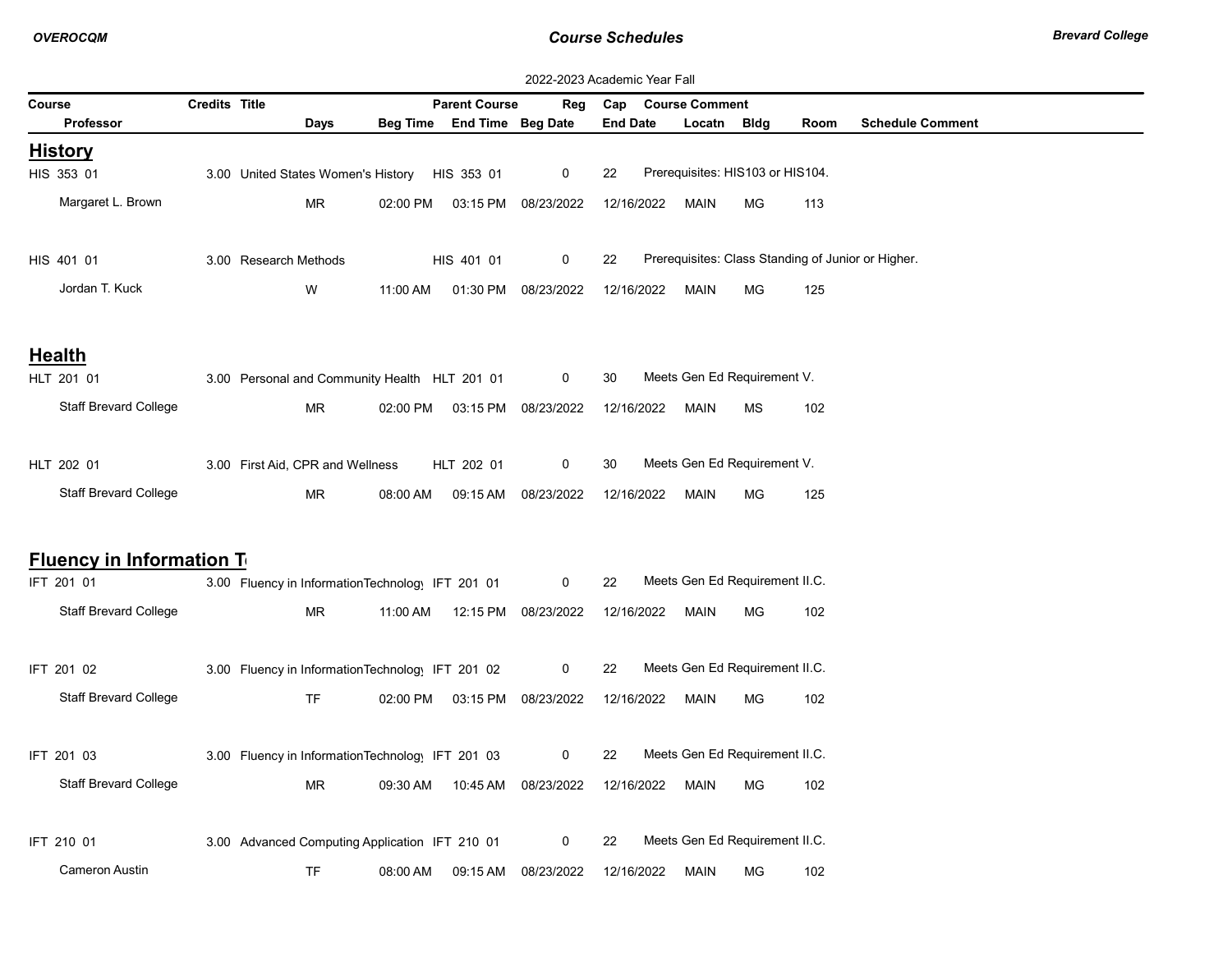| 2022-2023 Academic Year Fall    |                      |                                                |          |                            |                     |                 |  |                        |                                          |      |                                                                |
|---------------------------------|----------------------|------------------------------------------------|----------|----------------------------|---------------------|-----------------|--|------------------------|------------------------------------------|------|----------------------------------------------------------------|
| Course                          | <b>Credits Title</b> |                                                |          | <b>Parent Course</b>       | Reg                 | Cap             |  | <b>Course Comment</b>  |                                          |      |                                                                |
| <b>Professor</b>                |                      | Days                                           |          | Beg Time End Time Beg Date |                     | <b>End Date</b> |  | Locatn Bldg            |                                          | Room | <b>Schedule Comment</b>                                        |
| <b>Fluency in Information T</b> |                      |                                                |          |                            |                     |                 |  |                        |                                          |      |                                                                |
| IFT 210 02                      |                      | 3.00 Advanced Computing Application IFT 210 02 |          |                            | $\mathbf 0$         | 22              |  |                        | Meets Gen Ed Requirement II.C.           |      |                                                                |
| Cameron Austin                  |                      | <b>TF</b>                                      | 09:30 AM |                            | 10:45 AM 08/23/2022 | 12/16/2022      |  | MAIN                   | MG                                       | 102  |                                                                |
| <b>Integrated Studies</b>       |                      |                                                |          |                            |                     |                 |  |                        |                                          |      |                                                                |
| INT 460 01                      |                      | 1.00 Integrated Studies Seminar                |          | INT 460 01                 | 0                   | 22              |  |                        |                                          |      | Prerequisites: Class Standing of Junior or Higher.             |
| Mel Bringle                     |                      | W                                              | 08:00 AM | 09:15 AM                   | 08/23/2022          | 12/16/2022      |  | <b>MAIN</b>            | MG                                       | 232  |                                                                |
| INT 461 01                      |                      | 2.00 Senior Project Seminar                    |          | INT 461 01                 | 0                   | 22              |  |                        | Prerequisites: Class Standing of Senior. |      |                                                                |
| Mel Bringle                     |                      | W                                              | 08:00 AM | 09:15 AM                   | 08/23/2022          | 12/16/2022      |  | MAIN                   | МG                                       | 232  |                                                                |
| <b>IWIL</b>                     |                      |                                                |          |                            |                     |                 |  |                        |                                          |      |                                                                |
| IWL 121 01                      |                      | 1.00 Finding Voice in Community                |          | IWL 121 01                 | 0                   | 30              |  |                        | Prerequisites: Program Member in IWIL.   |      |                                                                |
| <b>Staff Brevard College</b>    |                      | W                                              | 11:00 AM |                            | 01:30 PM 08/23/2022 | 12/16/2022      |  | MAIN                   | ΜS                                       | 210  |                                                                |
| IWL 221 01                      |                      | 1.00 Voice in Leadership                       |          | IWL 221 01                 | 0                   | 30              |  | Prerequisites: IWL122. |                                          |      |                                                                |
| <b>Staff Brevard College</b>    |                      | W                                              | 11:00 AM |                            | 01:30 PM 08/23/2022 | 12/16/2022      |  | MAIN                   | ΜS                                       | 208  |                                                                |
| <b>LINC Common Experien</b>     |                      |                                                |          |                            |                     |                 |  |                        |                                          |      |                                                                |
| LNC 212 01                      |                      | 3.00 American Musical Theatre                  |          | LNC 212 01                 | 0                   | 20              |  |                        | Meets Gen Ed Requirement IV.A.           |      |                                                                |
| Daniel H Toot                   |                      | <b>TF</b>                                      | 02:00 PM |                            | 03:15 PM 08/23/2022 | 12/16/2022      |  | <b>MAIN</b>            | <b>DMC</b>                               | 111  |                                                                |
| LNC 213 01                      |                      | 3.00 Sacred Ritual and Music in                |          | LNC 213 01                 | 0                   | 20              |  |                        |                                          |      | Meets Gen Ed Requirement III.B. Meets Gen Ed Requirement IV.A. |
| Sharad Hasseini Creasman        |                      | <b>TF</b>                                      | 09:30 AM | 10:45 AM                   | 08/23/2022          | 12/16/2022      |  | MAIN                   | МG                                       | 139  |                                                                |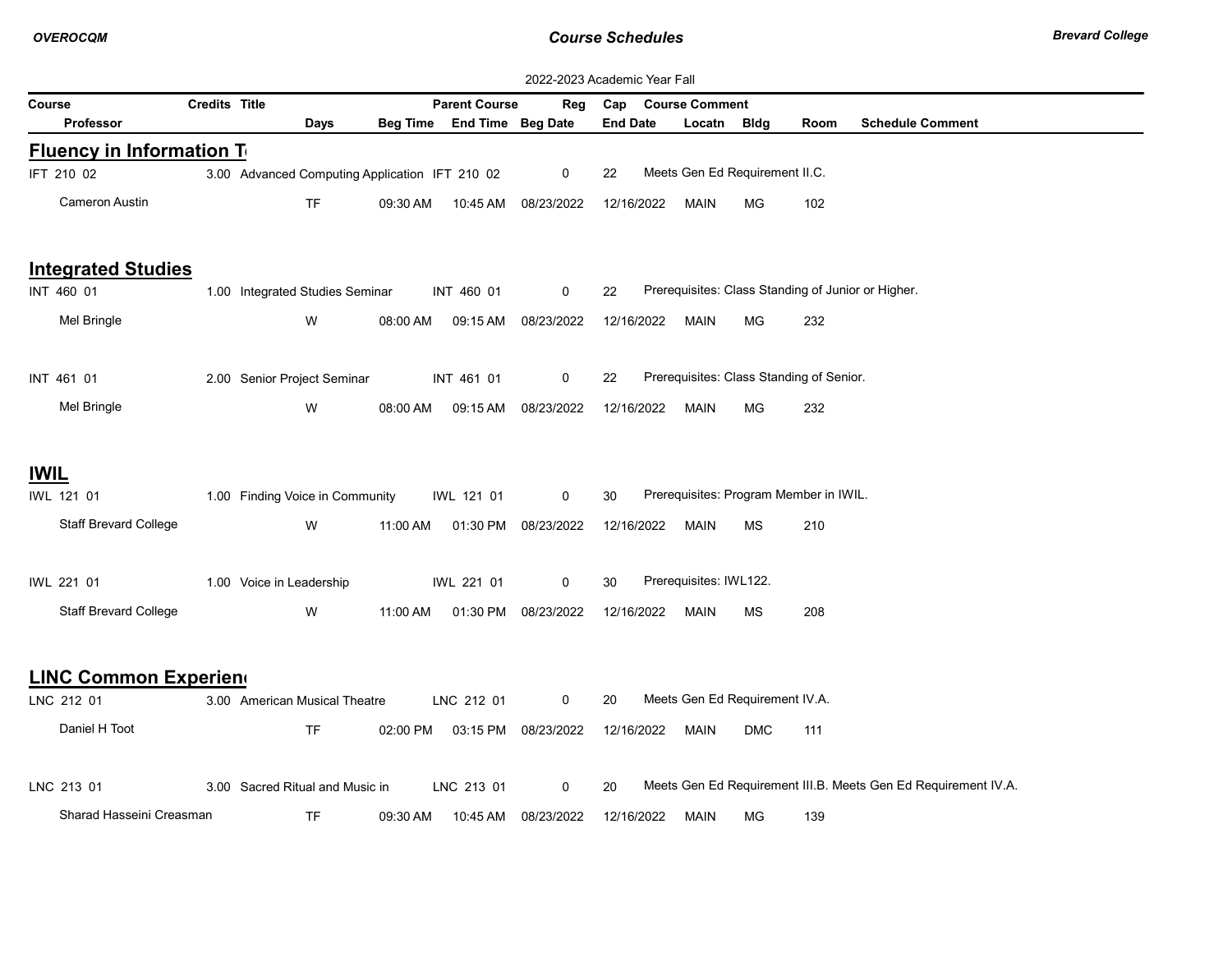| 2022-2023 Academic Year Fall |                      |                                                 |          |                            |                     |                 |                       |                                |      |                         |
|------------------------------|----------------------|-------------------------------------------------|----------|----------------------------|---------------------|-----------------|-----------------------|--------------------------------|------|-------------------------|
| Course                       | <b>Credits Title</b> |                                                 |          | <b>Parent Course</b>       | Reg                 | Cap             | <b>Course Comment</b> |                                |      |                         |
| Professor                    |                      | Days                                            |          | Beg Time End Time Beg Date |                     | <b>End Date</b> | Locatn                | Bldg                           | Room | <b>Schedule Comment</b> |
| <b>LINC Common Experien</b>  |                      |                                                 |          |                            |                     |                 |                       |                                |      |                         |
| LNC 214 01                   |                      | 3.00 Talking with Plants: A Literary            |          | LNC 214 01                 | 0                   | 18              |                       | Meets Gen Ed Requirement IV.B. |      |                         |
| Alyse K Bensel               |                      | MR                                              | 09:30 AM | 10:45 AM                   | 08/23/2022          | 12/16/2022      | MAIN                  | MG                             | 138  |                         |
| Rachel A Hillyer             |                      | <b>MR</b>                                       | 09:30 AM | 10:45 AM                   | 08/23/2022          | 12/16/2022      |                       |                                |      |                         |
| LNC 297 01                   |                      | 3.00 Holistic Wellness                          |          | LNC 297 01                 | 0                   | 24              |                       |                                |      |                         |
| Megan Keiser                 |                      | W                                               | 11:00 AM | 01:30 PM                   | 08/23/2022          | 12/16/2022      | MAIN                  | МG                             | 138  |                         |
| Kristen D Hewitt             |                      |                                                 | 11:00 AM |                            | 01:30 PM 08/23/2022 | 12/16/2022      |                       |                                |      |                         |
| <b>LINC Common Experien</b>  |                      |                                                 |          |                            |                     |                 |                       |                                |      |                         |
| LNK 101 01                   |                      | 6.00 ENG217: Environmental Literatur LNK 101 01 |          |                            | 0                   | 20              |                       |                                |      |                         |
| James C. Everett             |                      | <b>MR</b>                                       | 12:30 PM |                            | 01:45 PM 08/23/2022 | 12/16/2022      | MAIN                  | МG                             | 138  |                         |
| Mel Bringle                  |                      | <b>TF</b>                                       | 12:30 PM | 01:45 PM                   | 08/23/2022          | 12/16/2022      | MAIN                  | МG                             | 138  |                         |
| LNK 101 02                   |                      | 6.00 ENG217: Environmental Literatul LNK 101 02 |          |                            | 0                   | 20              |                       |                                |      |                         |
| James C. Everett             |                      | TF                                              | 09:30 AM |                            | 10:45 AM 08/23/2022 | 12/16/2022      | <b>MAIN</b>           |                                |      |                         |
| Mel Bringle                  |                      | <b>TF</b>                                       | 11:00 AM |                            | 12:15 PM 08/23/2022 | 12/16/2022      | MAIN                  |                                |      |                         |
| <b>Mathematics</b>           |                      |                                                 |          |                            |                     |                 |                       |                                |      |                         |
| MAT 100 01                   |                      | 3.00 Intermediate Algebra                       |          | MAT 100 01                 | 0                   | 20              |                       |                                |      |                         |
| <b>Staff Brevard College</b> |                      | MR                                              | 09:30 AM | 10:45 AM                   | 08/23/2022          | 12/16/2022      | <b>MAIN</b>           | ΜS                             | 201  |                         |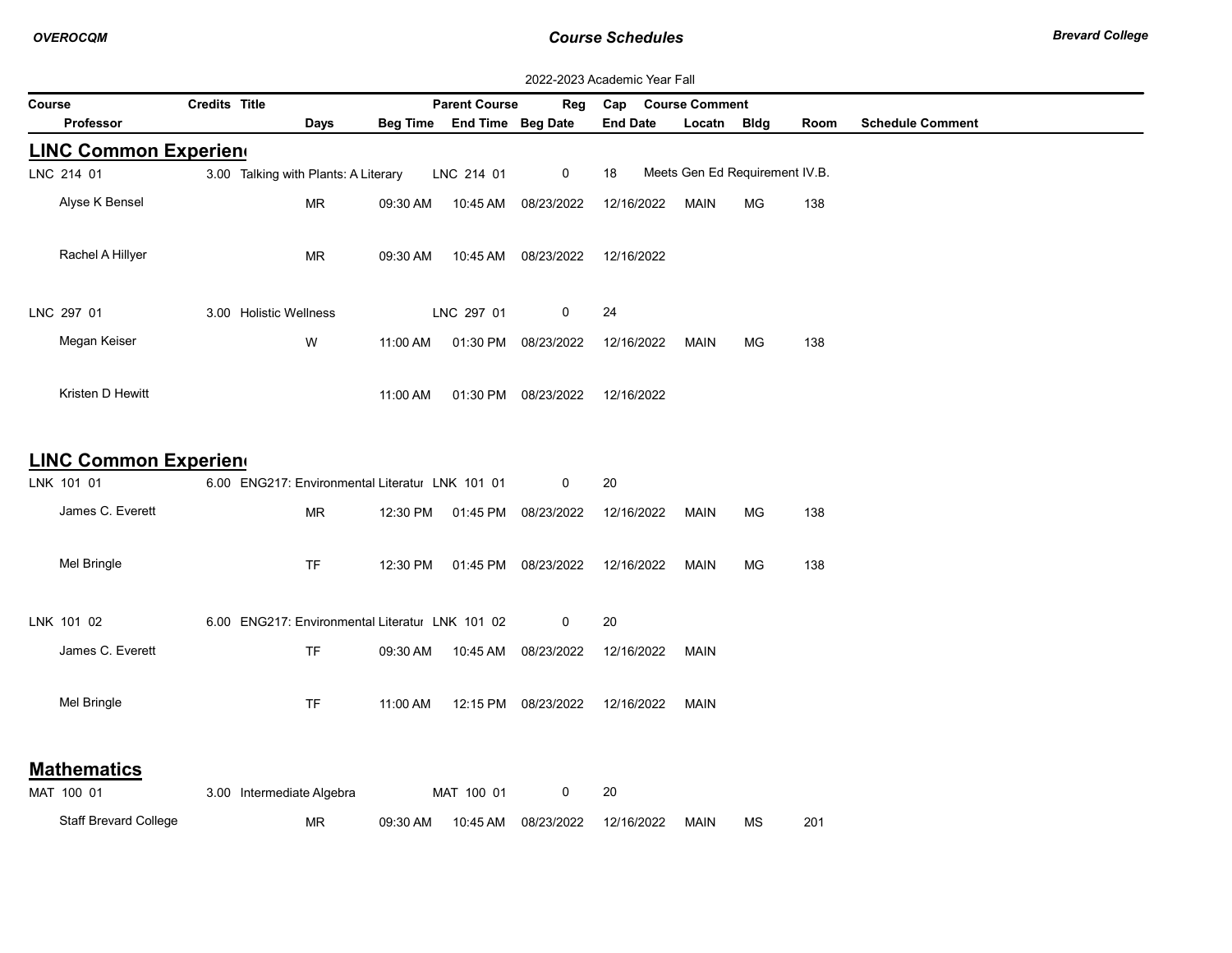|        | 2022-2023 Academic Year Fall |                      |                                                  |          |                            |                     |                 |  |                        |                             |      |                                                                             |
|--------|------------------------------|----------------------|--------------------------------------------------|----------|----------------------------|---------------------|-----------------|--|------------------------|-----------------------------|------|-----------------------------------------------------------------------------|
| Course |                              | <b>Credits Title</b> |                                                  |          | <b>Parent Course</b>       | Reg                 | Cap             |  | <b>Course Comment</b>  |                             |      |                                                                             |
|        | <b>Professor</b>             |                      | Days                                             |          | Beg Time End Time Beg Date |                     | <b>End Date</b> |  | Locatn                 | <b>Bldg</b>                 | Room | <b>Schedule Comment</b>                                                     |
|        | <b>Mathematics</b>           |                      |                                                  |          |                            |                     |                 |  |                        |                             |      |                                                                             |
|        | MAT 111 01                   |                      | 3.00 Topics in Mathematics Learning i MAT 111 01 |          |                            | $\mathbf 0$         | 24              |  |                        |                             |      | Meets Gen Ed Requirement II.A. Prerequisites: MAT100.                       |
|        | Samuel V Eastridge           |                      | <b>MR</b>                                        | 09:30 AM | 10:45 AM                   | 08/23/2022          | 12/16/2022      |  | <b>MAIN</b>            | <b>MS</b>                   | 102  |                                                                             |
|        |                              |                      |                                                  |          |                            |                     |                 |  |                        |                             |      |                                                                             |
|        | MAT 111 02                   |                      | 3.00 Topics in Mathematics Learning i MAT 111 02 |          |                            | $\mathbf 0$         | 24              |  |                        |                             |      | Meets Gen Ed Requirement II.A. Prerequisites: MAT100.                       |
|        | Charles K. Wallis            |                      | <b>TF</b>                                        | 08:00 AM | 09:15 AM                   | 08/23/2022          | 12/16/2022      |  | <b>MAIN</b>            | MS                          | 100  |                                                                             |
|        |                              |                      |                                                  |          |                            |                     |                 |  |                        |                             |      |                                                                             |
|        | MAT 121 01                   |                      | 4.00 Precalculus with Trigonometry               |          | MAT 121 01                 | 0                   | 24              |  |                        |                             |      | Meets Gen Ed Requirement II.A. Prerequisites: MAT100.                       |
|        |                              |                      |                                                  |          |                            |                     |                 |  |                        |                             |      |                                                                             |
|        | Samuel V Eastridge           |                      | <b>MTRF</b>                                      | 12:30 PM | 01:45 PM                   | 08/23/2022          | 12/16/2022      |  | <b>MAIN</b>            | MS                          | 100  |                                                                             |
|        |                              |                      |                                                  |          |                            |                     |                 |  |                        |                             |      |                                                                             |
|        | MAT 141 01                   |                      | 3.00 Probability and Statistics                  |          | MAT 141 01                 | $\mathbf 0$         | 30              |  |                        |                             |      | Meets Gen Ed Requirement II.A. Prerequisites: MAT100.                       |
|        | <b>Staff Brevard College</b> |                      | <b>TF</b>                                        | 12:30 PM | 01:45 PM                   | 08/23/2022          | 12/16/2022      |  | <b>MAIN</b>            | <b>MS</b>                   | 102  |                                                                             |
|        |                              |                      |                                                  |          |                            |                     |                 |  |                        |                             |      |                                                                             |
|        | MAT 141 02                   |                      | 3.00 Probability and Statistics                  |          | MAT 141 02                 | $\mathbf 0$         | 30              |  |                        |                             |      | Meets Gen Ed Requirement II.A. Prerequisites: MAT100.                       |
|        | <b>Staff Brevard College</b> |                      | <b>TF</b>                                        | 02:00 PM |                            | 03:15 PM 08/23/2022 | 12/16/2022      |  | <b>MAIN</b>            | <b>MS</b>                   | 102  |                                                                             |
|        |                              |                      |                                                  |          |                            |                     |                 |  |                        |                             |      |                                                                             |
|        | MAT 200 01                   |                      | 3.00 Discrete Mathematics                        |          | MAT 200 01                 | $\mathbf 0$         | 12              |  |                        |                             |      | Meets Gen Ed Requirement I.C. Meets Gen Ed Requirement II.A. Prerequisites: |
|        |                              |                      |                                                  |          |                            |                     |                 |  |                        | MAT111 or MAT121 or MAT141. |      |                                                                             |
|        | Charles K. Wallis            |                      | <b>MR</b>                                        | 09:30 AM |                            | 10:45 AM 08/23/2022 | 12/16/2022      |  | MAIN                   | МS                          | 208  |                                                                             |
|        |                              |                      |                                                  |          |                            |                     |                 |  |                        |                             |      |                                                                             |
|        | MAT 211 01                   |                      | 4.00 Calculus I                                  |          | MAT 211 01                 | $\mathbf 0$         | 24              |  |                        |                             |      | Meets Gen Ed Requirement II.A. Prerequisites: MAT121.                       |
|        | Charles K. Wallis            |                      | <b>MTRF</b>                                      | 12:30 PM |                            | 01:45 PM 08/23/2022 | 12/16/2022      |  | <b>MAIN</b>            | MS                          | 208  |                                                                             |
|        |                              |                      |                                                  |          |                            |                     |                 |  |                        |                             |      |                                                                             |
|        | MAT 231 01                   |                      | 4.00 Calculus III                                |          | MAT 231 01                 | 0                   | 12              |  | Prerequisites: MAT221. |                             |      |                                                                             |
|        | Samuel V Eastridge           |                      | <b>MTRF</b>                                      | 08:00 AM | 09:15 AM                   | 08/23/2022          | 12/16/2022      |  | <b>MAIN</b>            | ΜS                          | 102  |                                                                             |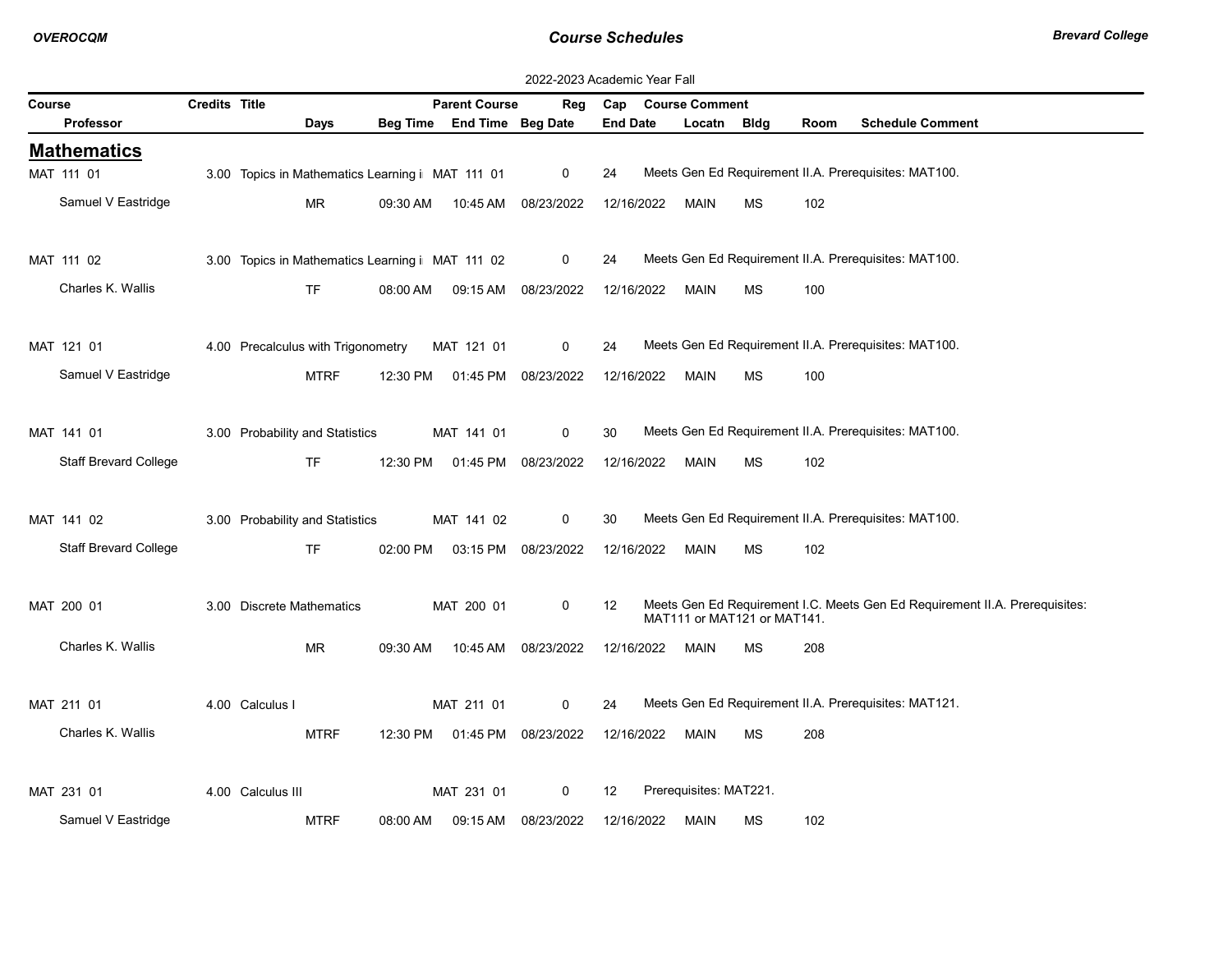| 2022-2023 Academic Year Fall |               |                               |          |                                  |                     |                   |                                              |            |      |                         |
|------------------------------|---------------|-------------------------------|----------|----------------------------------|---------------------|-------------------|----------------------------------------------|------------|------|-------------------------|
| Course                       | Credits Title |                               |          | <b>Parent Course</b>             | Reg                 |                   | Cap Course Comment                           |            |      |                         |
| Professor                    |               | Days                          |          | Beg Time End Time Beg Date       |                     | <b>End Date</b>   | Locatn Bldg                                  |            | Room | <b>Schedule Comment</b> |
| <b>Mathematics</b>           |               |                               |          |                                  |                     |                   |                                              |            |      |                         |
| MAT 351 01                   |               | 3.00 Differential Equations   |          | MAT 351 01                       | $\mathbf 0$         | $12 \overline{ }$ | Prerequisites: MAT221.                       |            |      |                         |
| Samuel V Eastridge           |               | TF.                           |          | 09:30 AM  10:45 AM  08/23/2022   |                     | 12/16/2022        | MAIN                                         | МS         | 208  |                         |
| MAT 411 01                   |               | 3.00 Real Analysis            |          | MAT 411 01                       | $\mathbf 0$         | $12 \overline{ }$ | Prerequisites: MAT200 and MAT221.            |            |      |                         |
| Charles K. Wallis            |               | TRF                           |          | 02:00 PM   02:50 PM   08/23/2022 |                     |                   | 12/16/2022 MAIN                              | MS         | 100  |                         |
| <b>Music</b>                 |               |                               |          |                                  |                     |                   |                                              |            |      |                         |
| MUS 101 01                   |               | 3.00 Music Appreciation       |          | MUS 101 01                       | $\mathbf 0$         | 10                | Meets Gen Ed Requirement IV.A.               |            |      |                         |
| Eric Alan Peterson           |               | MR                            |          | 02:00 PM  02:50 PM  08/23/2022   |                     |                   | 12/16/2022 MAIN                              | <b>DMC</b> | 111  |                         |
| MUS 102 01                   |               | 3.00 Preliminary Music Theory |          | MUS 102 01                       | 0                   | 24                |                                              |            |      |                         |
| Eric Alan Peterson           |               | TRF                           |          | 08:30 AM  09:15 AM  08/23/2022   |                     | 12/16/2022        | Main                                         | <b>DMC</b> | 003  |                         |
|                              |               |                               |          |                                  |                     |                   |                                              |            |      |                         |
| MUS 104 01                   |               | 3.00 Music Theory II          |          | MUS 104 01                       | 0                   | 24                | Corequisites: MUS106. Prerequisites: MUS103. |            |      |                         |
| <b>Staff Brevard College</b> |               | <b>TRF</b>                    |          | 08:30 AM  09:15 AM  08/23/2022   |                     | 12/16/2022        | MAIN                                         | <b>DMC</b> | 111  |                         |
| MUS 106 01                   |               | 1.00 Aural Skills II          |          | MUS 106 01                       | $\mathbf 0$         | 15                | Corequisites: MUS104. Prerequisites: MUS103. |            |      |                         |
| <b>Staff Brevard College</b> |               | <b>TF</b>                     |          | 09:30 AM  10:45 AM  08/23/2022   |                     |                   | 12/16/2022 MAIN                              | <b>DMC</b> | 003  |                         |
| MUS 120 01                   |               | 1.00 Preliminary Piano Class  |          | MUS 120 01                       | 0                   | 9                 |                                              |            |      |                         |
| <b>Staff Brevard College</b> |               | TF.                           | 11:00 AM |                                  | 12:15 PM 08/23/2022 | 12/16/2022        | MAIN                                         | <b>DMC</b> | 018D |                         |
|                              |               |                               |          |                                  |                     |                   |                                              |            |      |                         |
| MUS 123 01                   |               | 1.00 Class Piano II           |          | MUS 123 01                       | 0                   | 9                 | Prerequisites: MUS121.                       |            |      |                         |
| Vance Reese                  |               | MW                            | 08:30 AM |                                  | 09:15 AM 08/23/2022 | 12/16/2022        | MAIN                                         | <b>DMC</b> | 018D |                         |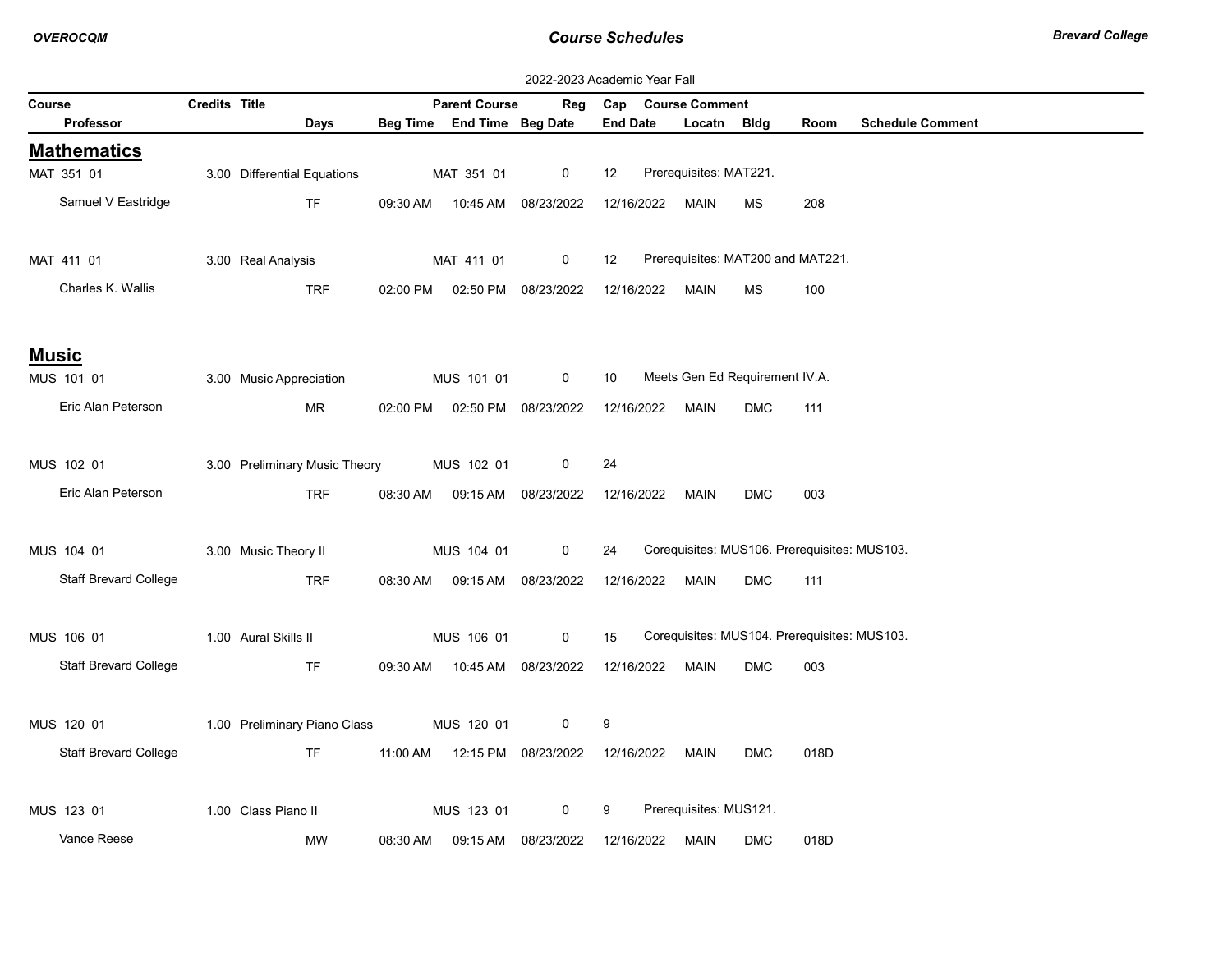|        |                              | 2022-2023 Academic Year Fall |                              |          |                                |                     |                 |  |                       |                                              |            |                                                                |
|--------|------------------------------|------------------------------|------------------------------|----------|--------------------------------|---------------------|-----------------|--|-----------------------|----------------------------------------------|------------|----------------------------------------------------------------|
| Course |                              | Credits Title                |                              |          | <b>Parent Course</b>           | Reg                 | Cap             |  | <b>Course Comment</b> |                                              |            |                                                                |
|        | <b>Professor</b>             |                              | Days                         |          | Beg Time End Time Beg Date     |                     | <b>End Date</b> |  | Locatn                | Bldg                                         | Room       | <b>Schedule Comment</b>                                        |
|        | <u>Music</u>                 |                              |                              |          |                                |                     |                 |  |                       |                                              |            |                                                                |
|        | MUS 202 01                   |                              | 3.00 World Music and Culture |          | MUS 202 01                     | 0                   | 24              |  |                       |                                              |            | Meets Gen Ed Requirement III.D. Meets Gen Ed Requirement IV.A. |
|        | <b>Staff Brevard College</b> |                              | <b>MR</b>                    | 09:30 AM | 10:45 AM                       | 08/23/2022          | 12/16/2022      |  | <b>MAIN</b>           | <b>DMC</b>                                   | <b>AUD</b> |                                                                |
|        | MUS 204 01                   |                              | 3.00 Music Theory IV         |          | MUS 204 01                     | 0                   | 24              |  |                       | Corequisites: MUS206. Prerequisites: MUS203. |            |                                                                |
|        | <b>Staff Brevard College</b> |                              | <b>TF</b>                    | 11:00 AM | 12:15 PM 08/23/2022            |                     | 12/16/2022      |  | <b>MAIN</b>           | <b>DMC</b>                                   | 111        |                                                                |
|        | MUS 206 01                   |                              | 1.00 Aural Skills IV         |          | MUS 206 01                     | 0                   | 10              |  |                       | Corequisites: MUS204. Prerequisites: MUS205. |            |                                                                |
|        | <b>Staff Brevard College</b> |                              | <b>TF</b>                    | 08:30 AM | 09:15 AM                       | 08/23/2022          | 12/16/2022      |  | <b>MAIN</b>           | <b>DMC</b>                                   | 018C       |                                                                |
|        | MUS 211 01                   |                              | 1.00 Woodwind Methods        |          | MUS 211 01                     | 0                   | 20              |  |                       |                                              |            |                                                                |
|        | <b>Staff Brevard College</b> |                              | <b>TF</b>                    |          | 04:30 PM  05:20 PM  08/23/2022 |                     | 12/16/2022      |  | MAIN                  | <b>DMC</b>                                   | 111        |                                                                |
|        | MUS 214 01                   |                              | 1.00 Vocal/Choral Methods    |          | MUS 214 01                     | 0                   | 10              |  |                       |                                              |            |                                                                |
|        | David Gresham                |                              | W                            | 11:00 AM |                                | 12:40 PM 08/23/2022 | 12/16/2022      |  | <b>MAIN</b>           | <b>DMC</b>                                   | 111        |                                                                |
|        | MUS 215 01                   |                              | 1.00 Vocal Diction I         |          | MUS 215 01                     | 0                   | 24              |  |                       |                                              |            |                                                                |
|        | Kathryn B. Gresham           |                              | <b>MR</b>                    | 09:30 AM |                                | 10:45 AM 08/23/2022 | 12/16/2022      |  | <b>MAIN</b>           | <b>DMC</b>                                   | 111        |                                                                |
|        | MUS 301 01                   |                              | 3.00 Music History I         |          | MUS 301 01                     | 0                   | 24              |  |                       | Prerequisites: MUS107 and MUS203.            |            |                                                                |
|        | Vance Reese                  |                              | ΜR                           | 11:00 AM |                                | 12:15 PM 08/23/2022 | 12/16/2022      |  | <b>MAIN</b>           | <b>DMC</b>                                   | 003        |                                                                |
|        | MUS 330 01                   |                              | 3.00 Conducting              |          | MUS 330 01                     | 0                   | 15              |  |                       | Prerequisites: MUS203 and MUS205.            |            |                                                                |
|        | Eric Alan Peterson           |                              | ΜR                           | 09:30 AM |                                | 10:45 AM 08/23/2022 | 12/16/2022      |  | <b>MAIN</b>           | <b>DMC</b>                                   | 003        |                                                                |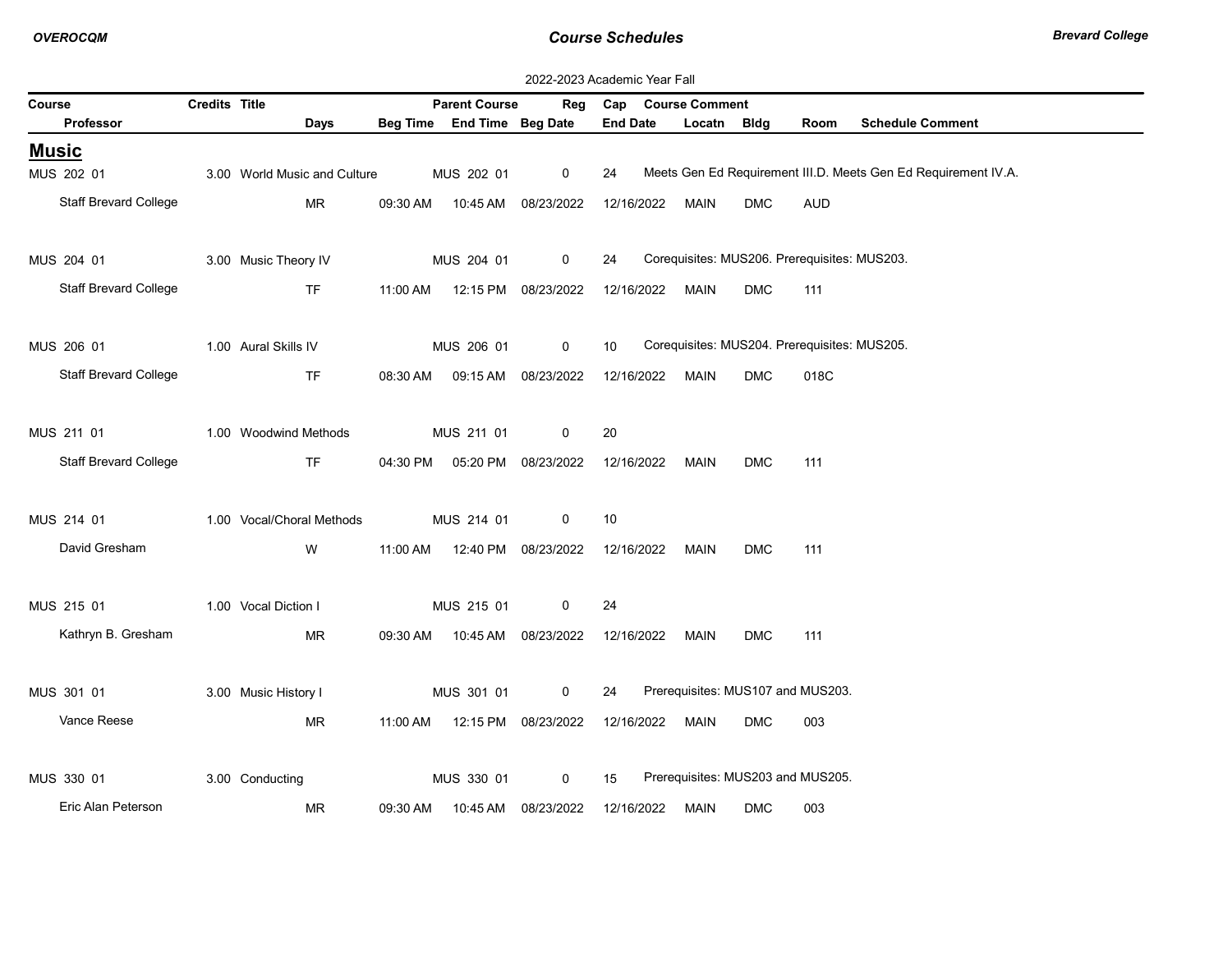| 2022-2023 Academic Year Fall   |                      |                                                |          |                                |                     |                 |            |                                 |             |      |                                                                  |
|--------------------------------|----------------------|------------------------------------------------|----------|--------------------------------|---------------------|-----------------|------------|---------------------------------|-------------|------|------------------------------------------------------------------|
| Course                         | <b>Credits Title</b> |                                                |          | <b>Parent Course</b>           | Reg                 |                 |            | Cap Course Comment              |             |      |                                                                  |
| <b>Professor</b>               |                      | Days                                           |          | Beg Time End Time Beg Date     |                     | <b>End Date</b> |            | Locatn                          | <b>Bldg</b> | Room | <b>Schedule Comment</b>                                          |
| <b>Organizational Leadersh</b> |                      |                                                |          |                                |                     |                 |            |                                 |             |      |                                                                  |
| ORG 110 01                     |                      | 3.00 Introduction to Business                  |          | ORG 110 01                     | $\mathbf 0$         | 30              |            | Meets Gen Ed Requirement III.C. |             |      |                                                                  |
| Cameron Austin                 |                      | <b>MR</b>                                      | 11:00 AM | 12:15 PM 08/23/2022            |                     |                 | 12/16/2022 | MAIN                            | MG          | 216  |                                                                  |
|                                |                      |                                                |          |                                |                     |                 |            |                                 |             |      |                                                                  |
| ORG 110 02                     |                      | 3.00 Introduction to Business                  |          | ORG 110 02                     | $\mathbf 0$         | 30              |            | Meets Gen Ed Requirement III.C. |             |      |                                                                  |
| Candace E McCutcheon           |                      | MR                                             | 11:00 AM | 12:15 PM 08/23/2022            |                     |                 |            | 12/16/2022 MAIN                 | MG.         | 220  |                                                                  |
|                                |                      |                                                |          |                                |                     |                 |            |                                 |             |      |                                                                  |
| ORG 110 03                     |                      | 3.00 Introduction to Business                  |          | ORG 110 03                     | 0                   | 30              |            | Meets Gen Ed Requirement III.C. |             |      |                                                                  |
| Candace E McCutcheon           |                      | <b>MR</b>                                      | 02:00 PM |                                | 03:15 PM 08/23/2022 | 12/16/2022      |            | MAIN                            | MG          | 220  |                                                                  |
|                                |                      |                                                |          |                                |                     |                 |            |                                 |             |      |                                                                  |
| ORG 203 01                     |                      | 3.00 Principles of Management                  |          | ORG 203 01                     | $\mathbf 0$         | 25              |            | Prerequisites: ORG110.          |             |      |                                                                  |
| Candace E McCutcheon           |                      | TF.                                            | 09:30 AM |                                | 10:45 AM 08/23/2022 |                 | 12/16/2022 | MAIN                            | MG          | 226  |                                                                  |
|                                |                      |                                                |          |                                |                     |                 |            |                                 |             |      |                                                                  |
| ORG 205 01                     |                      | 3.00 Business Communication                    |          | ORG 205 01                     | $\mathbf 0$         | 28              |            |                                 |             |      | Meets Gen Ed Requirement I.C. Prerequisites: ORG110.             |
| Cameron Austin                 |                      | MR.                                            |          | 02:00 PM  03:15 PM  08/23/2022 |                     |                 |            | 12/16/2022 MAIN                 | MG.         | 224  |                                                                  |
|                                |                      |                                                |          |                                |                     |                 |            |                                 |             |      |                                                                  |
| ORG 280 01                     |                      | 3.00 Leadership Theory and Practice ORG 280 01 |          |                                | $\mathbf 0$         | 25              |            | Prerequisites: ORG110.          |             |      |                                                                  |
| <b>Staff Brevard College</b>   |                      | <b>TF</b>                                      |          | 12:30 PM  01:45 PM  08/23/2022 |                     | 12/16/2022      |            | MAIN                            | MG          | 118  |                                                                  |
|                                |                      |                                                |          |                                |                     |                 |            |                                 |             |      |                                                                  |
| ORG 304 01                     |                      | 3.00 The Legal Environmentof Busine ORG 304 01 |          |                                | $\mathbf 0$         | 20              |            | Prerequisites: ORG110.          |             |      |                                                                  |
| <b>Staff Brevard College</b>   |                      | <b>TF</b>                                      |          | 02:00 PM  03:15 PM  08/23/2022 |                     |                 | 12/16/2022 | MAIN                            | MG.         | 224  |                                                                  |
|                                |                      |                                                |          |                                |                     |                 |            |                                 |             |      |                                                                  |
| ORG 320 01                     |                      | 3.00 International Business                    |          | ORG 320 01                     | $\mathbf 0$         | 25              |            |                                 |             |      | Meets Gen Ed Requirement III.D. Prerequisites: ORG203 or ORG205. |
| Candace E McCutcheon           |                      | <b>TF</b>                                      | 11:00 AM | 12:15 PM                       | 08/23/2022          | 12/16/2022      |            | <b>MAIN</b>                     | <b>MG</b>   | 226  |                                                                  |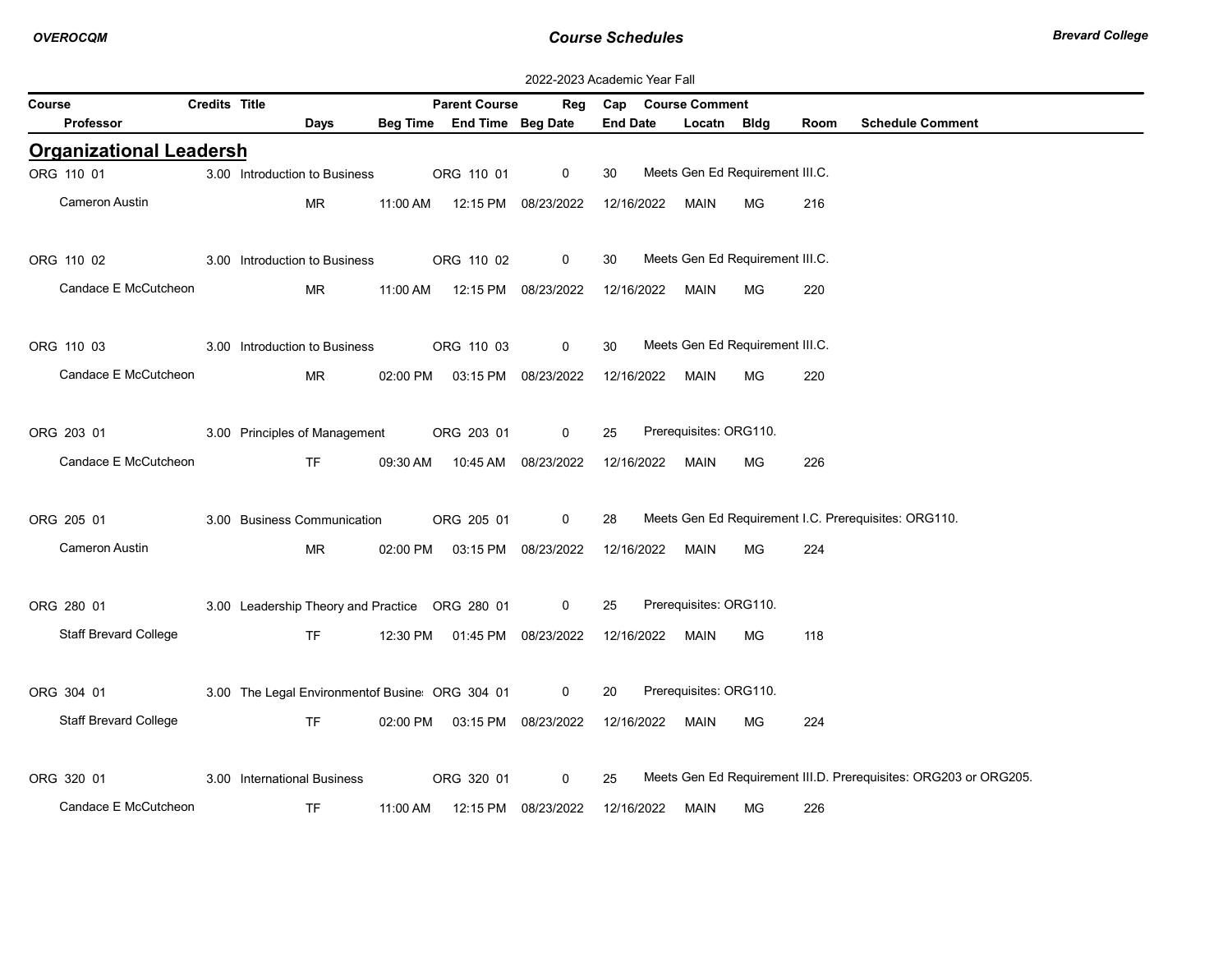| 2022-2023 Academic Year Fall   |               |                                                   |          |                            |                     |                    |                             |             |                              |                                                       |  |  |
|--------------------------------|---------------|---------------------------------------------------|----------|----------------------------|---------------------|--------------------|-----------------------------|-------------|------------------------------|-------------------------------------------------------|--|--|
| Course                         | Credits Title |                                                   |          | <b>Parent Course</b>       | Reg                 | Cap Course Comment |                             |             |                              |                                                       |  |  |
| Professor                      |               | Days                                              |          | Beg Time End Time Beg Date |                     | <b>End Date</b>    | Locatn                      | <b>Bldg</b> | Room                         | <b>Schedule Comment</b>                               |  |  |
| <b>Organizational Leadersh</b> |               |                                                   |          |                            |                     |                    |                             |             |                              |                                                       |  |  |
| ORG 390 01                     |               | 1.00 Investments & Portfolio Manager ORG 390 01   |          |                            | 0                   | 25                 |                             |             |                              | Prerequisites: ORG301 or ORG304 or ORG306.            |  |  |
| J. R. Thomas                   |               | MR                                                | 09:30 AM |                            | 10:45 AM 08/23/2022 | 12/16/2022         | MAIN                        | МG          | 118                          | Prerequisite is ORG 301.                              |  |  |
| ORG 405 01                     |               | 3.00 Business Ethics                              |          | ORG 405 01                 | 0                   | 24                 |                             |             |                              | Prerequisites: ORG301 or ORG302 or ORG304.            |  |  |
| J. R. Thomas                   |               | W                                                 | 11:00 AM |                            | 01:30 PM 08/23/2022 | 12/16/2022         | MAIN                        | МG          | 226                          |                                                       |  |  |
| <b>Physical Education Recr</b> |               |                                                   |          |                            |                     |                    |                             |             |                              |                                                       |  |  |
| PER 215 01                     |               | 3.00 Team Sports Teaching Methodol PER 215 01     |          |                            | $\mathbf 0$         | 28                 | Meets Gen Ed Requirement V. |             |                              |                                                       |  |  |
| <b>Staff Brevard College</b>   |               | <b>TF</b>                                         | 09:30 AM |                            | 10:45 AM 08/23/2022 | 12/16/2022         | MAIN                        | МS          | 100                          |                                                       |  |  |
| PER 240 01                     |               | 3.00 Introduction to Theories and Tech PER 240 01 |          |                            | 0                   | 24                 |                             |             |                              |                                                       |  |  |
| Stephen E Knott                |               | <b>TF</b>                                         | 08:00 AM |                            | 09:15 AM 08/23/2022 | 12/16/2022         | MAIN                        | MSX         | 122                          |                                                       |  |  |
| PER 280 01                     |               | 3.00 Adapted Physical Education                   |          | PER 280 01                 | 0                   | 20                 |                             |             |                              | Prerequisites: Class Standing of Sophomore or Higher. |  |  |
| <b>Staff Brevard College</b>   |               | М                                                 | 07:00 PM |                            | 09:30 PM 08/23/2022 | 12/16/2022         | MAIN                        | <b>MSX</b>  | 122                          |                                                       |  |  |
| <b>Physical Education</b>      |               |                                                   |          |                            |                     |                    |                             |             |                              |                                                       |  |  |
| PHE 105 01                     |               | 1.00 Weight Training I                            |          | PHE 105 01                 | 0                   | 10                 | Meets Gen Ed Requirement V. |             |                              |                                                       |  |  |
| <b>Staff Brevard College</b>   |               | W                                                 | 09:00 AM |                            | 10:00 AM 08/23/2022 | 12/16/2022         | MAIN                        | BG          | WR                           |                                                       |  |  |
| PHE 105 02                     |               | 1.00 Weight Training I                            |          | PHE 105 02                 | 0                   | 10                 | Meets Gen Ed Requirement V. |             |                              |                                                       |  |  |
| <b>Staff Brevard College</b>   |               | W                                                 | 11:00 AM |                            | 12:00 PM 08/23/2022 | 12/16/2022         | <b>MAIN</b>                 | BG          | WR                           |                                                       |  |  |
| PHE 113 01                     |               | 1.00 Yoga I                                       |          | PHE 113 01                 | 0                   | 20                 | Meets Gen Ed Requirement V. |             |                              |                                                       |  |  |
| <b>Staff Brevard College</b>   |               | W                                                 | 08:30 AM |                            | 09:30 AM 08/23/2022 | 12/16/2022         | <b>MAIN</b>                 | <b>PPC</b>  | $\operatorname{\textsf{SC}}$ |                                                       |  |  |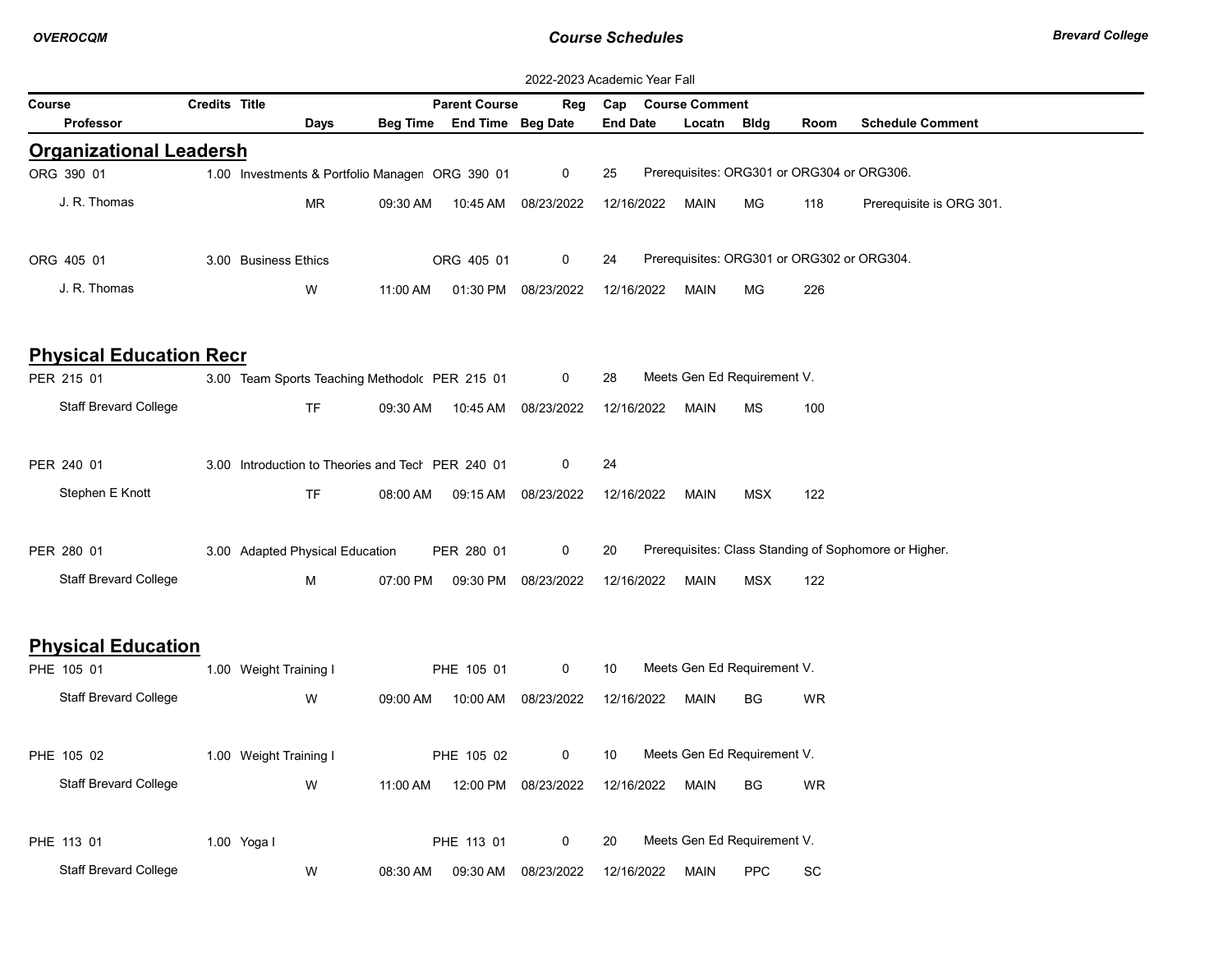|        | 2022-2023 Academic Year Fall |                      |                 |                                                |          |                            |                                  |                 |                               |            |            |                         |  |
|--------|------------------------------|----------------------|-----------------|------------------------------------------------|----------|----------------------------|----------------------------------|-----------------|-------------------------------|------------|------------|-------------------------|--|
| Course |                              | <b>Credits Title</b> |                 |                                                |          | <b>Parent Course</b>       | Reg                              |                 | Cap Course Comment            |            |            |                         |  |
|        | <b>Professor</b>             |                      |                 | Days                                           |          | Beg Time End Time Beg Date |                                  | <b>End Date</b> | Locatn Bldg                   |            | Room       | <b>Schedule Comment</b> |  |
|        | <b>Physical Education</b>    |                      |                 |                                                |          |                            |                                  |                 |                               |            |            |                         |  |
|        | PHE 113 02                   |                      | 1.00 Yogal      |                                                |          | PHE 113 02                 | $\mathbf 0$                      | 20              | Meets Gen Ed Requirement V.   |            |            |                         |  |
|        | <b>Staff Brevard College</b> |                      |                 | R                                              | 09:30 AM |                            | 10:30 AM 08/23/2022              | 12/16/2022      | MAIN                          | <b>PPC</b> | SC         |                         |  |
|        | PHE 113 03                   |                      | 1.00 Yogal      |                                                |          | PHE 113 03                 | $\mathbf 0$                      | 20              | Meets Gen Ed Requirement V.   |            |            |                         |  |
|        | <b>Staff Brevard College</b> |                      |                 | $\mathsf{R}$                                   |          |                            | 11:00 AM  12:00 PM  08/23/2022   | 12/16/2022      | MAIN                          | <b>PPC</b> | SC         |                         |  |
|        | PHE 114 01                   |                      | 1.00 Yoga II    |                                                |          | PHE 114 01                 | $\mathbf 0$                      | 20              | Meets Gen Ed Requirement V.   |            |            |                         |  |
|        | <b>Staff Brevard College</b> |                      |                 | $\mathsf{R}$                                   |          |                            | 12:30 PM  01:30 PM  08/23/2022   | 12/16/2022      | MAIN                          | <b>PPC</b> | <b>SC</b>  |                         |  |
|        | PHE 114 02                   |                      | 1.00 Yoga II    |                                                |          | PHE 114 02                 | $\mathsf{O}$                     | 20              | Meets Gen Ed Requirement V.   |            |            |                         |  |
|        | <b>Staff Brevard College</b> |                      |                 | W                                              |          |                            | 01:00 PM   02:00 PM   08/23/2022 | 12/16/2022      | MAIN                          | <b>PPC</b> | SC         |                         |  |
|        | PHE 190 01                   |                      | 1.00 Jazzercise |                                                |          | PHE 190 01                 | $\mathbf 0$                      | 20              |                               |            |            |                         |  |
|        | <b>Staff Brevard College</b> |                      |                 | W                                              |          |                            | 01:00 PM   02:00 PM   08/23/2022 | 12/16/2022 MAIN |                               | <b>DMC</b> | <b>AUD</b> |                         |  |
|        | PHE 190 02                   |                      |                 | 1.00 Yoga and Mindfulness                      |          | PHE 190 02                 | 0                                | 20              |                               |            |            |                         |  |
|        | <b>Staff Brevard College</b> |                      |                 | W                                              |          |                            | 10:00 AM  11:00 AM  08/23/2022   | 12/16/2022 MAIN |                               | <b>PPC</b> | SC         |                         |  |
|        | PHE 190 03                   |                      |                 | 1.00 Yoga for Stress Reduction                 |          | PHE 190 03                 | 0                                | 20              |                               |            |            |                         |  |
|        | Staff Brevard College        |                      |                 | W                                              | 11:30 AM |                            | 12:30 PM 08/23/2022              | 12/16/2022      | MAIN                          | <b>PPC</b> | SC         |                         |  |
|        | Philosophy                   |                      |                 |                                                |          |                            |                                  |                 |                               |            |            |                         |  |
|        | PHI 105 01                   |                      |                 | 3.00 Introduction to Symbolic Logic PHI 105 01 |          |                            | $\mathbf{0}$                     | 22              | Meets Gen Ed Requirement I.C. |            |            |                         |  |
|        | Mel Bringle                  |                      |                 | MR.                                            | 08:00 AM | 09:15 AM                   | 08/23/2022                       | 12/16/2022      | MAIN                          | MG.        | 232        |                         |  |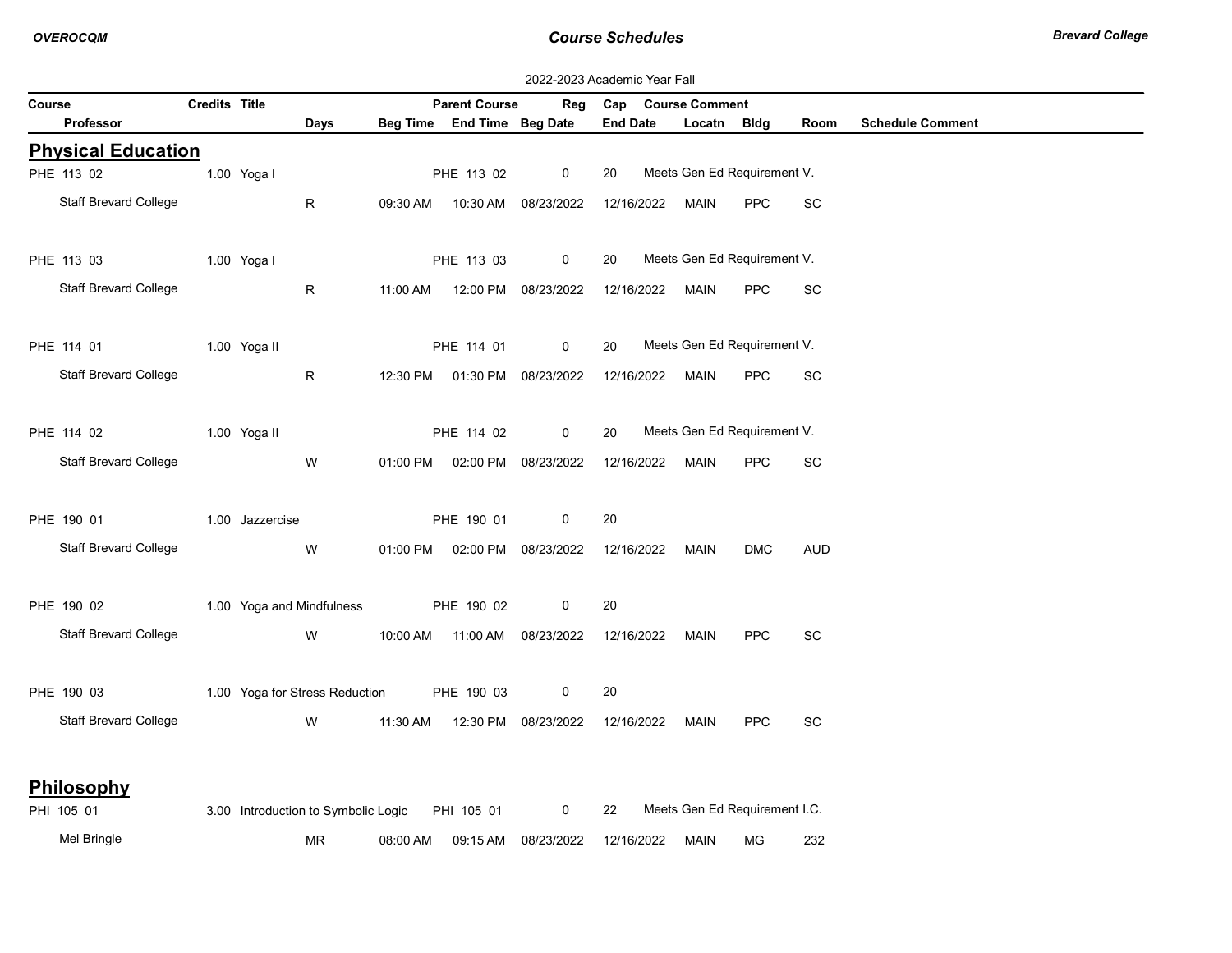|        | 2022-2023 Academic Year Fall |               |                                     |          |                            |                     |                 |                                |           |      |                                                       |  |  |
|--------|------------------------------|---------------|-------------------------------------|----------|----------------------------|---------------------|-----------------|--------------------------------|-----------|------|-------------------------------------------------------|--|--|
| Course |                              | Credits Title |                                     |          | <b>Parent Course</b>       | Reg                 | Cap             | <b>Course Comment</b>          |           |      |                                                       |  |  |
|        | <b>Professor</b>             |               | Days                                |          | Beg Time End Time Beg Date |                     | <b>End Date</b> | Locatn Bldg                    |           | Room | <b>Schedule Comment</b>                               |  |  |
|        | Philosophy                   |               |                                     |          |                            |                     |                 |                                |           |      |                                                       |  |  |
|        | PHI 105 02                   |               | 3.00 Introduction to Symbolic Logic |          | PHI 105 02                 | 0                   | 22              | Meets Gen Ed Requirement I.C.  |           |      |                                                       |  |  |
|        | Mel Bringle                  |               | <b>MR</b>                           | 09:30 AM |                            | 10:45 AM 08/23/2022 | 12/16/2022      | <b>MAIN</b>                    | MG        | 232  |                                                       |  |  |
|        |                              |               |                                     |          |                            |                     |                 |                                |           |      |                                                       |  |  |
|        | <b>Physics</b>               |               |                                     |          |                            |                     |                 |                                |           |      |                                                       |  |  |
|        | PHY 102 01                   |               | 4.00 Astronomy                      |          | PHY 102 01                 | $\mathbf 0$         | 22              | Meets Gen Ed Requirement II.B. |           |      |                                                       |  |  |
|        | Robin L. Pulliam             |               | <b>MR</b>                           | 08:00 AM |                            | 09:15 AM 08/23/2022 | 12/16/2022      | <b>MAIN</b>                    | MS        | 201  |                                                       |  |  |
|        | Robin L. Pulliam             |               | $\mathsf{T}$                        | 07:00 PM |                            | 08:50 PM 08/23/2022 | 12/16/2022      | <b>MAIN</b>                    | <b>MS</b> | 200  |                                                       |  |  |
|        |                              |               |                                     |          |                            |                     |                 |                                |           |      |                                                       |  |  |
|        | PHY 103 01                   |               | 4.00 General Physics I              |          | PHY 103 01                 | $\mathbf{0}$        | 22              |                                |           |      | Meets Gen Ed Requirement II.B. Prerequisites: MAT121. |  |  |
|        | <b>Staff Brevard College</b> |               | <b>TF</b>                           | 09:30 AM | 10:45 AM                   | 08/23/2022          | 12/16/2022      | <b>MAIN</b>                    | <b>MS</b> | 200  |                                                       |  |  |
|        | <b>Staff Brevard College</b> |               | W                                   | 02:00 PM |                            | 03:50 PM 08/23/2022 | 12/16/2022      | <b>MAIN</b>                    | <b>MS</b> | 200  |                                                       |  |  |
|        |                              |               |                                     |          |                            |                     |                 |                                |           |      |                                                       |  |  |
|        | PHY 190 01                   |               | 4.00 Special Topics:                |          | PHY 190 01                 | 0                   | 22              |                                |           |      |                                                       |  |  |
|        | <b>Staff Brevard College</b> |               | <b>TF</b>                           | 12:30 PM |                            | 01:45 PM 08/23/2022 | 12/16/2022      | <b>MAIN</b>                    | MS        | 200  |                                                       |  |  |
|        | <b>Staff Brevard College</b> |               | $\mathsf{T}$                        | 02:00 PM |                            | 03:50 PM 08/23/2022 | 12/16/2022      | <b>MAIN</b>                    | <b>MS</b> | 200  |                                                       |  |  |
|        |                              |               |                                     |          |                            |                     |                 |                                |           |      |                                                       |  |  |
|        | PHY 304 01                   |               | 4.00 Electricity and Magnetism      |          | PHY 304 01                 | $\mathbf 0$         | 22              |                                |           |      | Prerequisites: MAT211 and PHY103 and PHY104.          |  |  |
|        | <b>Staff Brevard College</b> |               | MR                                  | 11:00 AM | 12:15 PM                   | 08/23/2022          | 12/16/2022      | MAIN                           | <b>MS</b> | 200  |                                                       |  |  |
|        | <b>Staff Brevard College</b> |               | W                                   | 11:00 AM |                            |                     |                 |                                |           |      |                                                       |  |  |
|        |                              |               |                                     |          | 12:50 PM                   | 08/23/2022          | 12/16/2022      | <b>MAIN</b>                    | <b>MS</b> | 200  |                                                       |  |  |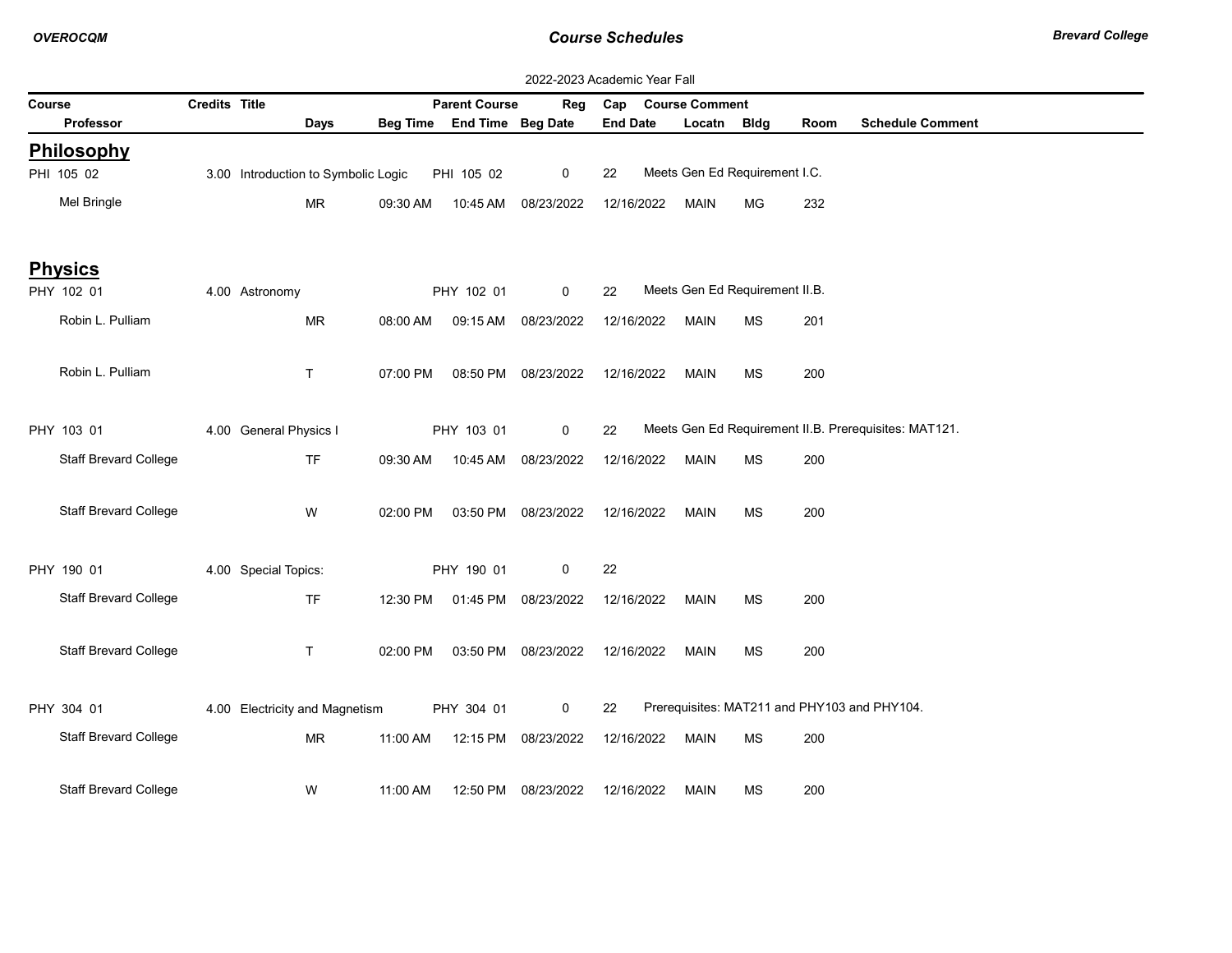|        | 2022-2023 Academic Year Fall    |                      |                                                   |          |                                |                     |                 |  |                        |                                 |      |                         |
|--------|---------------------------------|----------------------|---------------------------------------------------|----------|--------------------------------|---------------------|-----------------|--|------------------------|---------------------------------|------|-------------------------|
| Course |                                 | <b>Credits Title</b> |                                                   |          | <b>Parent Course</b>           | Reg                 |                 |  | Cap Course Comment     |                                 |      |                         |
|        | <b>Professor</b>                |                      | <b>Days</b>                                       |          | Beg Time End Time Beg Date     |                     | <b>End Date</b> |  | Locatn Bldg            |                                 | Room | <b>Schedule Comment</b> |
|        | <b>Political Science</b>        |                      |                                                   |          |                                |                     |                 |  |                        |                                 |      |                         |
|        | PLS 110 01                      |                      | 3.00 Introduction to Political Science PLS 110 01 |          |                                | $\mathbf{0}$        | 22              |  |                        | Meets Gen Ed Requirement III.C. |      |                         |
|        | <b>Staff Brevard College</b>    |                      | TF                                                |          | 09:30 AM  10:45 AM  08/23/2022 |                     | 12/16/2022      |  | <b>MAIN</b>            | МG                              | 125  |                         |
|        | PLS 110 02                      |                      | 3.00 Introduction to Political Science PLS 110 02 |          |                                | $\mathbf 0$         | 22              |  |                        | Meets Gen Ed Requirement III.C. |      |                         |
|        | <b>Staff Brevard College</b>    |                      | <b>TF</b>                                         | 02:00 PM |                                | 03:15 PM 08/23/2022 | 12/16/2022      |  | <b>MAIN</b>            | <b>MG</b>                       | 125  |                         |
|        | PLS 220 01                      |                      | 3.00 Constitutional Law                           |          | PLS 220 01                     | $\mathbf 0$         | 22              |  |                        | Meets Gen Ed Requirement III.C. |      |                         |
|        | <b>Staff Brevard College</b>    |                      | <b>TF</b>                                         | 11:00 AM |                                | 12:15 PM 08/23/2022 | 12/16/2022      |  | <b>MAIN</b>            | <b>MG</b>                       | 125  |                         |
|        | <b>Psychology</b><br>PSY 101 01 |                      | 3.00 Introduction to Psychology                   |          | PSY 101 01                     | $\mathbf 0$         | 25              |  |                        | Meets Gen Ed Requirement III.C. |      |                         |
|        | <b>Staff Brevard College</b>    |                      | <b>MR</b>                                         | 09:30 AM |                                | 10:45 AM 08/23/2022 | 12/16/2022      |  | <b>MAIN</b>            | MG                              | 226  |                         |
|        | PSY 101 02                      |                      | 3.00 Introduction to Psychology                   |          | PSY 101 02                     | $\mathbf{0}$        | 25              |  |                        | Meets Gen Ed Requirement III.C. |      |                         |
|        | Lisa K Busche                   |                      | MR                                                |          | 12:30 PM  01:45 PM  08/23/2022 |                     | 12/16/2022      |  | MAIN                   | MG                              | 216  |                         |
|        | PSY 101 03                      |                      | 3.00 Introduction to Psychology                   |          | PSY 101 03                     | $\mathbf 0$         | 25              |  |                        | Meets Gen Ed Requirement III.C. |      |                         |
|        | Allison O'Leary                 |                      | <b>TF</b>                                         |          | 09:30 AM  10:45 AM  08/23/2022 |                     | 12/16/2022      |  | <b>MAIN</b>            | MG                              | 217  |                         |
|        | PSY 101 04                      |                      | 3.00 Introduction to Psychology                   |          | PSY 101 04                     | $\mathbf 0$         | 25              |  |                        | Meets Gen Ed Requirement III.C. |      |                         |
|        | Allison O'Leary                 |                      | <b>TF</b>                                         |          | 11:00 AM  12:15 PM  08/23/2022 |                     | 12/16/2022      |  | <b>MAIN</b>            | МG                              | 217  |                         |
|        | PSY 210 01                      |                      | 3.00 Social Science Research Methoc PSY 210 01    |          |                                | $\mathbf{0}$        | 18              |  | Prerequisites: PSY101. |                                 |      |                         |
|        | Allison O'Leary                 |                      | MR.                                               |          | 12:30 PM  01:45 PM  08/23/2022 |                     | 12/16/2022      |  | MAIN                   | МG                              | 225  |                         |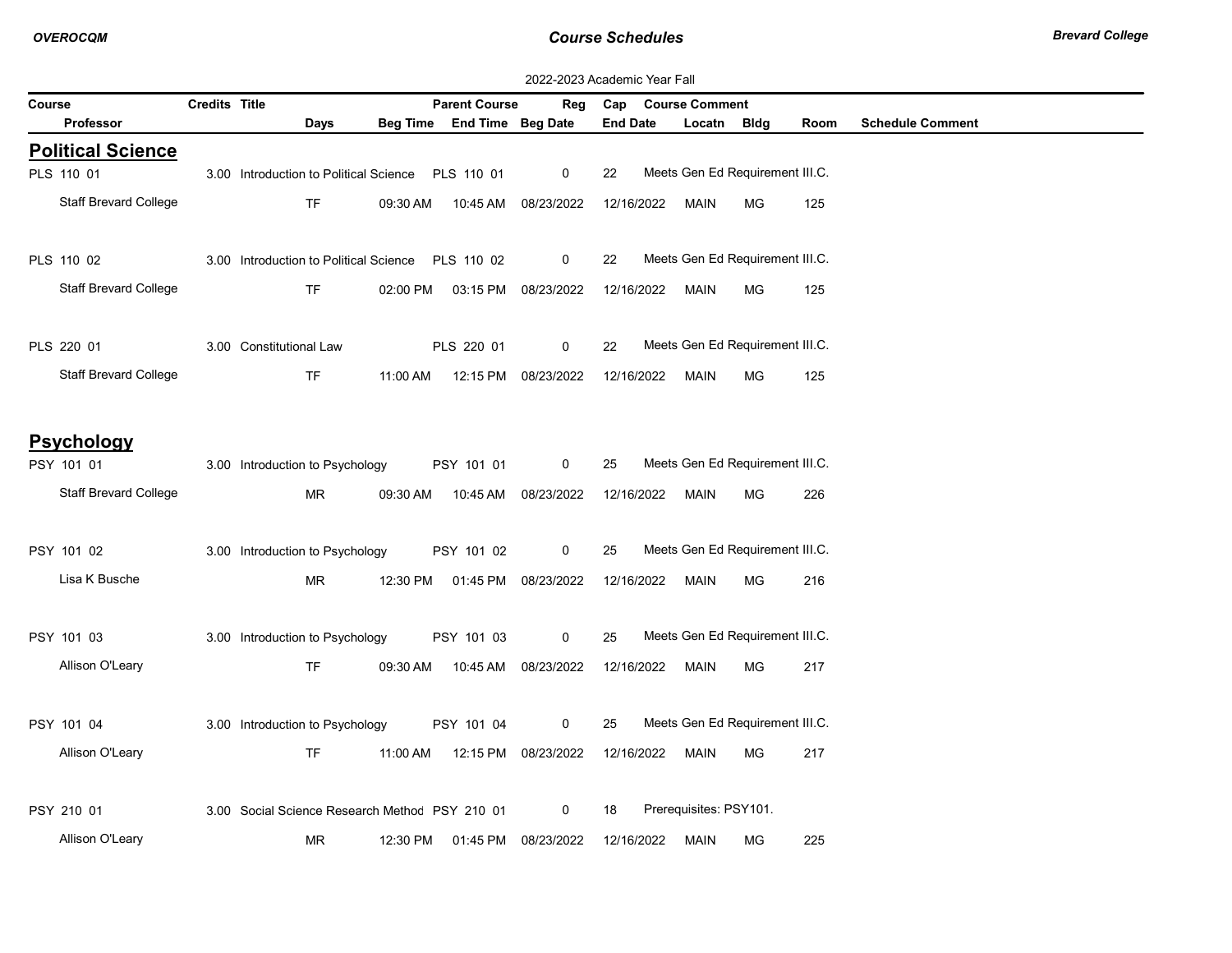|        | 2022-2023 Academic Year Fall |               |                                                |          |                            |                                |                 |            |                                 |            |            |                         |  |
|--------|------------------------------|---------------|------------------------------------------------|----------|----------------------------|--------------------------------|-----------------|------------|---------------------------------|------------|------------|-------------------------|--|
| Course |                              | Credits Title |                                                |          | <b>Parent Course</b>       | Reg                            |                 |            | Cap Course Comment              |            |            |                         |  |
|        | Professor                    |               | Days                                           |          | Beg Time End Time Beg Date |                                | <b>End Date</b> |            | Locatn Bldg                     |            | Room       | <b>Schedule Comment</b> |  |
|        | <b>Psychology</b>            |               |                                                |          |                            |                                |                 |            |                                 |            |            |                         |  |
|        | PSY 220 01                   |               | 3.00 Abnormal Psychology                       |          | PSY 220 01                 | 0                              | 22              |            | Prerequisites: PSY101.          |            |            |                         |  |
|        | Lisa K Busche                |               | MR                                             | 09:30 AM | 10:45 AM                   | 08/23/2022                     |                 | 12/16/2022 | <b>MAIN</b>                     | <b>MG</b>  | 216        |                         |  |
|        | PSY 230 01                   |               | 3.00 Life-span Development                     |          | PSY 230 01                 | 0                              | 22              |            | Prerequisites: PSY101.          |            |            |                         |  |
|        | <b>Staff Brevard College</b> |               | MR                                             |          |                            | 12:30 PM  01:45 PM  08/23/2022 |                 | 12/16/2022 | MAIN                            | MG.        | 226        |                         |  |
|        | PSY 230 02                   |               | 3.00 Life-span Development                     |          | PSY 230 02                 | 0                              | 22              |            | Prerequisites: PSY101.          |            |            |                         |  |
|        | Allison O'Leary              |               | MR                                             |          |                            | 02:00 PM  03:15 PM  08/23/2022 |                 | 12/16/2022 | <b>MAIN</b>                     | МG         | 226        |                         |  |
|        | PSY 240 01                   |               | 3.00 Social Psychology                         |          | PSY 240 01                 | 0                              | 22              |            | Prerequisites: PSY101.          |            |            |                         |  |
|        | Lisa K Busche                |               | <b>TF</b>                                      |          |                            | 02:00 PM  03:15 PM  08/23/2022 |                 | 12/16/2022 | MAIN                            | MG.        | 225        |                         |  |
|        | PSY 390 01                   |               | 1.00 Grief, Loss, and Death                    |          | PSY 390 01                 | 0                              | 18              |            |                                 |            |            |                         |  |
|        | <b>Staff Brevard College</b> |               | MR                                             |          |                            | 11:00 AM  12:15 PM  08/23/2022 |                 | 12/16/2022 | MAIN                            | МG         | 226        |                         |  |
|        | PSY 555 01                   |               | 3.00 Sports Psychology & Motivation PSY 555 01 |          |                            | 0                              | 15              |            |                                 |            |            |                         |  |
|        | Lisa K Busche                |               | <b>TF</b>                                      |          | 09:30 AM  10:45 AM         | 08/23/2022                     | 12/16/2022      |            | <b>MAIN</b>                     | МG         | 225        |                         |  |
|        |                              |               |                                                |          |                            |                                |                 |            |                                 |            |            |                         |  |
|        | <b>Recital</b><br>RCT 100 01 |               | 0.00 Music Colloquium                          |          | RCT 100 01                 | 0                              | 40              |            |                                 |            |            |                         |  |
|        | David Gresham                |               | MR                                             |          |                            | 12:30 PM  01:20 PM  08/23/2022 | 12/16/2022      |            | MAIN                            | <b>PPC</b> | <b>SCH</b> |                         |  |
|        | Religion                     |               |                                                |          |                            |                                |                 |            |                                 |            |            |                         |  |
|        | REL 101 01                   |               | 3.00 The Old Testament                         |          | REL 101 01                 | 0                              | 22              |            | Meets Gen Ed Requirement III.B. |            |            |                         |  |
|        | <b>Staff Brevard College</b> |               | MR                                             | 09:30 AM | 10:45 AM                   | 08/23/2022                     |                 | 12/16/2022 | <b>MAIN</b>                     | MG         | 115        |                         |  |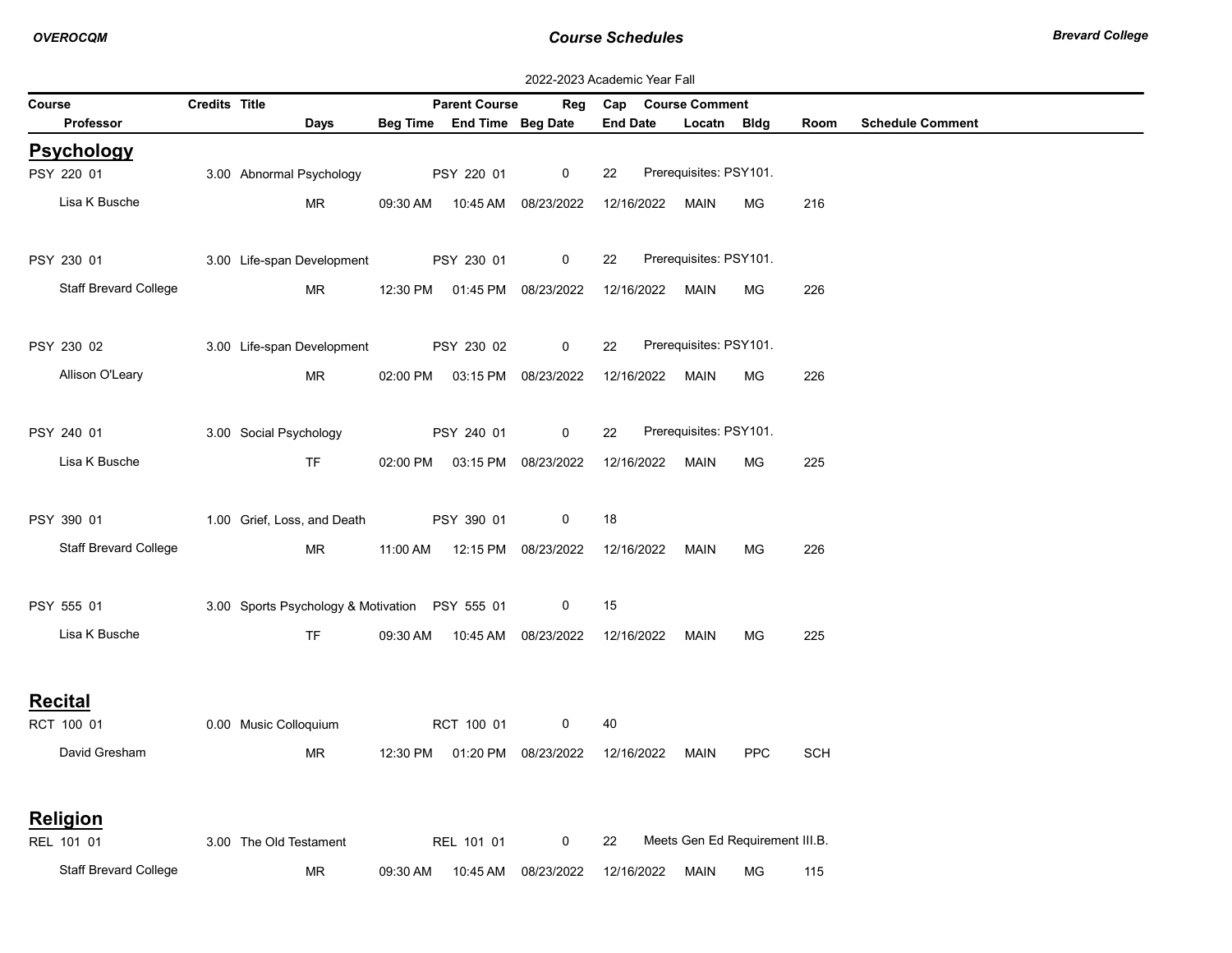|            | 2022-2023 Academic Year Fall |                      |                         |          |                            |                     |                 |  |                    |                                 |      |                                                                 |  |  |
|------------|------------------------------|----------------------|-------------------------|----------|----------------------------|---------------------|-----------------|--|--------------------|---------------------------------|------|-----------------------------------------------------------------|--|--|
| Course     |                              | <b>Credits Title</b> |                         |          | <b>Parent Course</b>       | Reg                 |                 |  | Cap Course Comment |                                 |      |                                                                 |  |  |
|            | Professor                    |                      | Days                    |          | Beg Time End Time Beg Date |                     | <b>End Date</b> |  | Locatn Bldg        |                                 | Room | <b>Schedule Comment</b>                                         |  |  |
|            | <b>Religion</b>              |                      |                         |          |                            |                     |                 |  |                    |                                 |      |                                                                 |  |  |
|            | REL 101 02                   |                      | 3.00 The Old Testament  |          | REL 101 02                 | $\mathbf 0$         | 22              |  |                    | Meets Gen Ed Requirement III.B. |      |                                                                 |  |  |
|            | <b>Staff Brevard College</b> |                      | <b>MR</b>               | 11:00 AM |                            | 12:15 PM 08/23/2022 | 12/16/2022      |  | <b>MAIN</b>        | MG                              | 115  |                                                                 |  |  |
|            | REL 101 03                   |                      | 3.00 The Old Testament  |          | REL 101 03                 | $\mathbf 0$         | 22              |  |                    | Meets Gen Ed Requirement III.B. |      |                                                                 |  |  |
|            | <b>Staff Brevard College</b> |                      | <b>MR</b>               | 02:00 PM |                            | 03:15 PM 08/23/2022 | 12/16/2022      |  | MAIN               | МG                              | 138  |                                                                 |  |  |
|            | REL 102 01                   |                      | 3.00 The New Testament  |          | REL 102 01                 | 0                   | 22              |  |                    | Meets Gen Ed Requirement III.B. |      |                                                                 |  |  |
|            | <b>Staff Brevard College</b> |                      | <b>MR</b>               | 02:00 PM |                            | 03:15 PM 08/23/2022 | 12/16/2022      |  | MAIN               | MG                              | 115  |                                                                 |  |  |
|            | REL 153 01                   |                      | 3.00 World Religions    |          | REL 153 01                 | 0                   | 22              |  |                    |                                 |      | Meets Gen Ed Requirement III.B. Meets Gen Ed Requirement III.D. |  |  |
|            | <b>Staff Brevard College</b> |                      | <b>TF</b>               | 08:00 AM |                            | 09:15 AM 08/23/2022 | 12/16/2022      |  | <b>MAIN</b>        | МG                              | 115  |                                                                 |  |  |
|            | REL 153 02                   |                      | 3.00 World Religions    |          | REL 153 02                 | $\mathbf 0$         | 22              |  |                    |                                 |      | Meets Gen Ed Requirement III.B. Meets Gen Ed Requirement III.D. |  |  |
|            | <b>Staff Brevard College</b> |                      | <b>TF</b>               | 09:30 AM |                            | 10:45 AM 08/23/2022 | 12/16/2022      |  | <b>MAIN</b>        | MG                              | 115  |                                                                 |  |  |
|            | REL 153 03                   |                      | 3.00 World Religions    |          | REL 153 03                 | $\mathbf 0$         | 22              |  |                    |                                 |      | Meets Gen Ed Requirement III.B. Meets Gen Ed Requirement III.D. |  |  |
|            | <b>Staff Brevard College</b> |                      | <b>TF</b>               | 11:00 AM |                            | 12:15 PM 08/23/2022 | 12/16/2022      |  | <b>MAIN</b>        | МG                              | 115  |                                                                 |  |  |
| <b>RSM</b> |                              |                      |                         |          |                            |                     |                 |  |                    |                                 |      |                                                                 |  |  |
|            | RSM 511 01                   |                      | 3.00 Research Methods I |          | RSM 511 01                 | 0                   | 10              |  |                    |                                 |      |                                                                 |  |  |
|            | <b>Staff Brevard College</b> |                      | <b>MR</b>               | 11:00 AM | 12:15 PM                   | 08/23/2022          | 12/16/2022      |  | MAIN               | <b>LIBR</b>                     | 004  |                                                                 |  |  |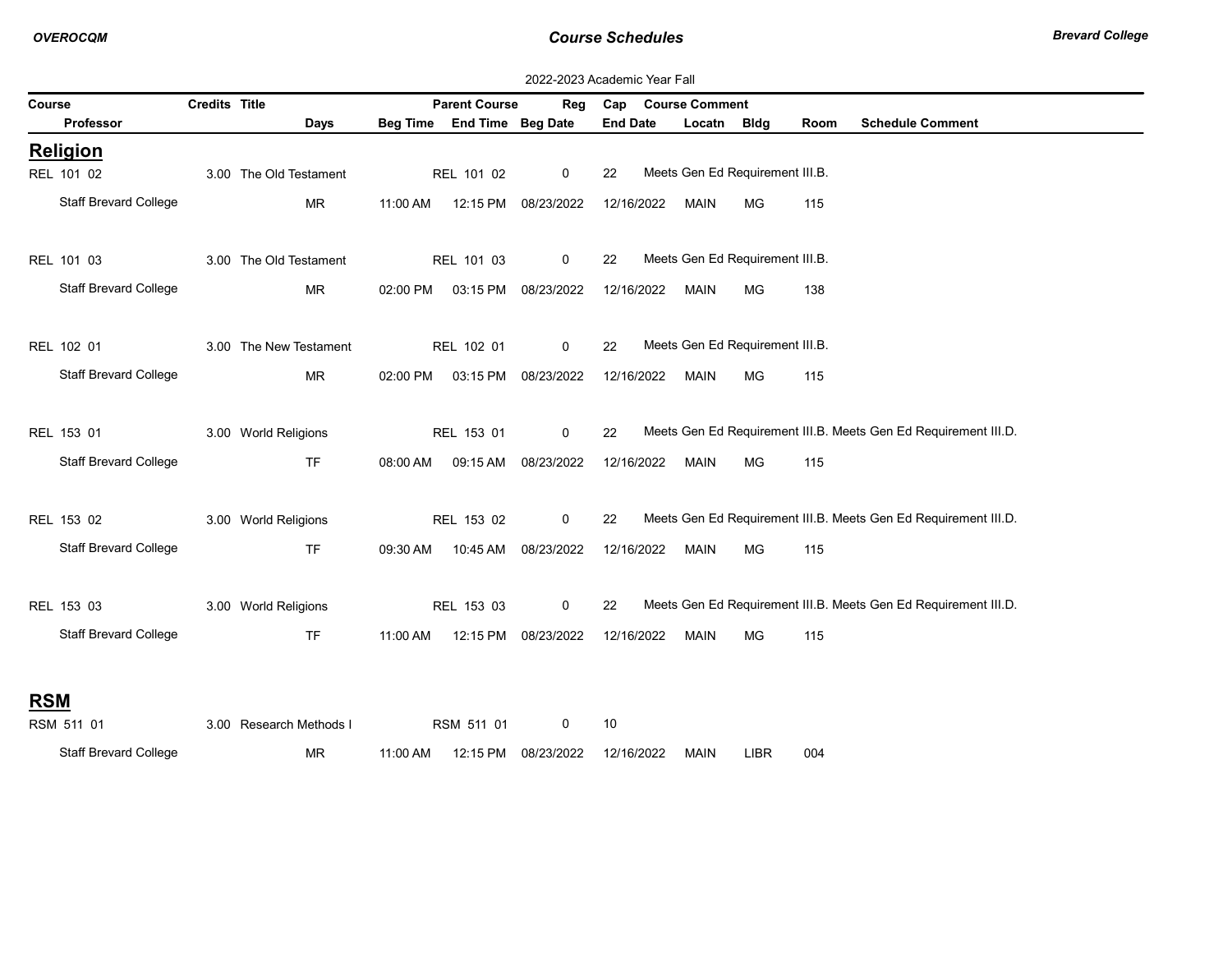| 2022-2023 Academic Year Fall |                                                  |                      |                                                |          |                            |                          |                 |            |                       |                                       |            |                         |
|------------------------------|--------------------------------------------------|----------------------|------------------------------------------------|----------|----------------------------|--------------------------|-----------------|------------|-----------------------|---------------------------------------|------------|-------------------------|
| Course                       |                                                  | <b>Credits Title</b> |                                                |          | <b>Parent Course</b>       | Reg                      | Cap             |            | <b>Course Comment</b> |                                       |            |                         |
|                              | <b>Professor</b>                                 |                      | Days                                           |          | Beg Time End Time Beg Date |                          | <b>End Date</b> |            | Locatn Bldg           |                                       | Room       | <b>Schedule Comment</b> |
|                              | <b>Science</b>                                   |                      |                                                |          |                            |                          |                 |            |                       |                                       |            |                         |
|                              | SCI 105 01                                       |                      | 4.00 Physical Science                          |          | SCI 105 01                 | 0                        | 24              |            |                       | Meets Gen Ed Requirement II.B.        |            |                         |
|                              | <b>Staff Brevard College</b>                     |                      | <b>TF</b>                                      | 08:00 AM | 09:15 AM                   | 08/23/2022               |                 | 12/16/2022 | <b>MAIN</b>           | <b>MS</b>                             | 201        |                         |
|                              | <b>Staff Brevard College</b>                     |                      | $\top$                                         | 02:00 PM |                            | 03:50 PM 08/23/2022      |                 | 12/16/2022 | <b>MAIN</b>           | <b>MS</b>                             | 201        |                         |
|                              | SCI 495 01                                       |                      | 2.00 Senior Project II                         |          | SCI 495 01                 | 0                        | 18              |            |                       | Prerequisites: SCI469 or SCI494.      |            |                         |
|                              | Robert Cabin                                     |                      | W                                              | 09:30 AM | 10:20 AM                   | 08/23/2022               |                 | 12/16/2022 | MAIN                  | <b>MS</b>                             | 209        |                         |
|                              | SCI 495 02                                       |                      | 2.00 Senior Project II                         |          | SCI 495 02                 | 0                        | 18              |            |                       | Prerequisites: SCI469 or SCI494.      |            |                         |
|                              | Gina M Raicovich                                 |                      | W                                              | 09:30 AM | 10:20 AM                   | 08/23/2022               |                 | 12/16/2022 | <b>MAIN</b>           | <b>MSX</b>                            | 122        |                         |
|                              | <b>Sociology</b><br>SOC 101 01<br>Paul D Shapiro |                      | 3.00 Introduction to Sociology<br><b>TF</b>    | 08:00 AM | SOC 101 01                 | 0<br>09:15 AM 08/23/2022 | 25              | 12/16/2022 | <b>MAIN</b>           | Meets Gen Ed Requirement III.C.<br>MG | 214        |                         |
|                              | <b>Theatre</b><br>THE 103 01                     |                      | 3.00 Acting I                                  |          | THE 103 01                 | 0                        | 16              |            |                       | Meets Gen Ed Requirement IV.A.        |            |                         |
|                              | Daniel H Toot                                    |                      | <b>TF</b>                                      | 09:30 AM |                            | 10:45 AM 08/23/2022      |                 | 12/16/2022 | MAIN                  | <b>DMC</b>                            | <b>AUD</b> |                         |
|                              | THE 104 01                                       |                      | 1.00 Applied Theatre                           |          | THE 104 01                 | 0                        | 50              |            |                       | Meets Gen Ed Requirement IV.A.        |            |                         |
|                              | Andrea M Boccanfuso                              |                      | W                                              | 02:00 PM |                            | 04:30 PM 08/23/2022      |                 | 12/16/2022 | <b>MAIN</b>           | <b>PPC</b>                            | <b>MP</b>  |                         |
|                              | THE 114 01                                       |                      | 0.50 Applied Theatre for Non-Majors THE 114 01 |          |                            | 0                        | 20              |            |                       | Meets Gen Ed Requirement IV.A.        |            |                         |
|                              | Andrea M Boccanfuso                              |                      | W                                              | 02:00 PM | 04:30 PM                   | 08/23/2022               |                 | 12/16/2022 | MAIN                  | <b>PPC</b>                            | <b>MP</b>  |                         |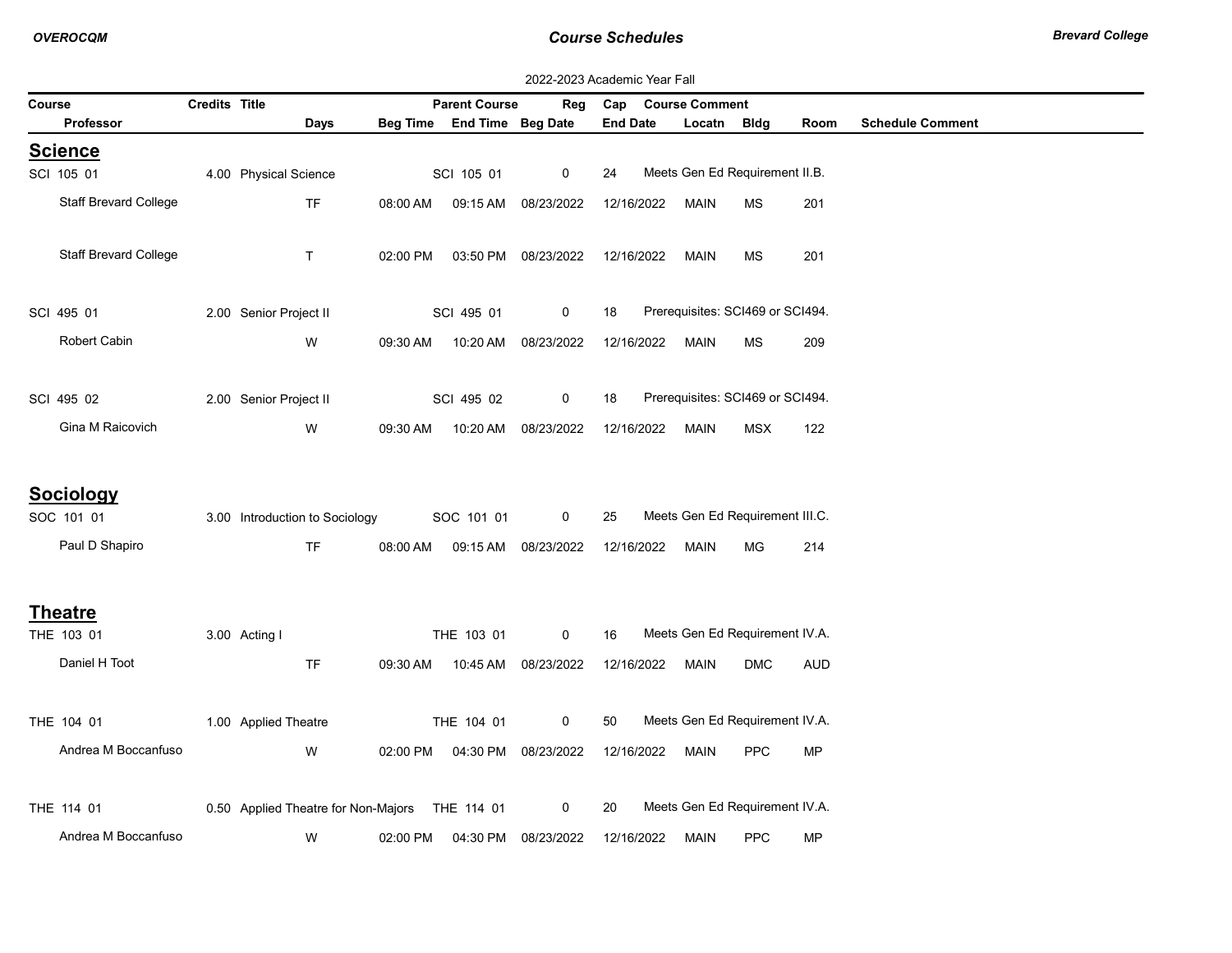|               | 2022-2023 Academic Year Fall |                      |                                                |          |                                  |                     |                   |  |                       |                                   |            |                                                       |  |
|---------------|------------------------------|----------------------|------------------------------------------------|----------|----------------------------------|---------------------|-------------------|--|-----------------------|-----------------------------------|------------|-------------------------------------------------------|--|
| <b>Course</b> |                              | <b>Credits Title</b> |                                                |          | <b>Parent Course</b>             | Reg                 | Cap               |  | <b>Course Comment</b> |                                   |            |                                                       |  |
|               | <b>Professor</b>             |                      | Days                                           |          | Beg Time End Time Beg Date       |                     | <b>End Date</b>   |  | Locatn Bldg           |                                   | Room       | <b>Schedule Comment</b>                               |  |
|               | <b>Theatre</b>               |                      |                                                |          |                                  |                     |                   |  |                       |                                   |            |                                                       |  |
|               | THE 116 01                   |                      | 3.00 Collaboration in Theatre                  |          | THE 116 01                       | 0                   | 12                |  |                       |                                   |            |                                                       |  |
|               |                              |                      |                                                |          |                                  |                     |                   |  |                       |                                   |            |                                                       |  |
|               | THE 204 01                   |                      | 1.00 Applied Theatre                           |          | THE 204 01                       | 0                   | 50                |  |                       | Meets Gen Ed Requirement IV.A.    |            |                                                       |  |
|               | Andrea M Boccanfuso          |                      | W                                              |          | 02:00 PM  04:30 PM  08/23/2022   |                     | 12/16/2022        |  | MAIN                  | <b>PPC</b>                        | <b>MP</b>  |                                                       |  |
|               |                              |                      |                                                |          |                                  |                     |                   |  |                       |                                   |            |                                                       |  |
|               | THE 211 01                   |                      | 3.00 Stage Makeup                              |          | THE 211 01                       | 0                   | 20                |  |                       | Meets Gen Ed Requirement IV.A.    |            |                                                       |  |
|               | <b>Staff Brevard College</b> |                      | <b>MR</b>                                      | 11:00 AM |                                  | 12:15 PM 08/23/2022 | 12/16/2022        |  | MAIN                  | <b>DMC</b>                        | 021        |                                                       |  |
|               |                              |                      |                                                |          |                                  |                     |                   |  |                       |                                   |            |                                                       |  |
|               | THE 213 01                   |                      | 3.00 Directing I                               |          | THE 213 01                       | $\mathbf 0$         | 8                 |  |                       | Prerequisites: THE115 and THE203. |            |                                                       |  |
|               | Andrea M Boccanfuso          |                      | <b>TF</b>                                      | 09:30 AM |                                  | 10:45 AM 08/23/2022 | 12/16/2022        |  | <b>MAIN</b>           | <b>PPC</b>                        | <b>MP</b>  |                                                       |  |
|               |                              |                      |                                                |          |                                  |                     |                   |  |                       |                                   |            |                                                       |  |
|               | THE 214 01                   |                      | 0.50 Applied Theatre for Non-Majors THE 214 01 |          |                                  | $\mathbf 0$         | 20                |  |                       | Meets Gen Ed Requirement IV.A.    |            |                                                       |  |
|               | Andrea M Boccanfuso          |                      |                                                |          |                                  |                     |                   |  |                       |                                   |            |                                                       |  |
|               |                              |                      | W                                              |          | 02:00 PM   04:30 PM   08/23/2022 |                     | 12/16/2022        |  | MAIN                  | <b>PPC</b>                        | <b>MP</b>  |                                                       |  |
|               |                              |                      |                                                |          |                                  |                     |                   |  |                       |                                   |            |                                                       |  |
|               | THE 304 01                   |                      | 1.00 Applied Theatre                           |          | THE 304 01                       | 0                   | 50                |  |                       |                                   |            | Meets Gen Ed Requirement IV.A. Prerequisites: THE204. |  |
|               | Andrea M Boccanfuso          |                      | W                                              |          | 02:00 PM  04:30 PM  08/23/2022   |                     | 12/16/2022        |  | MAIN                  | <b>PPC</b>                        | <b>MP</b>  |                                                       |  |
|               |                              |                      |                                                |          |                                  |                     |                   |  |                       |                                   |            |                                                       |  |
|               | THE 311 01                   |                      | 3.00 Theatre History I                         |          | THE 311 01                       | 0                   | 20                |  |                       | Meets Gen Ed Requirement III.A.   |            |                                                       |  |
|               | Staff Brevard College        |                      | <b>MR</b>                                      |          | 09:30 AM  10:45 AM  08/23/2022   |                     | 12/16/2022        |  | MAIN                  | <b>DMC</b>                        | 003        |                                                       |  |
|               |                              |                      |                                                |          |                                  |                     |                   |  |                       |                                   |            |                                                       |  |
|               | THE 314 01                   |                      | 0.50 Applied Theatre for Non-Majors THE 314 01 |          |                                  | $\mathbf{0}$        | 50                |  |                       | Meets Gen Ed Requirement IV.A.    |            |                                                       |  |
|               | Andrea M Boccanfuso          |                      | W                                              | 02:00 PM | 04:30 PM                         | 08/23/2022          | 12/16/2022        |  | MAIN                  | <b>PPC</b>                        | <b>MP</b>  |                                                       |  |
|               |                              |                      |                                                |          |                                  |                     |                   |  |                       |                                   |            |                                                       |  |
|               | THE 351 01                   |                      | 3.00 Stage Management                          |          | THE 351 01                       | 0                   | $12 \overline{ }$ |  |                       | Prerequisites: THE115 and THE121. |            |                                                       |  |
|               | <b>Staff Brevard College</b> |                      | <b>TF</b>                                      | 12:30 PM | 01:45 PM                         | 08/23/2022          | 12/16/2022        |  | MAIN                  | <b>PPC</b>                        | <b>ISM</b> |                                                       |  |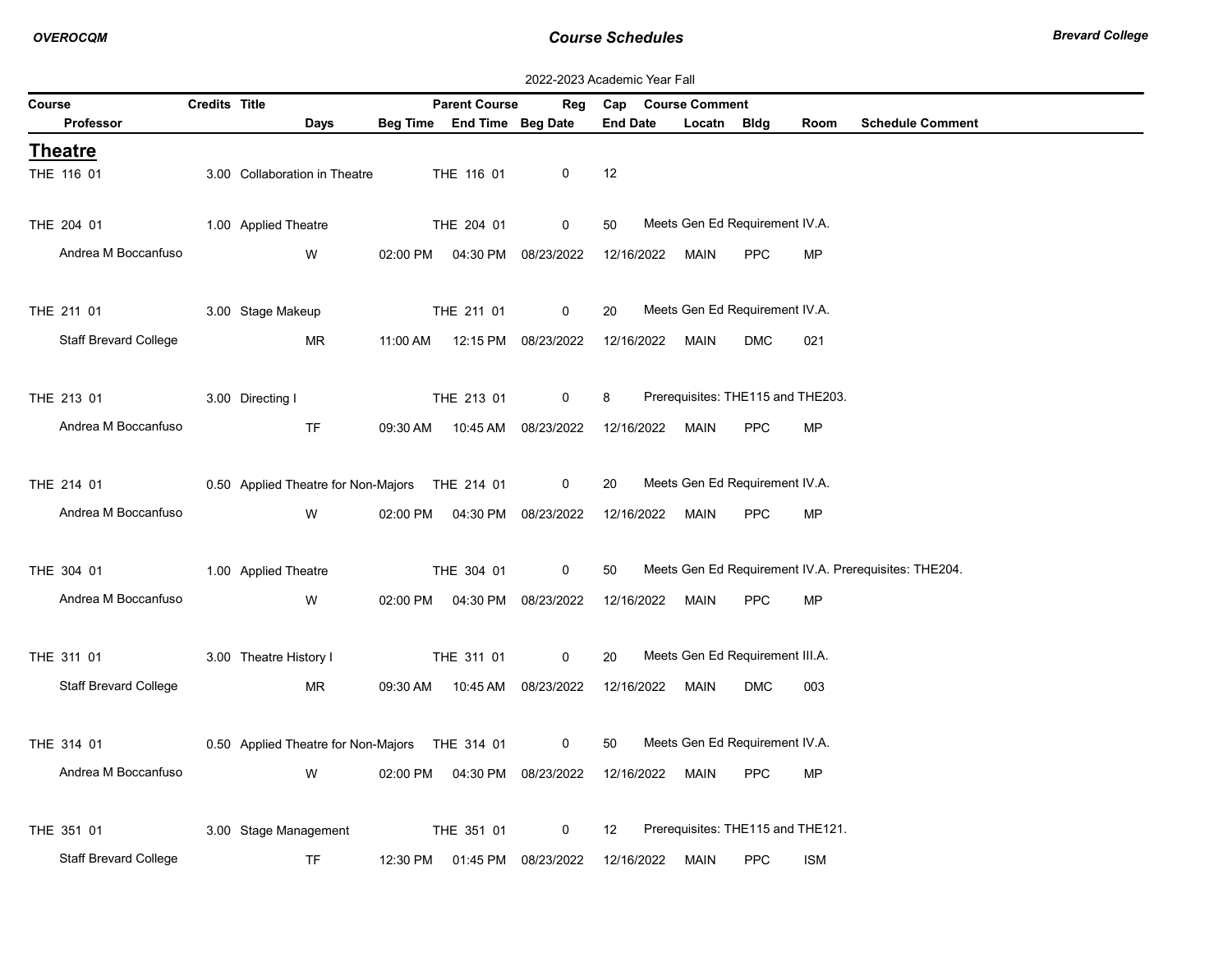OVEROCQM **COURSE SCHEDUIES** COURSE SCHEDUIES **COURSE SCHEDUIES** Brevard College

| 2022-2023 Academic Year Fall |               |                                                   |          |                                  |                     |                   |  |                        |                                |                                          |                         |  |
|------------------------------|---------------|---------------------------------------------------|----------|----------------------------------|---------------------|-------------------|--|------------------------|--------------------------------|------------------------------------------|-------------------------|--|
| Course                       | Credits Title |                                                   |          | <b>Parent Course</b>             | Reg                 | Cap               |  | <b>Course Comment</b>  |                                |                                          |                         |  |
| Professor                    |               | <b>Days</b>                                       |          | Beg Time End Time Beg Date       |                     | <b>End Date</b>   |  | Locatn Bldg            |                                | Room                                     | <b>Schedule Comment</b> |  |
| <b>Theatre</b>               |               |                                                   |          |                                  |                     |                   |  |                        |                                |                                          |                         |  |
| THE 361 01                   |               | 3.00 Theatre Methods (K-12)                       |          | THE 361 01                       | 0                   | $\,6\,$           |  |                        |                                |                                          |                         |  |
| Staff Brevard College        |               | <b>TF</b>                                         | 02:00 PM |                                  | 03:15 PM 08/23/2022 | 12/16/2022        |  | <b>MAIN</b>            | <b>PPC</b>                     | <b>ISM</b>                               |                         |  |
|                              |               |                                                   |          |                                  |                     |                   |  |                        |                                |                                          |                         |  |
| THE 390 01                   |               | 1.00 Special Topics Seminar:                      |          | THE 390 01                       | 0                   | 8                 |  |                        |                                |                                          |                         |  |
|                              |               |                                                   |          |                                  |                     |                   |  |                        |                                |                                          |                         |  |
| THE 404 01                   |               | 1.00 Applied Theatre                              |          | THE 404 01                       | 0                   | 50                |  | Prerequisites: THE304. |                                |                                          |                         |  |
|                              |               |                                                   |          |                                  |                     |                   |  |                        |                                |                                          |                         |  |
| Andrea M Boccanfuso          |               | W                                                 |          | 02:00 PM   04:30 PM   08/23/2022 |                     | 12/16/2022        |  | <b>MAIN</b>            | <b>PPC</b>                     | <b>MP</b>                                |                         |  |
|                              |               |                                                   |          |                                  |                     |                   |  |                        |                                |                                          |                         |  |
| THE 405 01                   |               | 1.00 Collaborative Capstone Preparati THE 405 01  |          |                                  | $\mathbf 0$         | $12 \overline{ }$ |  |                        |                                | Prerequisites: Class Standing of Senior. |                         |  |
| <b>Staff Brevard College</b> |               | MR                                                |          | 12:30 PM  01:45 PM  08/23/2022   |                     | 12/16/2022        |  | MAIN                   | <b>PPC</b>                     | <b>ISM</b>                               |                         |  |
|                              |               |                                                   |          |                                  |                     |                   |  |                        |                                |                                          |                         |  |
| THE 414 01                   |               | 0.50 Applied Theatre for Non-Majors THE 414 01    |          |                                  | $\mathbf 0$         | 50                |  |                        | Meets Gen Ed Requirement IV.A. |                                          |                         |  |
| Andrea M Boccanfuso          |               | W                                                 |          | 02:00 PM  04:30 PM  08/23/2022   |                     | 12/16/2022        |  | <b>MAIN</b>            | <b>PPC</b>                     | <b>MP</b>                                |                         |  |
|                              |               |                                                   |          |                                  |                     |                   |  |                        |                                |                                          |                         |  |
|                              |               |                                                   |          |                                  |                     |                   |  |                        |                                |                                          |                         |  |
| <b>Wilderness Leadership</b> |               |                                                   |          |                                  |                     |                   |  |                        |                                |                                          |                         |  |
| WLE 101 01                   |               | 4.00 Introduction to Outdoor Educatiol WLE 101 01 |          |                                  | $\mathbf{0}$        | 10                |  |                        |                                |                                          |                         |  |
| Robert W. Dye                |               | M                                                 |          | 12:30 PM  01:45 PM  08/23/2022   |                     | 12/16/2022        |  | MAIN                   | <b>BARN</b>                    | 201                                      |                         |  |
|                              |               |                                                   |          |                                  |                     |                   |  |                        |                                |                                          |                         |  |
| Robert W. Dye                |               | R                                                 |          | 12:30 PM  04:30 PM  08/23/2022   |                     | 12/16/2022        |  | MAIN                   | <b>BARN</b>                    | 201                                      |                         |  |
|                              |               |                                                   |          |                                  |                     |                   |  |                        |                                |                                          |                         |  |
| WLE 101 02                   |               | 4.00 Introduction to Outdoor Educatiol WLE 101 02 |          |                                  | 0                   | 10                |  |                        |                                |                                          |                         |  |
|                              |               |                                                   |          |                                  |                     |                   |  |                        |                                |                                          |                         |  |
| Robert W. Dye                |               | T.                                                |          | 12:30 PM  01:45 PM  08/23/2022   |                     | 12/16/2022        |  | MAIN                   | <b>BARN</b>                    | 201                                      |                         |  |
|                              |               |                                                   |          |                                  |                     |                   |  |                        |                                |                                          |                         |  |
| Robert W. Dye                |               | F                                                 | 12:30 PM |                                  | 04:30 PM 08/23/2022 | 12/16/2022        |  | MAIN                   | <b>BARN</b>                    | 201                                      |                         |  |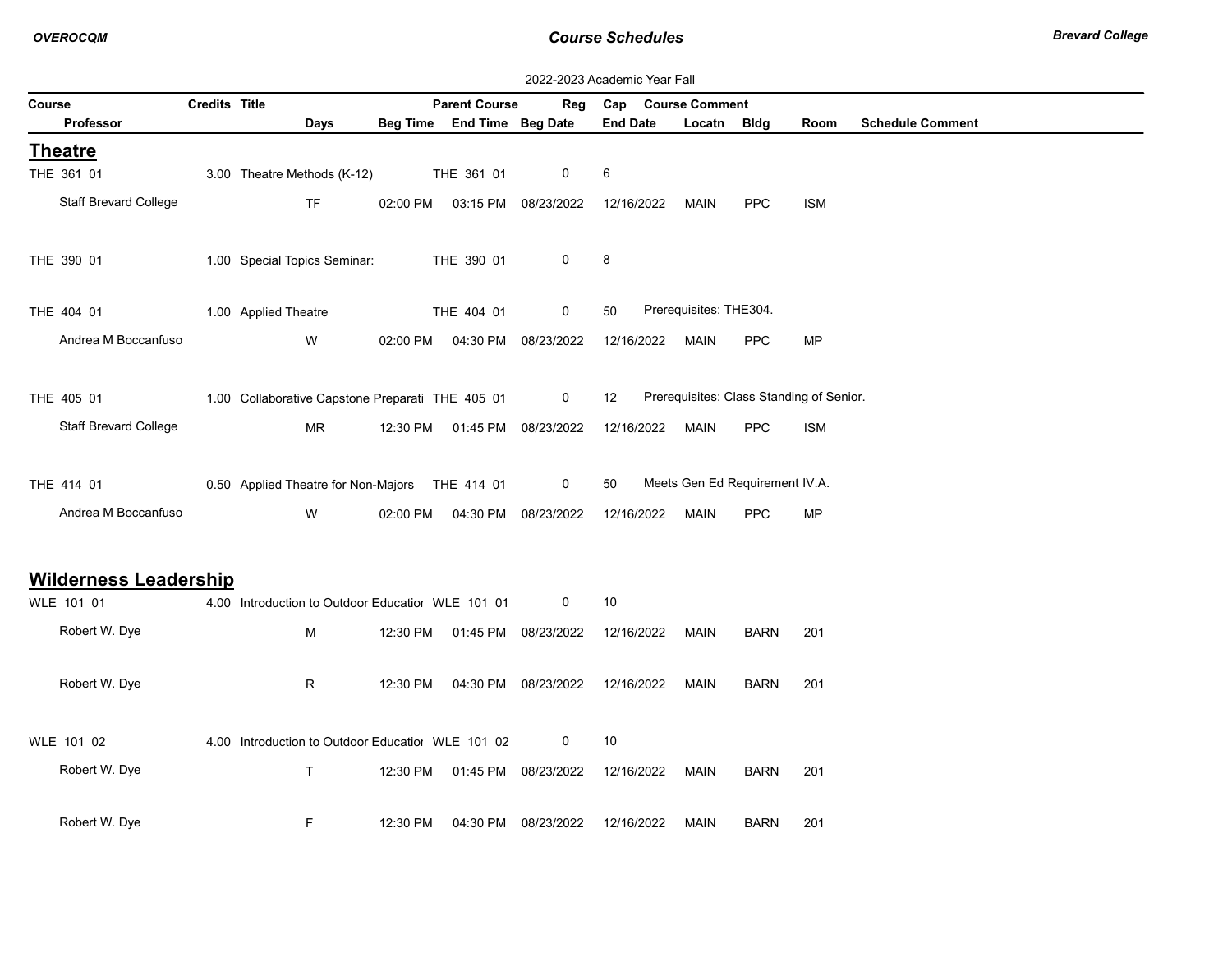|        | 2022-2023 Academic Year Fall |                      |                            |                 |                      |                     |                 |  |                             |             |      |                                                    |
|--------|------------------------------|----------------------|----------------------------|-----------------|----------------------|---------------------|-----------------|--|-----------------------------|-------------|------|----------------------------------------------------|
| Course |                              | <b>Credits Title</b> |                            |                 | <b>Parent Course</b> | Reg                 |                 |  | Cap Course Comment          |             |      |                                                    |
|        | Professor                    |                      | Days                       | <b>Beg Time</b> | End Time Beg Date    |                     | <b>End Date</b> |  | Locatn                      | Bldg        | Room | <b>Schedule Comment</b>                            |
|        | <b>Wilderness Leadership</b> |                      |                            |                 |                      |                     |                 |  |                             |             |      |                                                    |
|        | WLE 151 01                   |                      | 1.00 Whitewater Canoeing   |                 | WLE 151 01           | 0                   | 10              |  |                             |             |      | Meets Gen Ed Requirement V. Weekend trip required. |
|        | Ryan DeGarmo                 |                      | M                          | 02:00 PM        |                      | 06:00 PM 08/23/2022 | 10/14/2022      |  | <b>MAIN</b>                 | STAN        | 0008 | Oct 8-9. Wknd DayTrip 8am-6pm                      |
|        |                              |                      |                            |                 |                      |                     |                 |  |                             |             |      |                                                    |
|        | WLE 152 01                   |                      | 1.00 Outdoor Rock Climbing |                 | WLE 152 01           | 0                   | 10              |  |                             |             |      | Meets Gen Ed Requirement V. Weekend trip required. |
|        | <b>Staff Brevard College</b> |                      | R.                         | 02:00 PM        |                      | 06:00 PM 08/23/2022 | 10/14/2022      |  |                             |             |      | Sep 10,25 Day Trips 8am-6pm                        |
|        |                              |                      |                            |                 |                      |                     |                 |  |                             |             |      |                                                    |
|        | WLE 152 02                   |                      | 1.00 Outdoor Rock Climbing |                 | WLE 152 02           | $\mathbf 0$         | 10              |  |                             |             |      | Meets Gen Ed Requirement V. Weekend trip required. |
|        | <b>Staff Brevard College</b> |                      | F.                         | 02:00 PM        |                      | 06:00 PM 08/23/2022 | 12/16/2022      |  |                             |             |      | Sep 11, 24. Day Trips, 8am-6pm                     |
|        |                              |                      |                            |                 |                      |                     |                 |  |                             |             |      |                                                    |
|        | WLE 155 01                   |                      | 1.00 Whitewater Kayaking   |                 | WLE 155 01           | 0                   | 10              |  |                             |             |      | Meets Gen Ed Requirement V. Weekend trip required. |
|        | <b>Staff Brevard College</b> |                      | $\mathsf{T}$               | 02:00 PM        |                      | 06:00 PM 08/23/2022 | 10/14/2022      |  |                             |             |      |                                                    |
|        |                              |                      |                            |                 |                      |                     |                 |  |                             |             |      |                                                    |
|        | WLE 155 02                   |                      | 1.00 Whitewater Kayaking   |                 | WLE 155 02           | $\mathbf 0$         | 10              |  |                             |             |      | Meets Gen Ed Requirement V. Weekend trip required. |
|        | Staff Brevard College        |                      | W                          | 02:00 PM        | 06:00 PM 08/23/2022  |                     | 10/14/2022      |  |                             |             |      | Oct 8, 9. Day Trips. 8am-6pm                       |
|        |                              |                      |                            |                 |                      |                     |                 |  |                             |             |      |                                                    |
|        | WLE 157 01                   |                      | 1.00 Backpacking           |                 | WLE 157 01           | 0                   | 10              |  |                             |             |      | Meets Gen Ed Requirement V. Weekend trip required. |
|        | <b>Staff Brevard College</b> |                      | W                          | 08:00 AM        |                      | 10:30 AM 08/23/2022 | 10/14/2022      |  | <b>MAIN</b>                 | <b>BARN</b> | 201  | Wknd Nov 18-20 Departs Fri 3pm                     |
|        |                              |                      |                            |                 |                      |                     |                 |  |                             |             |      |                                                    |
|        | WLE 158 01                   |                      | 1.00 Mountain Biking       |                 | WLE 158 01           | 0                   | 10              |  |                             |             |      | Meets Gen Ed Requirement V. Weekend trip required. |
|        | Ryan DeGarmo                 |                      | W                          | 08:00 AM        |                      | 12:00 PM 10/24/2022 | 12/16/2022      |  | <b>MAIN</b>                 | <b>BARN</b> | 201  |                                                    |
|        |                              |                      |                            |                 |                      |                     |                 |  |                             |             |      |                                                    |
|        | WLE 159 01                   |                      | 1.00 Sea Kayak Touring     |                 | WLE 159 01           | 0                   | 10              |  | Meets Gen Ed Requirement V. |             |      |                                                    |
|        | <b>Staff Brevard College</b> |                      | F                          | 02:00 PM        | 06:00 PM             | 08/23/2022          | 10/14/2022      |  | <b>MAIN</b>                 | <b>BARN</b> | 201  | Oct 1, 2. Day Trips 8am-6pm                        |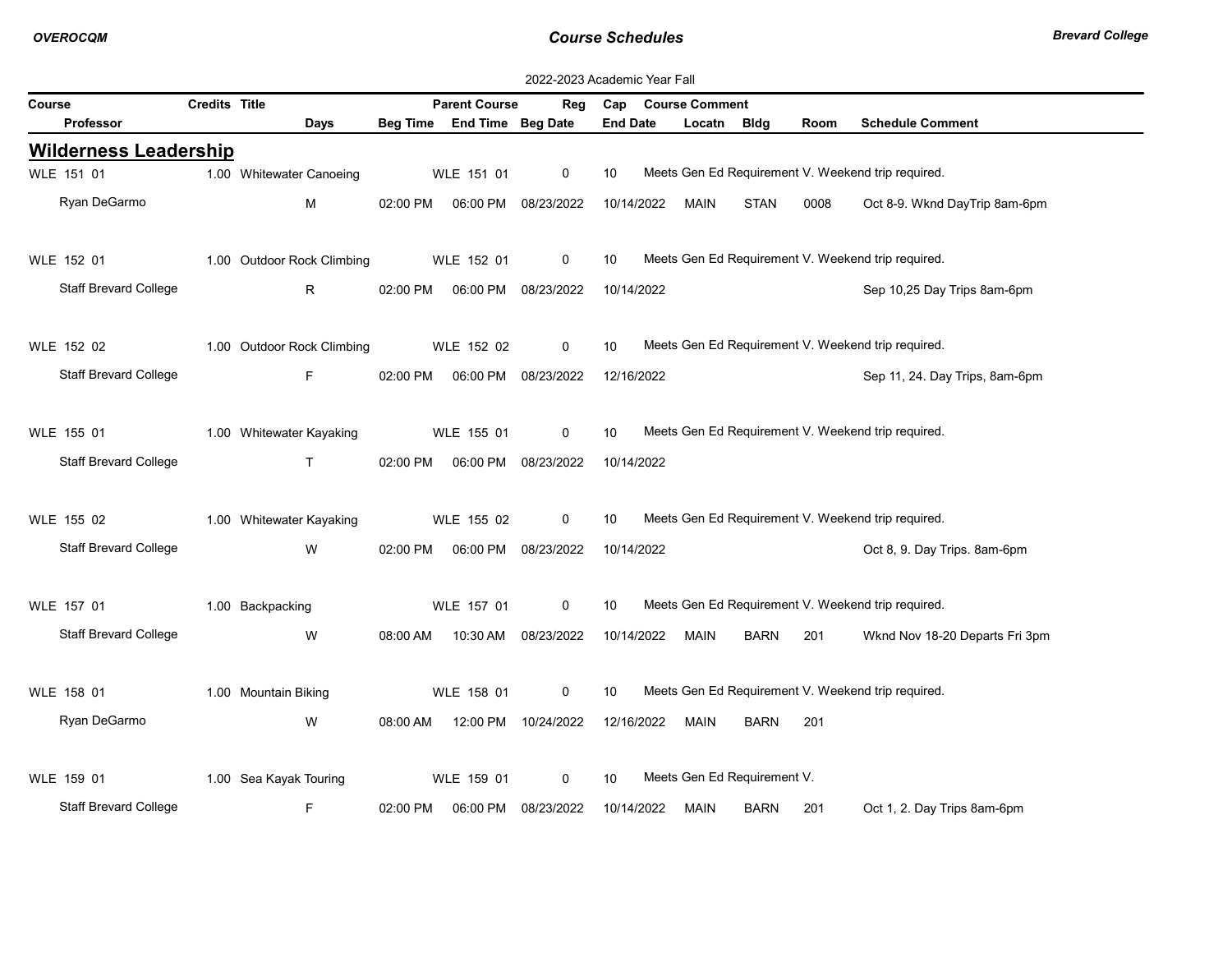| 2022-2023 Academic Year Fall |                      |                                                   |          |                            |                     |                 |            |                        |                                  |             |                                                                   |
|------------------------------|----------------------|---------------------------------------------------|----------|----------------------------|---------------------|-----------------|------------|------------------------|----------------------------------|-------------|-------------------------------------------------------------------|
| Course                       | <b>Credits Title</b> |                                                   |          | <b>Parent Course</b>       | Reg                 |                 |            | Cap Course Comment     |                                  |             |                                                                   |
| Professor                    |                      | Days                                              |          | Beg Time End Time Beg Date |                     | <b>End Date</b> |            | Locatn                 | <b>Bldg</b>                      | <b>Room</b> | <b>Schedule Comment</b>                                           |
| <b>Wilderness Leadership</b> |                      |                                                   |          |                            |                     |                 |            |                        |                                  |             |                                                                   |
| WLE 200 01                   |                      | 3.00 Leadership & Group Dynamics in WLE 200 01    |          |                            | $\mathbf 0$         | 10              |            |                        |                                  |             | Corequisites: WLE250 and WLE257 and WLE310 and WLE320 and WLE350. |
| Staff Brevard College        |                      | <b>MR</b>                                         | 09:00 AM |                            | 10:45 AM 08/23/2022 |                 | 12/16/2022 | MAIN                   | <b>BARN</b>                      | 200         |                                                                   |
|                              |                      |                                                   |          |                            |                     |                 |            |                        |                                  |             |                                                                   |
| WLE 220 01                   |                      | 3.00 Theory & Practice of Experiential WLE 220 01 |          |                            | $\mathbf 0$         | 20              |            |                        | Prerequisites: EDU205 or WLE101. |             |                                                                   |
| Jennifer Lise Kafsky         |                      | <b>MR</b>                                         | 09:30 AM | 10:45 AM                   | 08/23/2022          |                 | 12/16/2022 | MAIN                   | <b>BARN</b>                      | 201         |                                                                   |
|                              |                      |                                                   |          |                            |                     |                 |            |                        |                                  |             |                                                                   |
| WLE 250 01                   |                      | 3.00 Wilderness Medicine                          |          | WLE 250 01                 | $\mathbf 0$         | 10              |            |                        |                                  |             | Corequisites: WLE200 and WLE257 and WLE310 and WLE320 and WLE350. |
| <b>Staff Brevard College</b> |                      | <b>TF</b>                                         | 09:00 AM | 10:45 AM                   | 08/23/2022          |                 | 12/16/2022 | <b>MAIN</b>            | <b>BARN</b>                      | 200         |                                                                   |
|                              |                      |                                                   |          |                            |                     |                 |            |                        |                                  |             |                                                                   |
| WLE 256 01                   |                      | 2.00 Advanced Navigation                          |          | WLE 256 01                 | $\mathbf 0$         | 10              |            |                        |                                  |             |                                                                   |
| Ryan DeGarmo                 |                      | R.                                                | 02:00 PM |                            | 06:00 PM 10/24/2022 |                 | 12/16/2022 | MAIN                   | <b>STAN</b>                      | 0008        |                                                                   |
|                              |                      |                                                   |          |                            |                     |                 |            |                        |                                  |             |                                                                   |
| WLE 257 01                   |                      | 2.00 Environmental Ethics and Skills i WLE 257 01 |          |                            | $\mathbf{0}$        | 10              |            |                        |                                  |             | Corequisites: WLE200 and WLE250 and WLE310 and WLE320 and WLE350. |
| Staff Brevard College        |                      | W                                                 | 08:00 AM | 10:45 AM                   | 08/23/2022          |                 | 12/16/2022 | MAIN                   | <b>BARN</b>                      | 200         |                                                                   |
|                              |                      |                                                   |          |                            |                     |                 |            |                        |                                  |             |                                                                   |
| WLE 265 01                   |                      | 2.00 Advanced Swiftwater Rescue                   |          | WLE 265 01                 | $\mathbf 0$         | 10              |            |                        |                                  |             |                                                                   |
| Robert W. Dye                |                      | T.                                                | 02:00 PM |                            | 06:00 PM 08/23/2022 |                 | 10/14/2022 | MAIN                   |                                  |             |                                                                   |
|                              |                      |                                                   |          |                            |                     |                 |            |                        |                                  |             |                                                                   |
| WLE 301 01                   |                      | 1.00 Wilderness Leadership & Exp Ed WLE 301 01    |          |                            | $\mathbf 0$         | 20              |            | Prerequisites: WLE200. |                                  |             |                                                                   |
| Ryan DeGarmo                 |                      | R                                                 | 08:00 AM |                            | 09:15 AM 08/23/2022 |                 | 12/16/2022 | <b>MAIN</b>            | <b>BARN</b>                      | 201         |                                                                   |
|                              |                      |                                                   |          |                            |                     |                 |            |                        |                                  |             |                                                                   |
| WLE 310 01                   |                      | 3.00 Outdoor Pursuits Education: Wate WLE 310 01  |          |                            | $\Omega$            | 10              |            |                        |                                  |             | Corequisites: WLE200 and WLE250 and WLE257 and WLE320 and WLE350. |
|                              |                      |                                                   |          |                            |                     |                 |            |                        |                                  |             |                                                                   |
| <b>Staff Brevard College</b> |                      | <b>MR</b>                                         | 02:00 PM | 03:15 PM                   | 08/23/2022          |                 | 12/16/2022 | MAIN                   | <b>BARN</b>                      | 200         |                                                                   |